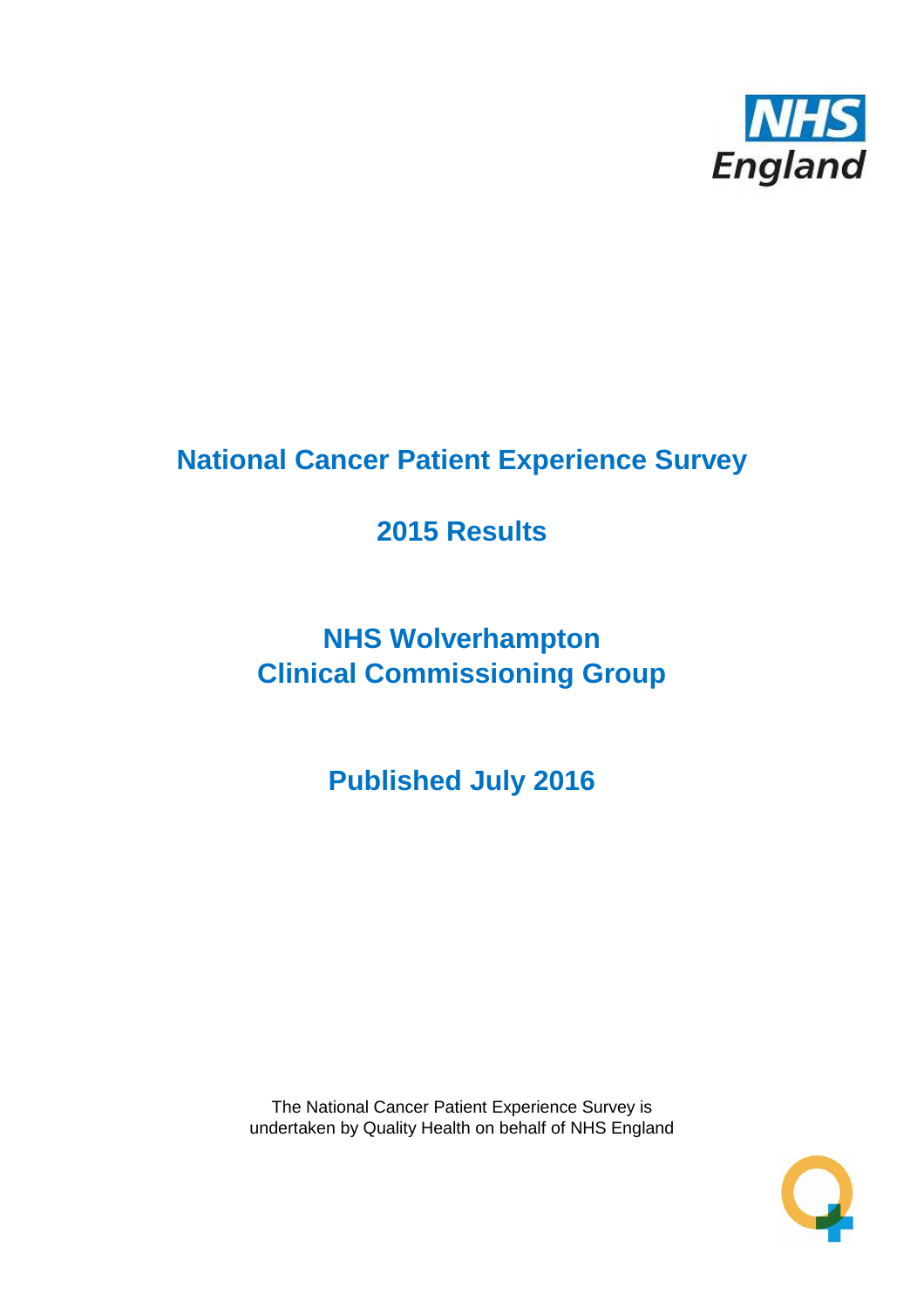#### **Introduction**

The National Cancer Patient Experience Survey 2015 is the fifth iteration of the survey first undertaken in 2010. It has been designed to monitor national progress on cancer care; to provide information to drive local quality improvements; to assist commissioners and providers of cancer care; and to inform the work of the various charities and stakeholder groups supporting cancer patients.

The survey was overseen by a national Cancer Patient Experience Advisory Group. This Advisory Group set the principles and objectives of the survey programme and guided questionnaire development.

The survey was commissioned and managed by NHS England. The survey provider, Quality Health, is responsible for designing, running and analysing the survey.

Full national results and other reports are available at www.ncpes.co.uk

Further details on the survey methodology and changes to the 2015 survey can be found in the Annex. Note that a number of significant changes were made to the 2015 survey so caution should be taken in directly comparing data from the 2015 survey to the findings of the previous CPES surveys. No comparisons with previous surveys are presented in this report.

#### **This report**

The report shows how this CCG scored for each question in the survey, compared with national results. It is aimed at helping individual CCGs to understand their performance and identify areas for local improvement.

Note that responses for questions with 1-20 respondents have been suppressed. This is to protect patient confidentiality and because uncertainty around the result is too great.

#### **Data tables**

The data tables presented in this report show the following for each question:

- **Column 1** shows the number of respondents to this question
- **Column 2** shows the unadjusted 2015 score for this CCG
- **Column 3** shows the case-mix adjusted 2015 score for this CCG
- **Column 4** shows the lower limit of the expected range of scores for this CCG (the top of the pale blue section on the Comparability chart - see below)
- **Column 5** shows the upper limit of the expected range of scores for this CCG (the bottom of the dark blue section on the Comparability chart - see below)
- **Column 6** shows the National Average score for this question.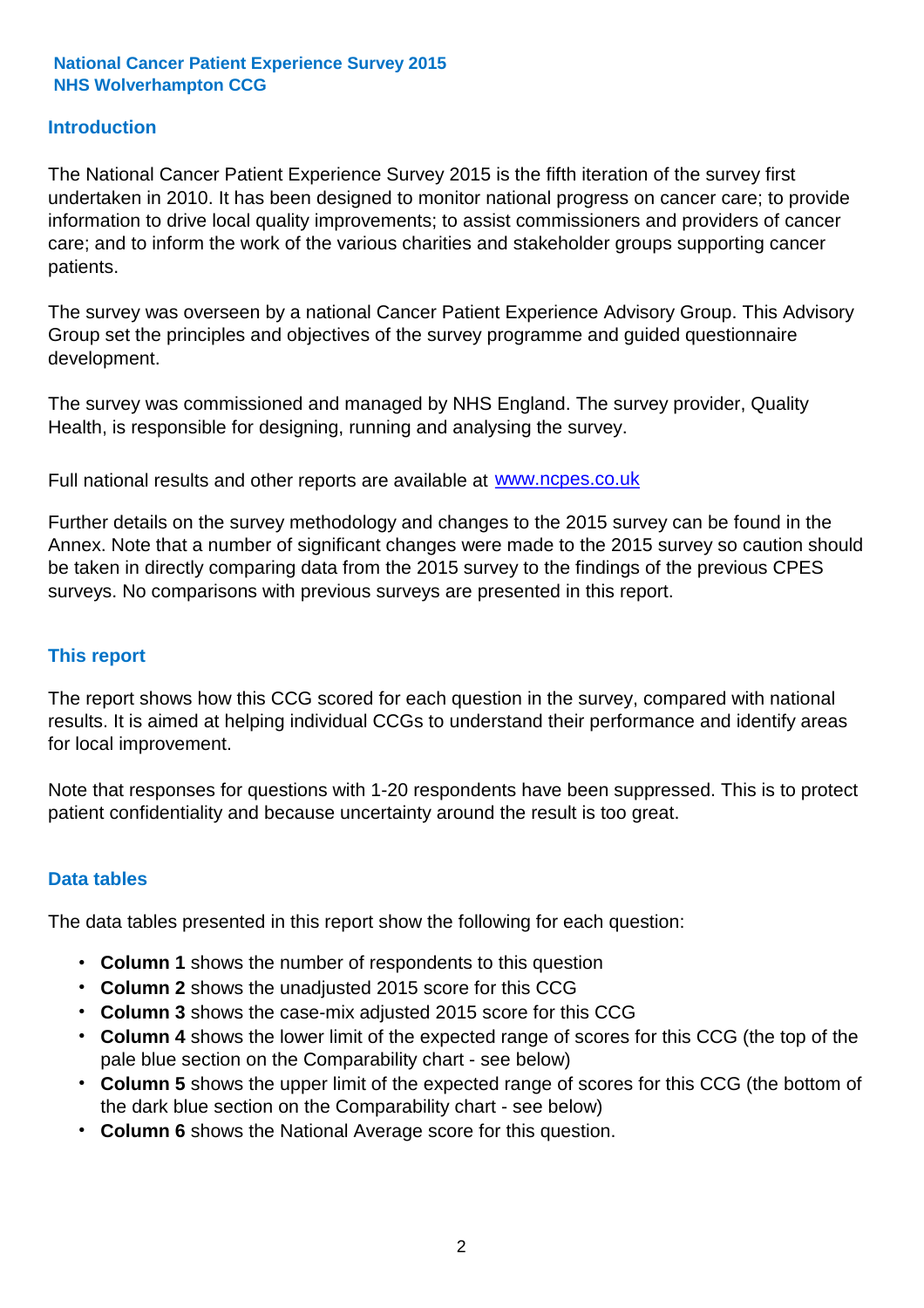Results for individual response options are presented in the detailed data tables **WWW.ncpes.co.uk** Confidence Intervals for unadjusted and case-mix adjusted data are provided in these tables.

Expected ranges and 95% Confidence Intervals highlight the uncertainty around the results. The size of the expected ranges and confidence intervals will be different for each question, and depends on the number of respondents and the range of their responses.

For further details on case-mix adjustment and the scoring methodology used, please refer to the Annex.

#### **Comparability charts**

For the 2015 survey, we have adopted the CQC standard for reporting comparative performance, based on calculation of "expected ranges". This means that CCGs will be flagged as outliers only if there is statistical evidence that their scores deviate (positively or negatively) from the range of scores that would be expected for CCGs of the same size.

The Comparability charts in this report show a bar with these expected ranges (in grey), higher than expected (in dark blue), and lower than expected (in pale blue). A black dot represents the actual score of this CCG.

The same colour convention has been used in Column 3 of the Data tables.

For further details on expected ranges, please refer to the technical document at **www.ncpes.co.uk** 

#### **Tumour group tables**

The final set of tables in this report show the scores for each question for each of the 13 tumour groups, with a comparative national score for that tumour group.

These breakdowns are intended as additional information for CCGs to understand the differences between the experiences of patients with different types of cancer. The numbers are generally relatively small and may not be statistically significant. They should therefore be treated with some caution.

#### **Notes on specific questions**

Question 5 in the survey has not been scored. However, the unscored data is useful and has been published alongside the other results in this report. This question asked respondents to "tick all that apply". The results show all of the responses given including where respondents chose two or more options.

Questions used to direct respondents to different parts of the survey (questions 4, 17, 24, 27, 40, 43, 46) and other demographic and information questions are not reported.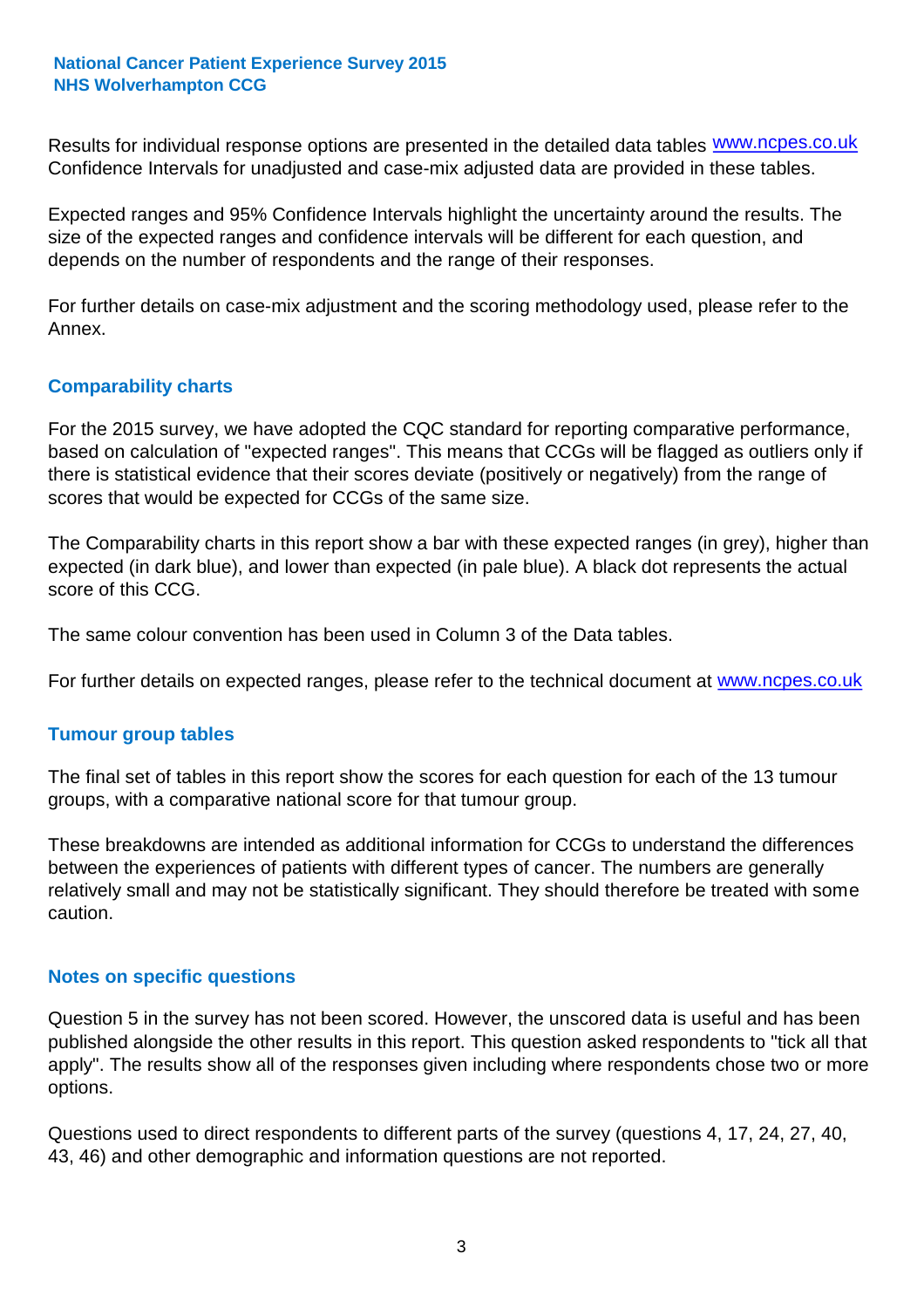#### **How to use the data**

Unadjusted data should be used to see the actual responses from patients relating to the CCG.

Case-mix adjusted data, together with expected ranges, should be used to understand whether the results are significantly higher or lower than national results.

Case-mix adjusted data, together with (case-mix adjusted) Confidence Intervals (presented in the detailed data tables **www.ncpes.co.uk**), should be used to understand whether the results are significantly higher or lower than the results for another CCG.

#### **Response rates**

Numbers of respondents by tumour group, age and gender can be found in the Annex.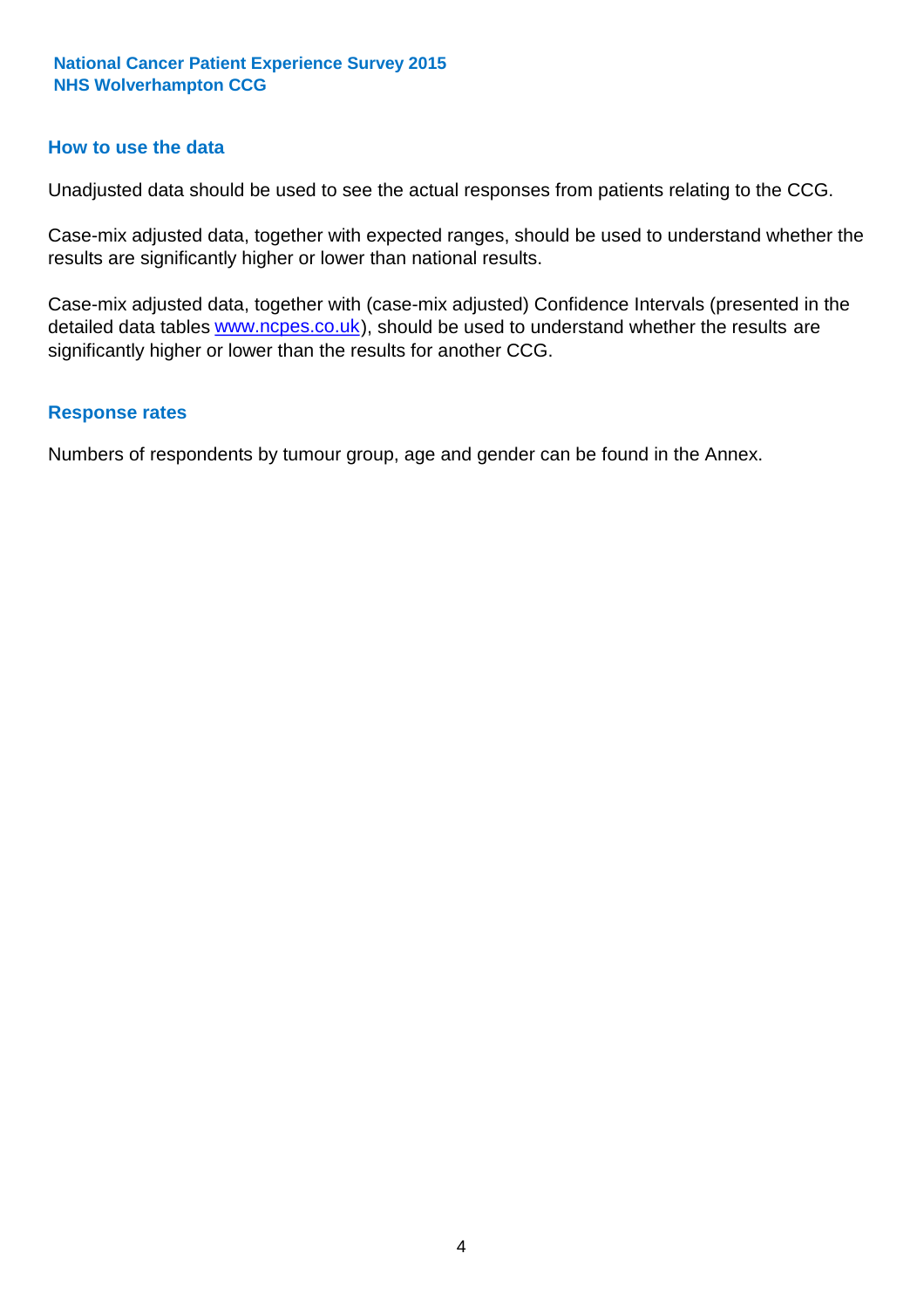#### **Executive Summary**

average rating of 8.6. Asked to rate their care on a scale of zero (very poor) to 10 (very good), respondents gave an

The following questions are included in phase 1 of the Cancer Dashboard developed by Public Health England and NHS England\*:

- **71%** of respondents said that they were definitely involved as much as they wanted to be in decisions about their care and treatment
- **88%** of respondents said that they were given the name of a Clinical Nurse Specialist who would support them through their treatment
- when asked how easy or difficult it had been to contact their Clinical Nurse Specialist 92% of respondents said that it had been 'quite easy' or 'very easy'
- **88%** of respondents said that, overall, they were always treated with dignity and respect they were in hospital
- **96%** of respondents said that hospital staff told them who to contact if they were worried about their condition or treatment after they left hospital
- **58%** of respondents said that they thought the GPs and nurses at their general practice definitely did everything they could to support them while they were having cancer treatment.

Detailed results for these and other questions are set out in the sections that follow.

#### \* www.cancerdata.nhs.uk/dashboard

The questions were selected in discussion with the national Cancer Patient Experience Advisory Group and reflect four key patient experience domains: provision of information; involvement in decisions; care transition; interpersonal relations, respect and dignity. The figures presented above are all case-mix adjusted.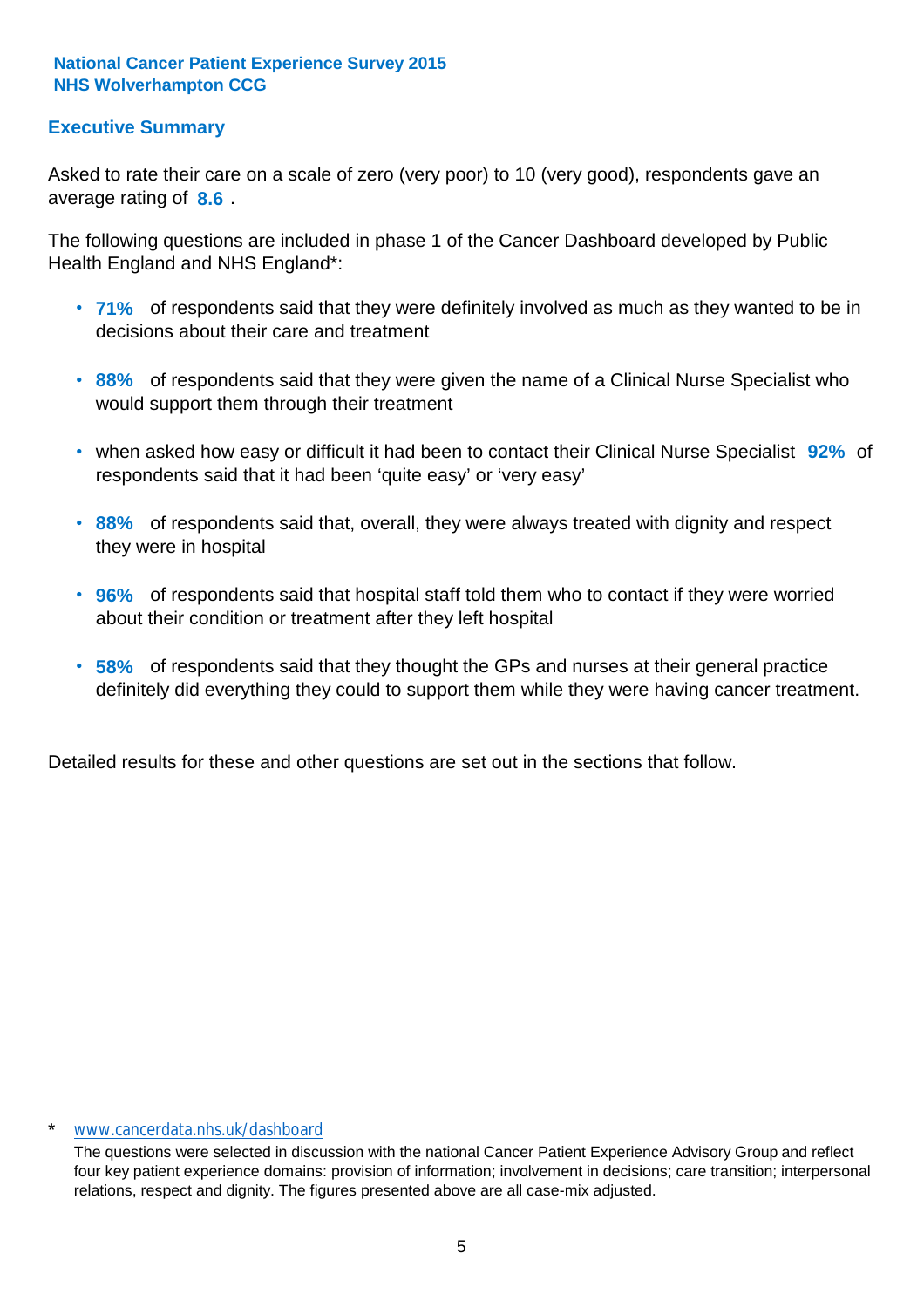## **Questions which scored outside expected range**

| Percentage for<br>Upper limit<br>Lower limit of<br>for this<br>respondents<br>Number of<br>this CCG<br>expected<br>expected<br>National<br>Average<br>range<br>range<br>Score<br>2015<br>Question<br>CCG<br>Q,<br>Finding out what was wrong with you<br>Patient told they could bring a family member or friend when<br>Q8<br>335<br>85%<br>74%<br>79%<br>83%<br>first told they had cancer<br>Deciding the best treatment for you<br>356<br>Q16<br>71%<br>73%<br>82%<br>78%<br>Patient definitely involved in decisions about care and treatment<br><b>Clinical Nurse Specialist</b><br>92%<br>82%<br>275<br>91%<br>87%<br>Q18<br>Patient found it easy to contact their CNS<br>Hospital care as an inpatient<br>57%<br>59%<br>73%<br>66%<br>Q <sub>32</sub><br>Always / nearly always enough nurses on duty<br>198<br><b>Your overall NHS care</b><br>Q <sub>55</sub><br>269<br>27%<br>27%<br>39%<br>33%<br>Patient given a care plan<br>362<br>54%<br>73%<br>Q57<br>59%<br>66%<br>Length of time for attending clinics and appointments was right |  | 2015 Case-mix Adjusted |  |  |  |
|-------------------------------------------------------------------------------------------------------------------------------------------------------------------------------------------------------------------------------------------------------------------------------------------------------------------------------------------------------------------------------------------------------------------------------------------------------------------------------------------------------------------------------------------------------------------------------------------------------------------------------------------------------------------------------------------------------------------------------------------------------------------------------------------------------------------------------------------------------------------------------------------------------------------------------------------------------------------------------------------------------------------------------------------------------|--|------------------------|--|--|--|
|                                                                                                                                                                                                                                                                                                                                                                                                                                                                                                                                                                                                                                                                                                                                                                                                                                                                                                                                                                                                                                                       |  |                        |  |  |  |
|                                                                                                                                                                                                                                                                                                                                                                                                                                                                                                                                                                                                                                                                                                                                                                                                                                                                                                                                                                                                                                                       |  |                        |  |  |  |
|                                                                                                                                                                                                                                                                                                                                                                                                                                                                                                                                                                                                                                                                                                                                                                                                                                                                                                                                                                                                                                                       |  |                        |  |  |  |
|                                                                                                                                                                                                                                                                                                                                                                                                                                                                                                                                                                                                                                                                                                                                                                                                                                                                                                                                                                                                                                                       |  |                        |  |  |  |
|                                                                                                                                                                                                                                                                                                                                                                                                                                                                                                                                                                                                                                                                                                                                                                                                                                                                                                                                                                                                                                                       |  |                        |  |  |  |
|                                                                                                                                                                                                                                                                                                                                                                                                                                                                                                                                                                                                                                                                                                                                                                                                                                                                                                                                                                                                                                                       |  |                        |  |  |  |
|                                                                                                                                                                                                                                                                                                                                                                                                                                                                                                                                                                                                                                                                                                                                                                                                                                                                                                                                                                                                                                                       |  |                        |  |  |  |
|                                                                                                                                                                                                                                                                                                                                                                                                                                                                                                                                                                                                                                                                                                                                                                                                                                                                                                                                                                                                                                                       |  |                        |  |  |  |
|                                                                                                                                                                                                                                                                                                                                                                                                                                                                                                                                                                                                                                                                                                                                                                                                                                                                                                                                                                                                                                                       |  |                        |  |  |  |
|                                                                                                                                                                                                                                                                                                                                                                                                                                                                                                                                                                                                                                                                                                                                                                                                                                                                                                                                                                                                                                                       |  |                        |  |  |  |
|                                                                                                                                                                                                                                                                                                                                                                                                                                                                                                                                                                                                                                                                                                                                                                                                                                                                                                                                                                                                                                                       |  |                        |  |  |  |
|                                                                                                                                                                                                                                                                                                                                                                                                                                                                                                                                                                                                                                                                                                                                                                                                                                                                                                                                                                                                                                                       |  |                        |  |  |  |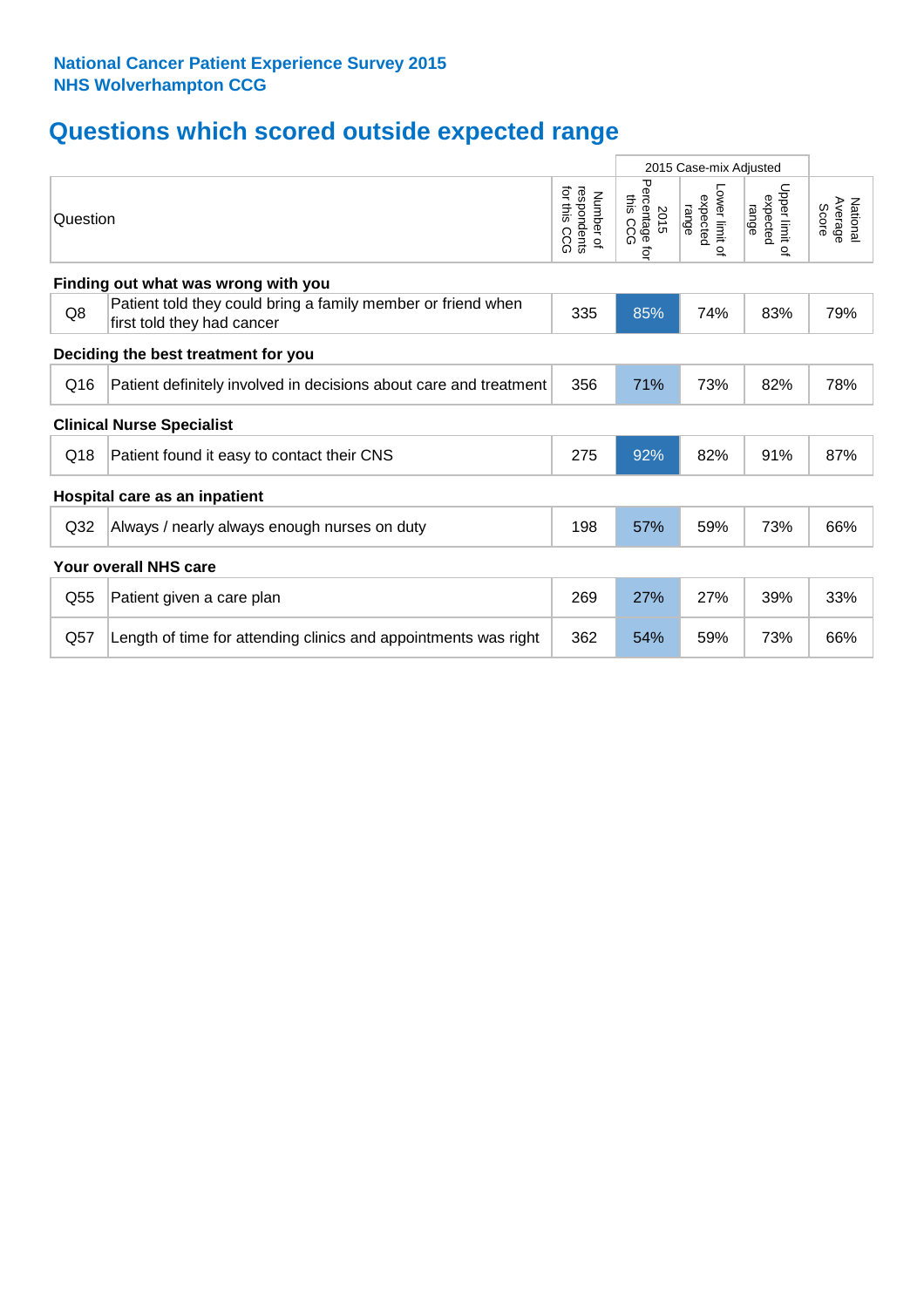### **CCG results**

#### **Seeing your GP**



|    |                                                                |                                                     |                             |               | 2015 Case-mix Adjusted     |                            |                           |
|----|----------------------------------------------------------------|-----------------------------------------------------|-----------------------------|---------------|----------------------------|----------------------------|---------------------------|
|    | Question                                                       | respondents<br><b>Number</b><br>$\overline{\sigma}$ | 2015<br>Unadjusted<br>Score | 2015<br>Score | Expected<br>range<br>lower | Expected<br>range<br>nbber | National Average<br>Score |
| Q1 | Saw GP once / twice before being told had to go to<br>hospital | 254                                                 | 77%                         | 79%           | 71%                        | 81%                        | 76%                       |
| Q2 | Patient thought they were seen as soon as necessary            | 357                                                 | 85%                         | 86%           | 78%                        | 86%                        | 82%                       |

|    |                                                                             |                                                 | No.     |
|----|-----------------------------------------------------------------------------|-------------------------------------------------|---------|
|    | Beforehand, did you have all the<br>information you needed about your test? | Yes                                             | $\star$ |
| Q5 |                                                                             | No, I would have liked more written information |         |
|    |                                                                             | No, I would have liked more verbal information  | $\star$ |
|    |                                                                             | I did not need / want any information           | $\star$ |
|    |                                                                             | Don't know / can't remember                     |         |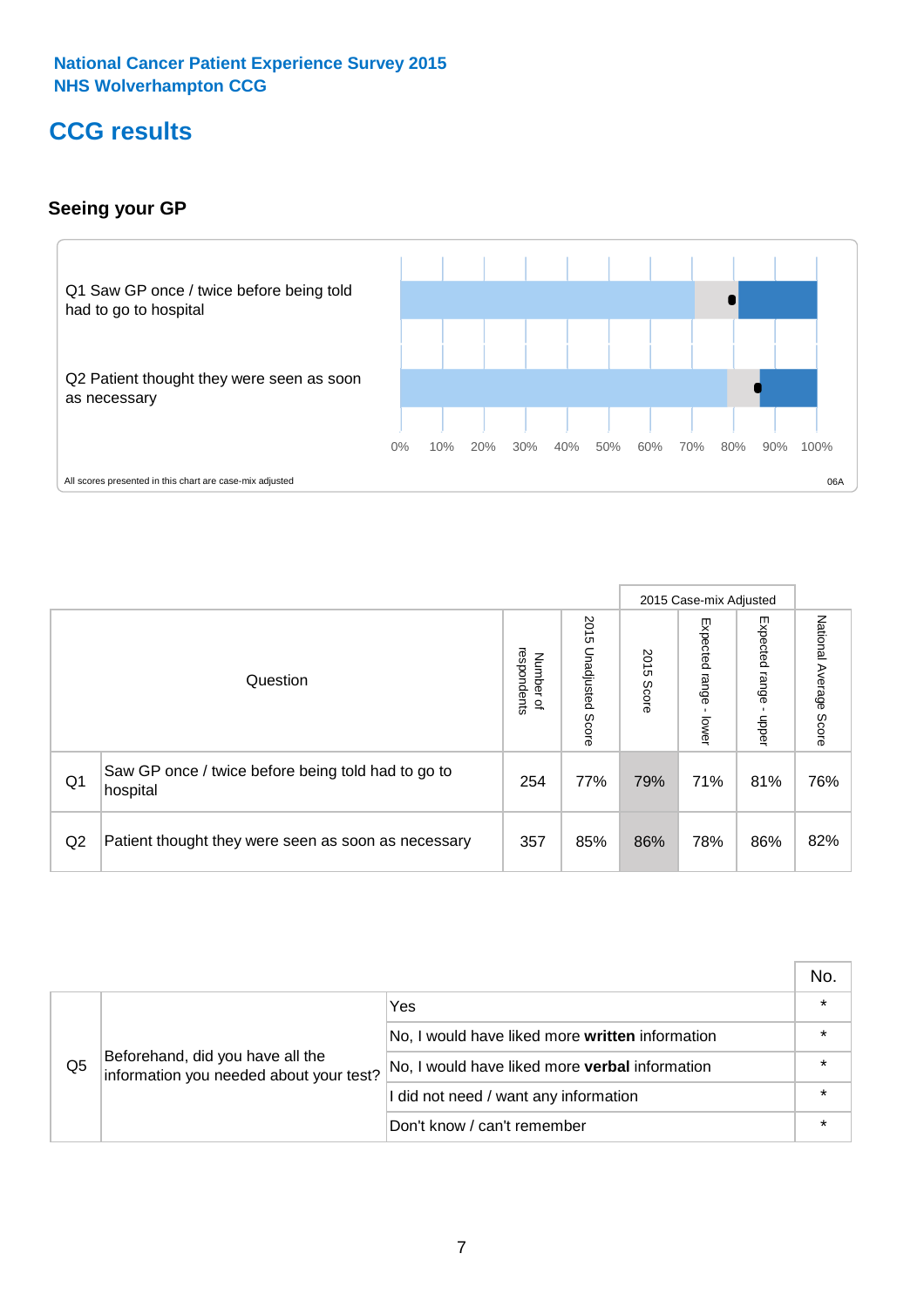#### **Diagnostic tests**



|                |                                                                       |                                   |                             |               | 2015 Case-mix Adjusted  |                         |                           |
|----------------|-----------------------------------------------------------------------|-----------------------------------|-----------------------------|---------------|-------------------------|-------------------------|---------------------------|
|                | Question                                                              | respondents<br>Number<br>$\Omega$ | 2015<br>Unadjusted<br>Score | 2015<br>Score | Expected range<br>lower | Expected range<br>nbber | National Average<br>Score |
| Q <sub>6</sub> | The length of time waiting for the test to be done was<br>about right | 313                               | 87%                         | 87%           | 83%                     | 90%                     | 87%                       |
| Q7             | Given complete explanation of test results in<br>understandable way   | 317                               | 77%                         | 78%           | 74%                     | 83%                     | 79%                       |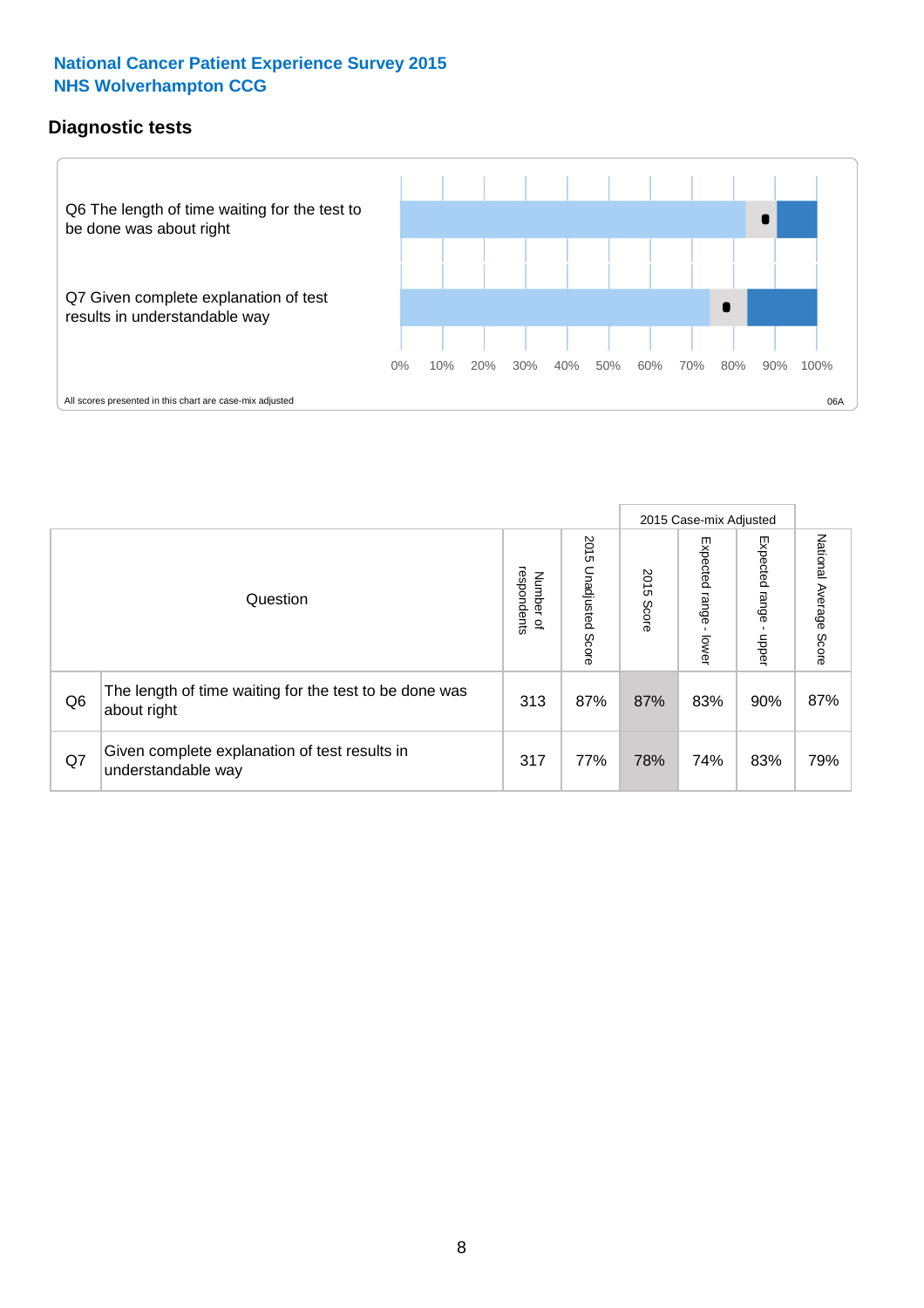#### **Finding out what was wrong with you**



|                |                                                                                            |                          |                                 |                      | 2015 Case-mix Adjusted                    |                                       |                        |
|----------------|--------------------------------------------------------------------------------------------|--------------------------|---------------------------------|----------------------|-------------------------------------------|---------------------------------------|------------------------|
|                | Question                                                                                   | respondents<br>Number of | 2015<br><b>Unadjusted Score</b> | 2015<br><b>Score</b> | Expected range<br>$\blacksquare$<br>lower | Expected range<br>$\mathbf{I}$<br>ddo | National Average Score |
| Q8             | Patient told they could bring a family member or friend<br>when first told they had cancer | 335                      | 86%                             | 85%                  | 74%                                       | 83%                                   | 79%                    |
| Q <sub>9</sub> | Patient felt they were told sensitively that they had cancer                               | 365                      | 87%                             | 87%                  | 81%                                       | 88%                                   | 84%                    |
| Q10            | Patient completely understood the explanation of what<br>was wrong                         | 367                      | 73%                             | 74%                  | 69%                                       | 78%                                   | 73%                    |
| Q11            | Patient given easy to understand written information<br>about the type of cancer they had  | 328                      | 74%                             | 75%                  | 67%                                       | 77%                                   | 72%                    |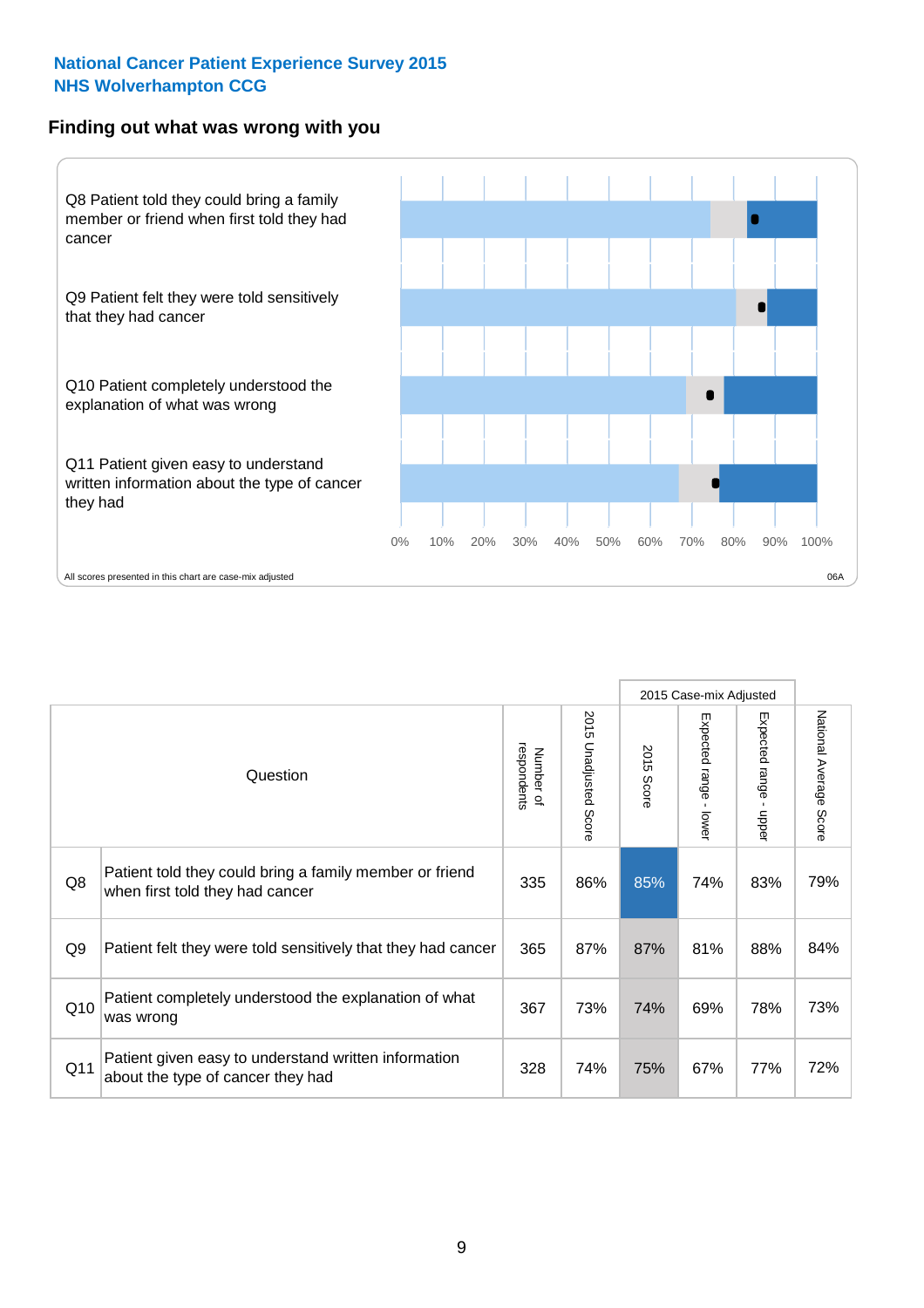#### **Finding out what was wrong with you**



|                 |                                                                                         |                          |                          |            | 2015 Case-mix Adjusted                  |                           |                        |
|-----------------|-----------------------------------------------------------------------------------------|--------------------------|--------------------------|------------|-----------------------------------------|---------------------------|------------------------|
| Question        |                                                                                         | respondents<br>Number of | 2015<br>Unadjusted Score | 2015 Score | Expected range<br>$\mathbf{r}$<br>lower | Expected range -<br>nbber | National Average Score |
| Q12             | Patient felt that treatment options were completely<br>explained                        | 325                      | 83%                      | 83%        | 79%                                     | 87%                       | 83%                    |
| Q13             | Possible side effects explained in an understandable way                                | 351                      | 71%                      | 71%        | 68%                                     | 77%                       | 73%                    |
| Q14             | Patient given practical advice and support in dealing with<br>side effects of treatment | 350                      | 64%                      | 64%        | 61%                                     | 71%                       | 66%                    |
| Q <sub>15</sub> | Patient definitely told about side effects that could affect<br>them in the future      | 324                      | 53%                      | 52%        | 49%                                     | 60%                       | 54%                    |
| Q16             | Patient definitely involved in decisions about care and<br>treatment                    | 356                      | 70%                      | 71%        | 73%                                     | 82%                       | 78%                    |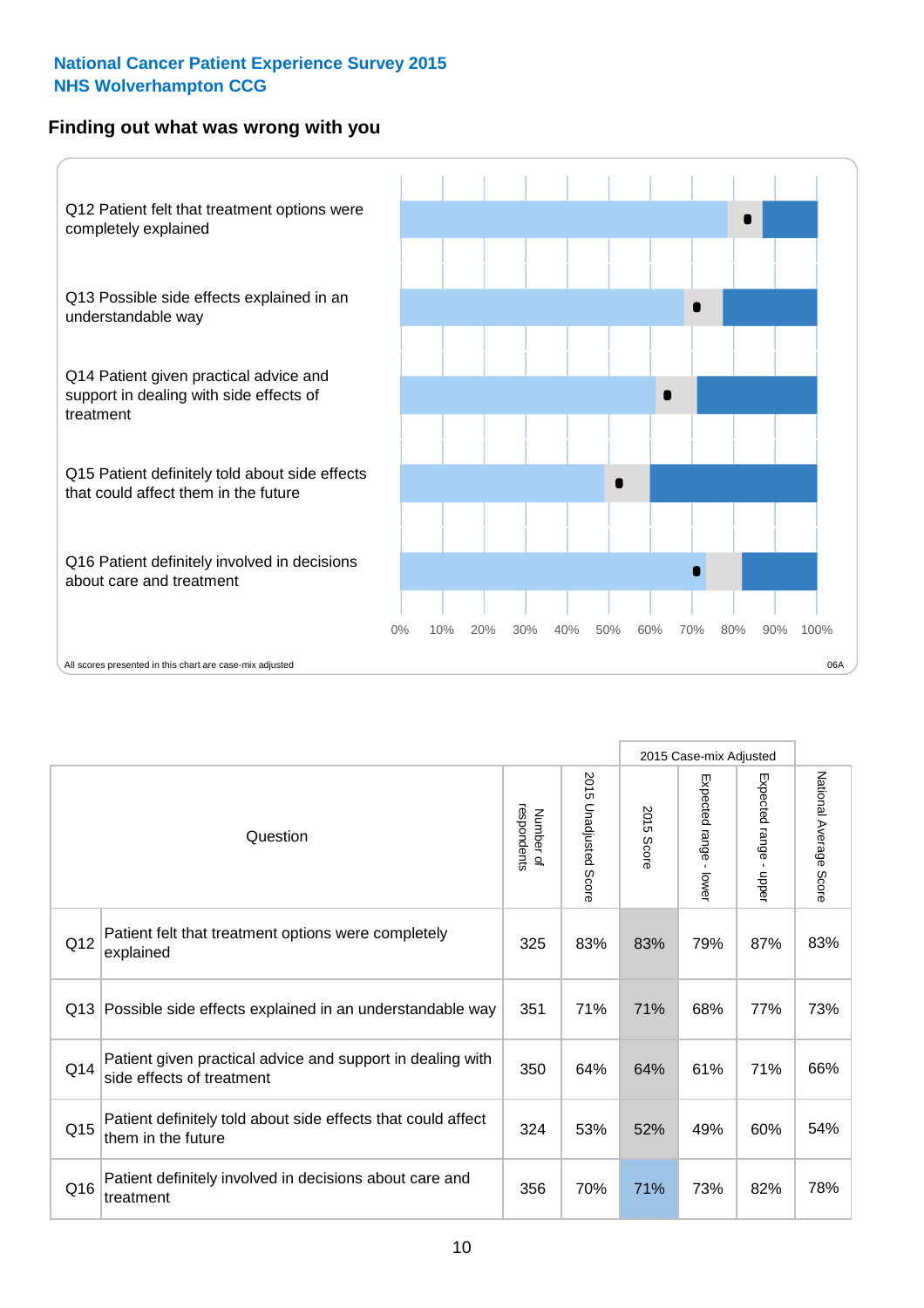#### **Clinical Nurse Specialist**



|     |                                                                                     |                          |                       | 2015 Case-mix Adjusted |                         |                         |                                  |
|-----|-------------------------------------------------------------------------------------|--------------------------|-----------------------|------------------------|-------------------------|-------------------------|----------------------------------|
|     | Question                                                                            | Number of<br>respondents | 2015 Unadjusted Score | 2015<br>Score          | Expected range<br>lower | Expected range<br>nbber | National Average<br><b>Score</b> |
| Q17 | Patient given the name of the CNS who would support<br>them through their treatment | 346                      | 88%                   | 88%                    | 87%                     | 93%                     | 90%                              |
| Q18 | Patient found it easy to contact their CNS                                          | 275                      | 92%                   | 92%                    | 82%                     | 91%                     | 87%                              |
| Q19 | Get understandable answers to important questions all or<br>most of the time        | 267                      | 90%                   | 91%                    | 85%                     | 92%                     | 89%                              |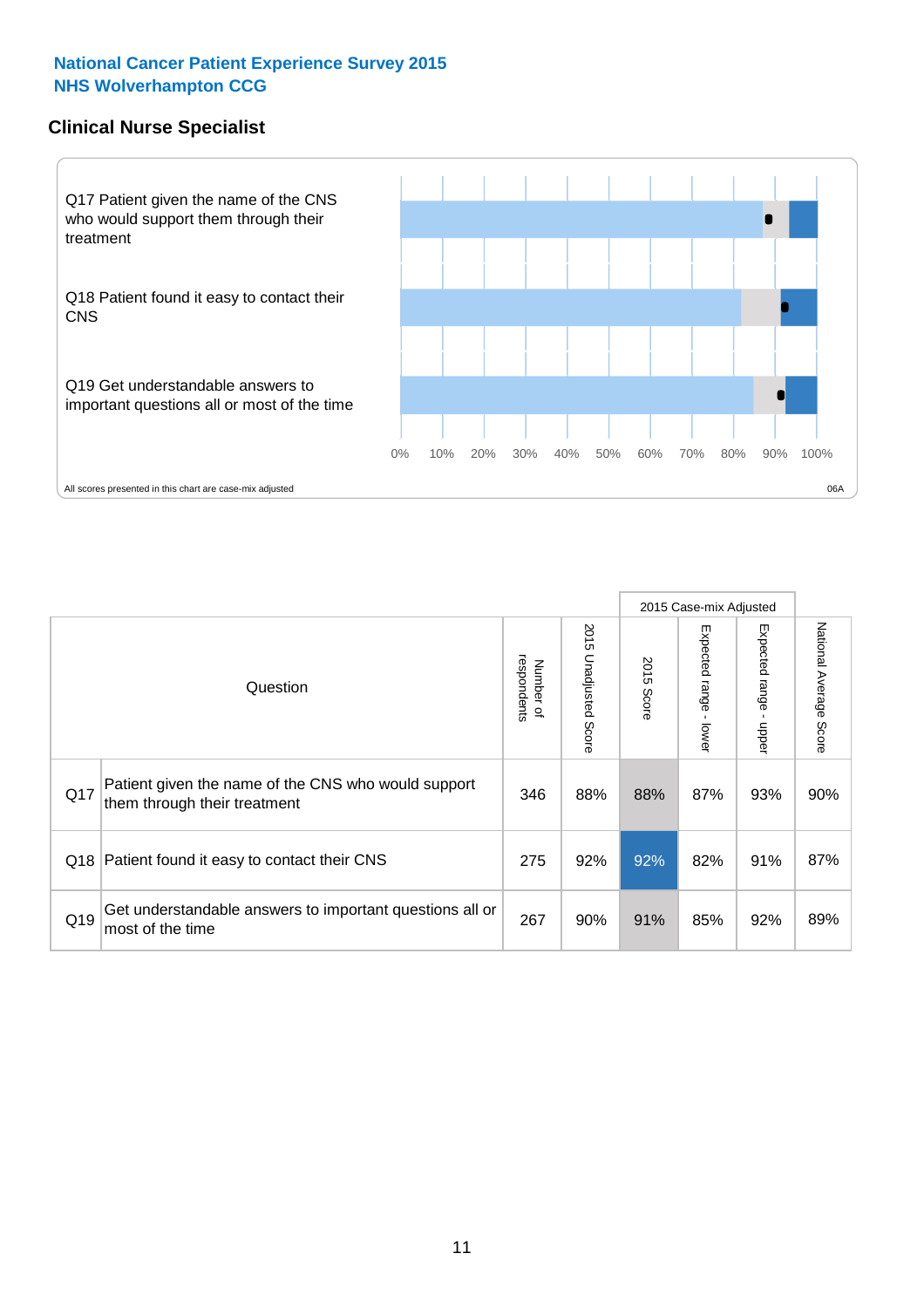#### **Support for people with cancer**



|                 |                                                                                            |                          |                             |               | 2015 Case-mix Adjusted                  |                                           |                        |
|-----------------|--------------------------------------------------------------------------------------------|--------------------------|-----------------------------|---------------|-----------------------------------------|-------------------------------------------|------------------------|
|                 | Question                                                                                   | respondents<br>Number of | 2015<br>Unadjusted<br>Score | 2015<br>Score | Expected range<br>$\mathbf{I}$<br>lower | Expected range<br>$\blacksquare$<br>nbber | National Average Score |
| Q20             | Hospital staff gave information about support groups                                       | 281                      | 83%                         | 83%           | 78%                                     | 88%                                       | 83%                    |
| Q <sub>21</sub> | Hospital staff gave information about impact cancer could<br>have on day to day activities | 250                      | 82%                         | 83%           | 76%                                     | 86%                                       | 81%                    |
| Q22             | Hospital staff gave information on getting financial help                                  | 233                      | 61%                         | 60%           | 48%                                     | 61%                                       | 55%                    |
| Q <sub>23</sub> | Hospital staff told patient they could get free prescriptions                              | 179                      | 82%                         | 80%           | 74%                                     | 86%                                       | 80%                    |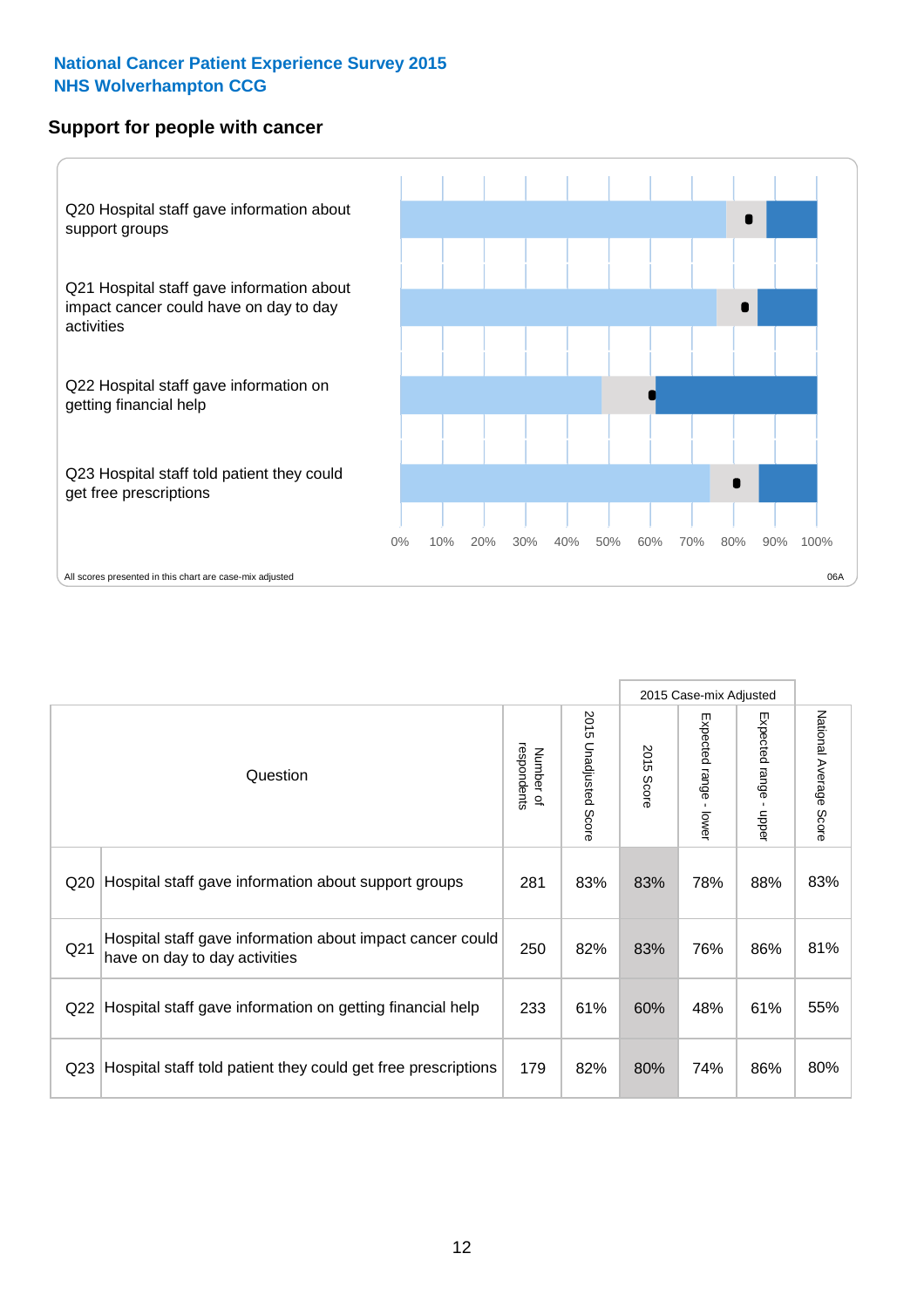### **Operations**



|     |                                                                 |                                              |                             |               | 2015 Case-mix Adjusted     |                           |                           |
|-----|-----------------------------------------------------------------|----------------------------------------------|-----------------------------|---------------|----------------------------|---------------------------|---------------------------|
|     | Question                                                        | respondents<br>Number<br>$\overline{\sigma}$ | 2015<br>Unadjusted<br>Score | 2015<br>Score | Expected<br>range<br>lower | Expected<br>range<br>ddoe | National Average<br>Score |
| Q26 | Staff explained how operation had gone in<br>understandable way | 172                                          | 73%                         | 73%           | 71%                        | 84%                       | 78%                       |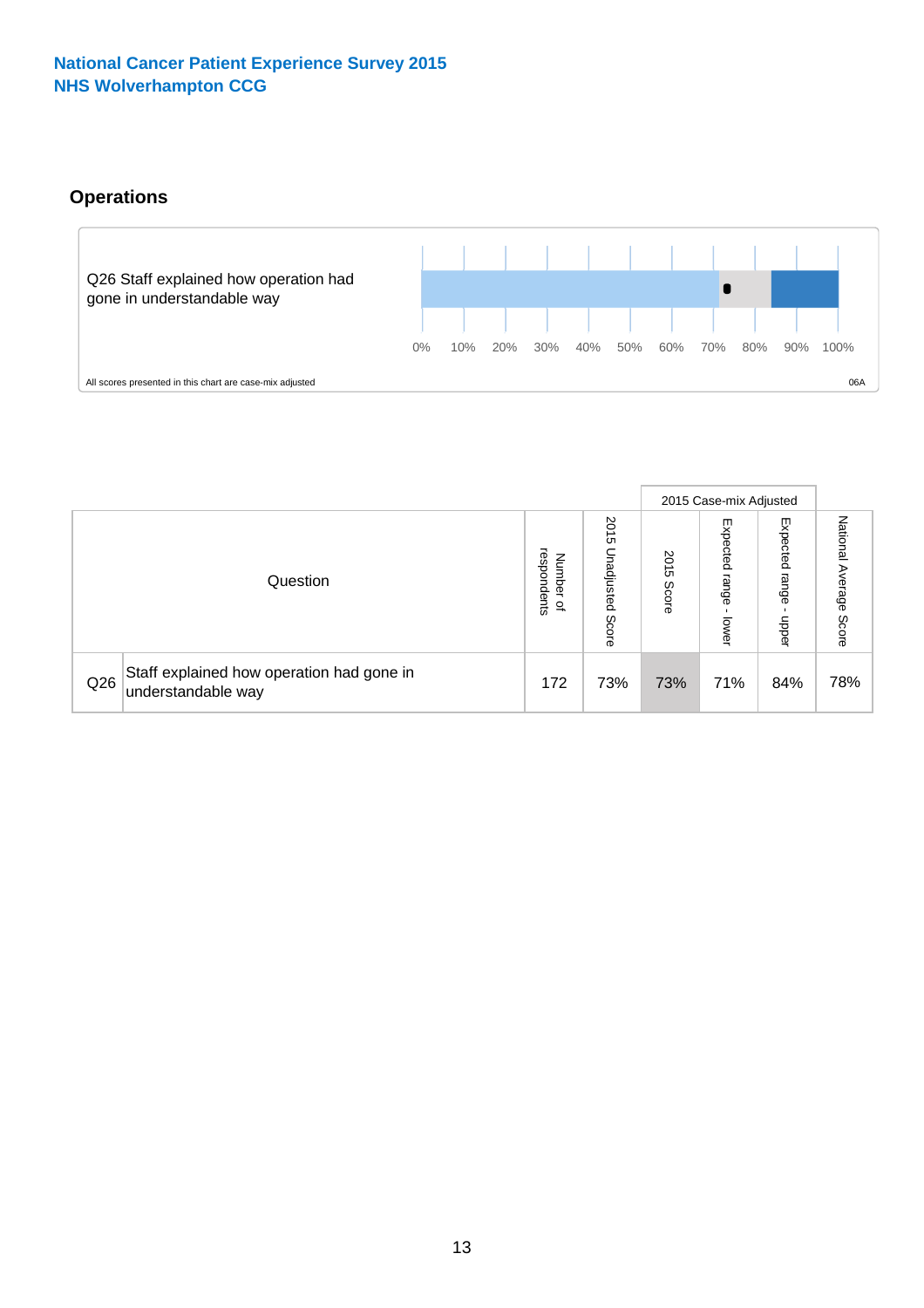#### **Hospital care as an inpatient (Part 1 of 3)**



All scores presented in this chart are case-mix adjusted  $06A$ 

|                 |                                                                                           |                          |                       |                      | 2015 Case-mix Adjusted                    |                                         |                        |
|-----------------|-------------------------------------------------------------------------------------------|--------------------------|-----------------------|----------------------|-------------------------------------------|-----------------------------------------|------------------------|
|                 | Question                                                                                  | respondents<br>Number of | 2015 Unadjusted Score | 2015<br><b>Score</b> | Expected range<br>$\blacksquare$<br>lower | Expected range<br>$\mathbf{I}$<br>nbber | National Average Score |
| Q28             | Groups of doctors or nurses did not talk in front of patient<br>as if they were not there | 201                      | 81%                   | 83%                  | 76%                                       | 87%                                     | 81%                    |
| Q29             | Patient had confidence and trust in all doctors treating<br>them                          | 203                      | 84%                   | 84%                  | 79%                                       | 89%                                     | 84%                    |
| Q30             | Patient's family or someone close definitely had<br>opportunity to talk to doctor         | 174                      | 76%                   | 74%                  | 65%                                       | 79%                                     | 72%                    |
| Q <sub>31</sub> | Patient had confidence and trust in all ward nurses                                       | 201                      | 75%                   | 74%                  | 66%                                       | 79%                                     | 72%                    |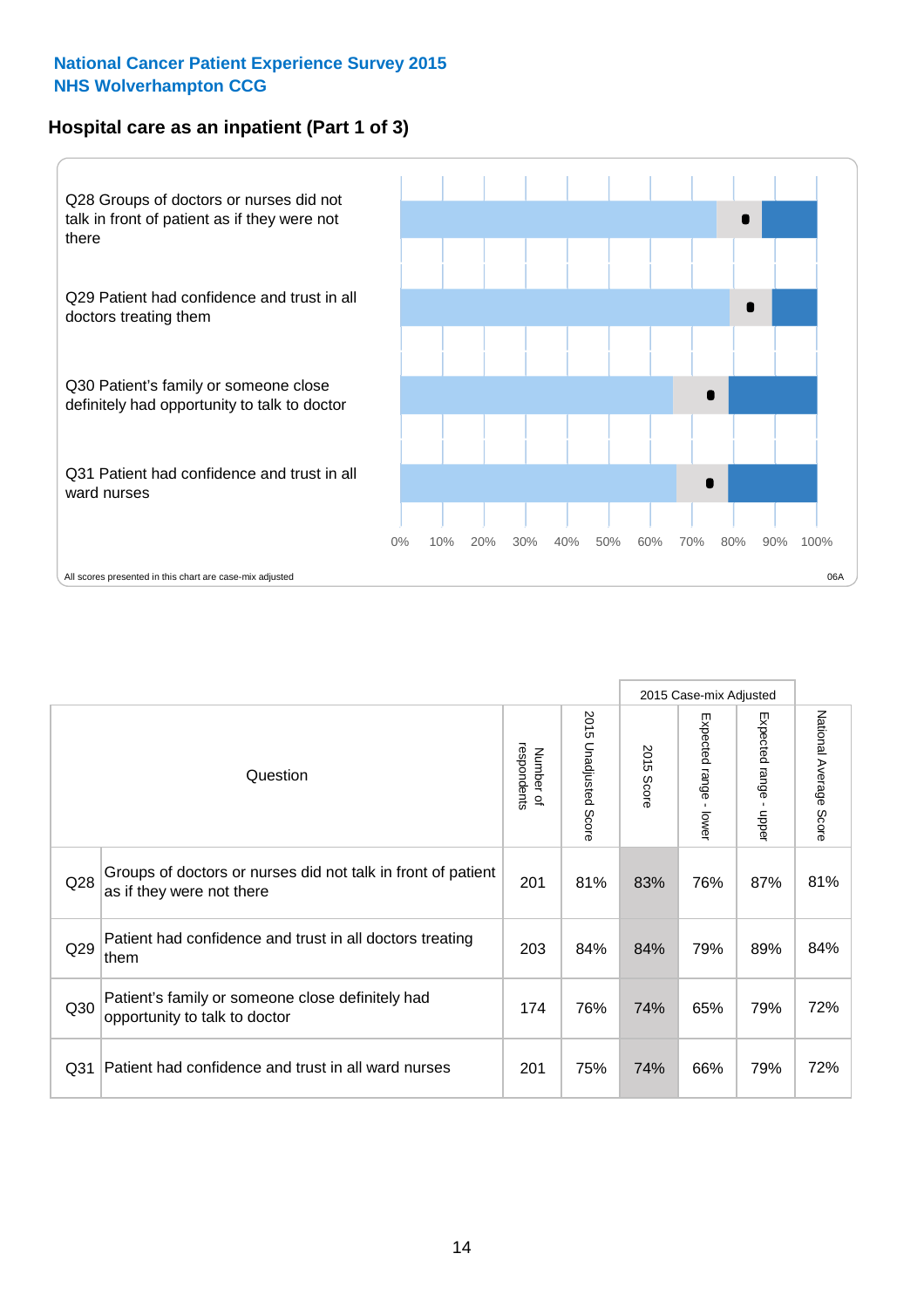#### **Hospital care as an inpatient (Part 2 of 3)**



|                 |                                                                         |                          |                                 |               | 2015 Case-mix Adjusted    |                                           |                        |
|-----------------|-------------------------------------------------------------------------|--------------------------|---------------------------------|---------------|---------------------------|-------------------------------------------|------------------------|
|                 | Question                                                                | respondents<br>Number of | 2015<br><b>Unadjusted Score</b> | 2015<br>Score | Expected range<br>- lower | Expected range<br>$\blacksquare$<br>nbber | National Average Score |
| Q32             | Always / nearly always enough nurses on duty                            | 198                      | 57%                             | 57%           | 59%                       | 73%                                       | 66%                    |
| Q <sub>33</sub> | All staff asked patient what name they preferred to be<br>called by     | 197                      | 59%                             | 58%           | 57%                       | 76%                                       | 67%                    |
| Q <sub>34</sub> | Always given enough privacy when discussing condition<br>or treatment   | 202                      | 85%                             | 84%           | 80%                       | 90%                                       | 85%                    |
| Q35             | Patient was able to discuss worries or fears with staff<br>during visit | 160                      | 53%                             | 52%           | 44%                       | 60%                                       | 52%                    |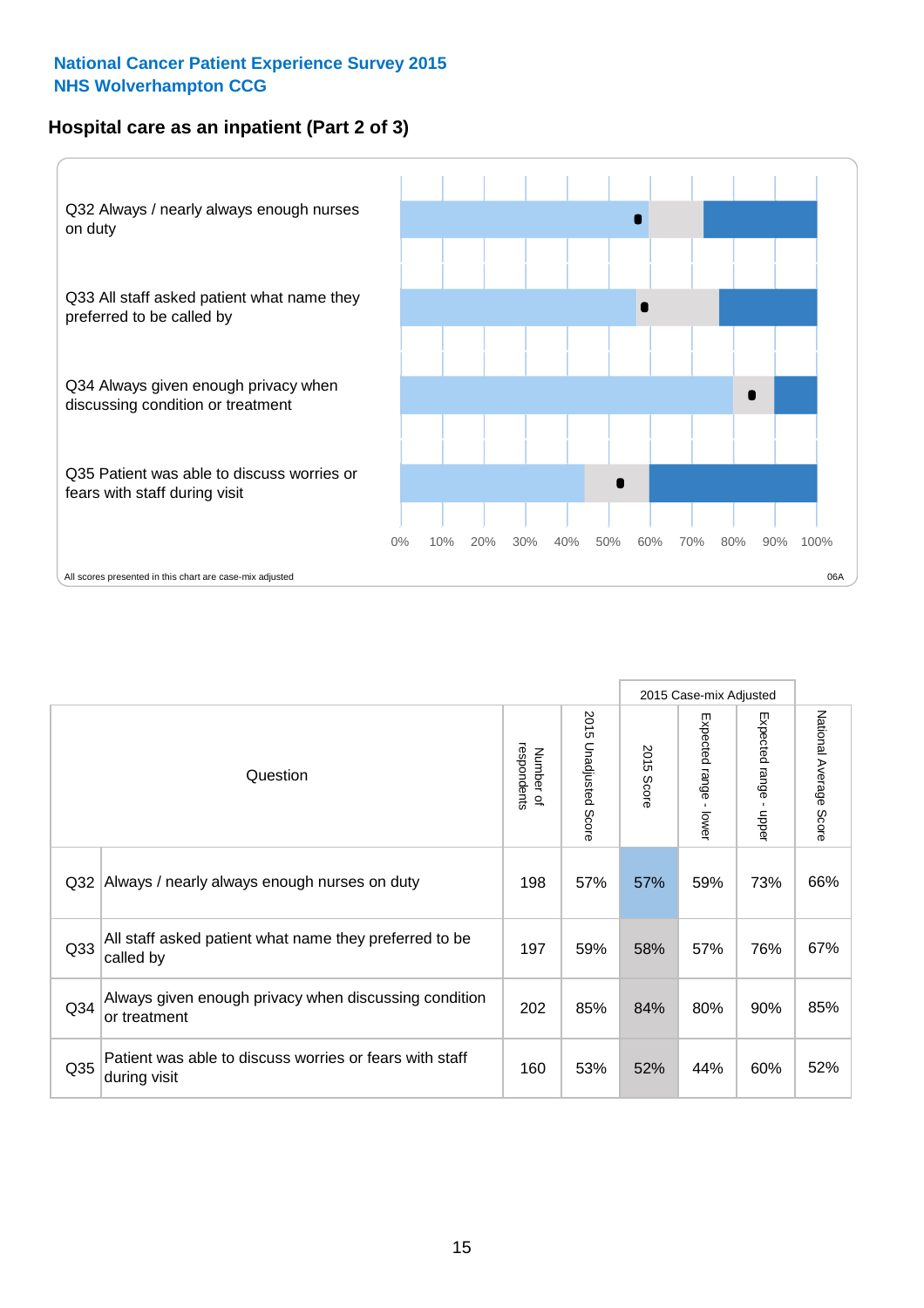#### **Hospital care as an inpatient (Part 3 of 3)**



|                 |                                                                                     |                          |                                 |               | 2015 Case-mix Adjusted  |                        |                        |
|-----------------|-------------------------------------------------------------------------------------|--------------------------|---------------------------------|---------------|-------------------------|------------------------|------------------------|
|                 | Question                                                                            | respondents<br>Number of | 2015<br><b>Unadjusted Score</b> | 2015<br>Score | Expected range<br>lower | Expected range - upper | National Average Score |
| Q36             | Hospital staff definitely did everything to help control pain                       | 178                      | 81%                             | 81%           | 78%                     | 89%                    | 84%                    |
| Q <sub>37</sub> | Always treated with respect and dignity by staff                                    | 204                      | 88%                             | 88%           | 83%                     | 92%                    | 87%                    |
| Q38             | Given clear written information about what should / should<br>not do post discharge | 193                      | 86%                             | 86%           | 79%                     | 90%                    | 84%                    |
| Q39             | Staff told patient who to contact if worried post discharge                         | 198                      | 95%                             | 96%           | 90%                     | 97%                    | 94%                    |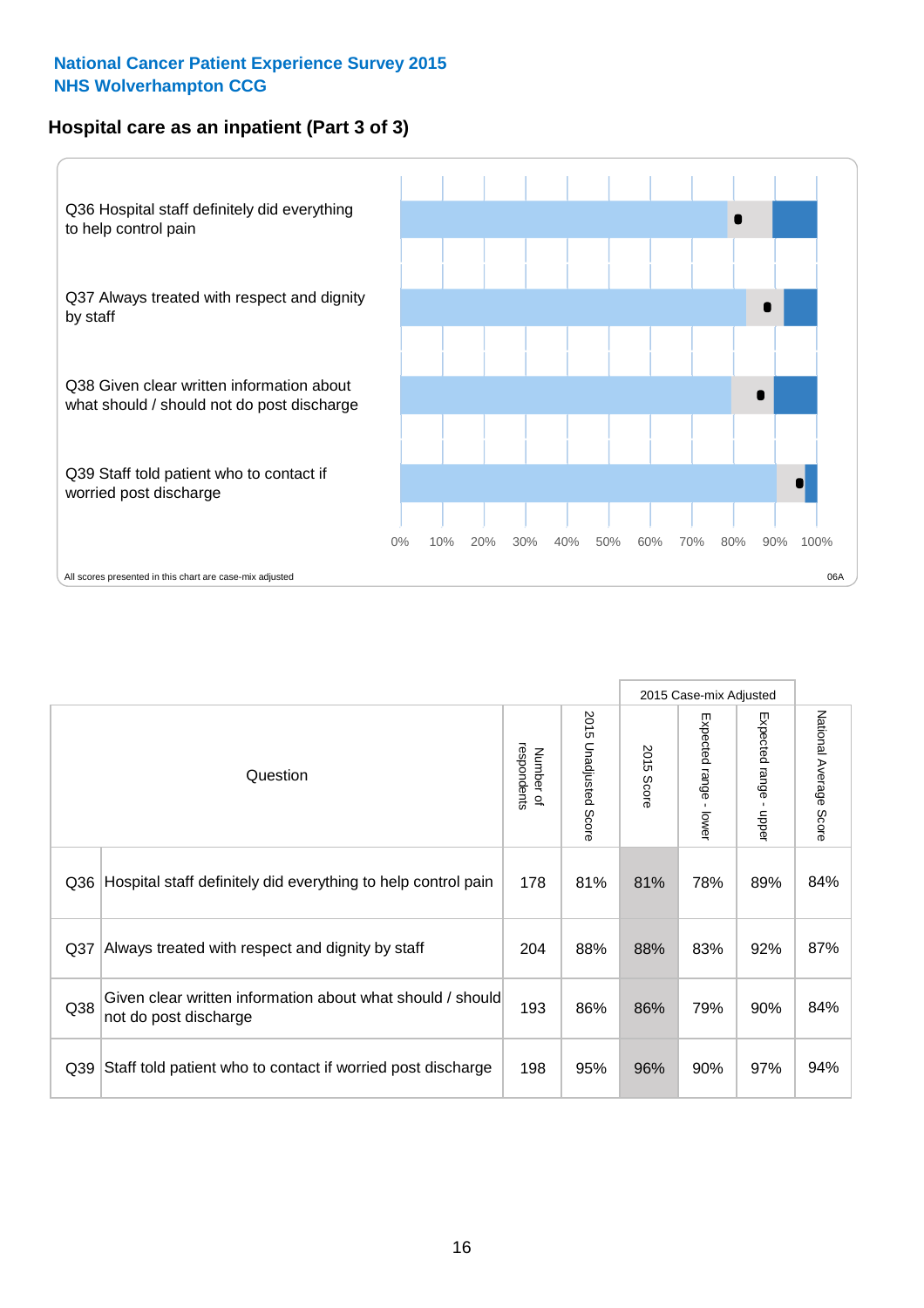#### **Hospital care as a day patient / outpatient (Part 1 of 2)**



|     |                                                                                    |                          |                                 |                      | 2015 Case-mix Adjusted                    |                                           |                        |
|-----|------------------------------------------------------------------------------------|--------------------------|---------------------------------|----------------------|-------------------------------------------|-------------------------------------------|------------------------|
|     | Question                                                                           | respondents<br>Number of | 2015<br><b>Unadjusted Score</b> | 2015<br><b>Score</b> | Expected range<br>$\blacksquare$<br>lower | Expected range<br>$\blacksquare$<br>nbber | National Average Score |
| Q41 | Patient was able to discuss worries or fears with staff<br>during visit            | 278                      | 65%                             | 65%                  | 64%                                       | 76%                                       | 70%                    |
| Q42 | Doctor had the right notes and other documentation with<br>them                    | 323                      | 97%                             | 96%                  | 93%                                       | 98%                                       | 96%                    |
| Q44 | Beforehand patient had all information needed about<br>radiotherapy treatment      | 85                       | 89%                             | 89%                  | 79%                                       | 93%                                       | 86%                    |
| Q45 | Patient given understandable information about whether<br>radiotherapy was working | 73                       | 58%                             | 56%                  | 48%                                       | 71%                                       | 60%                    |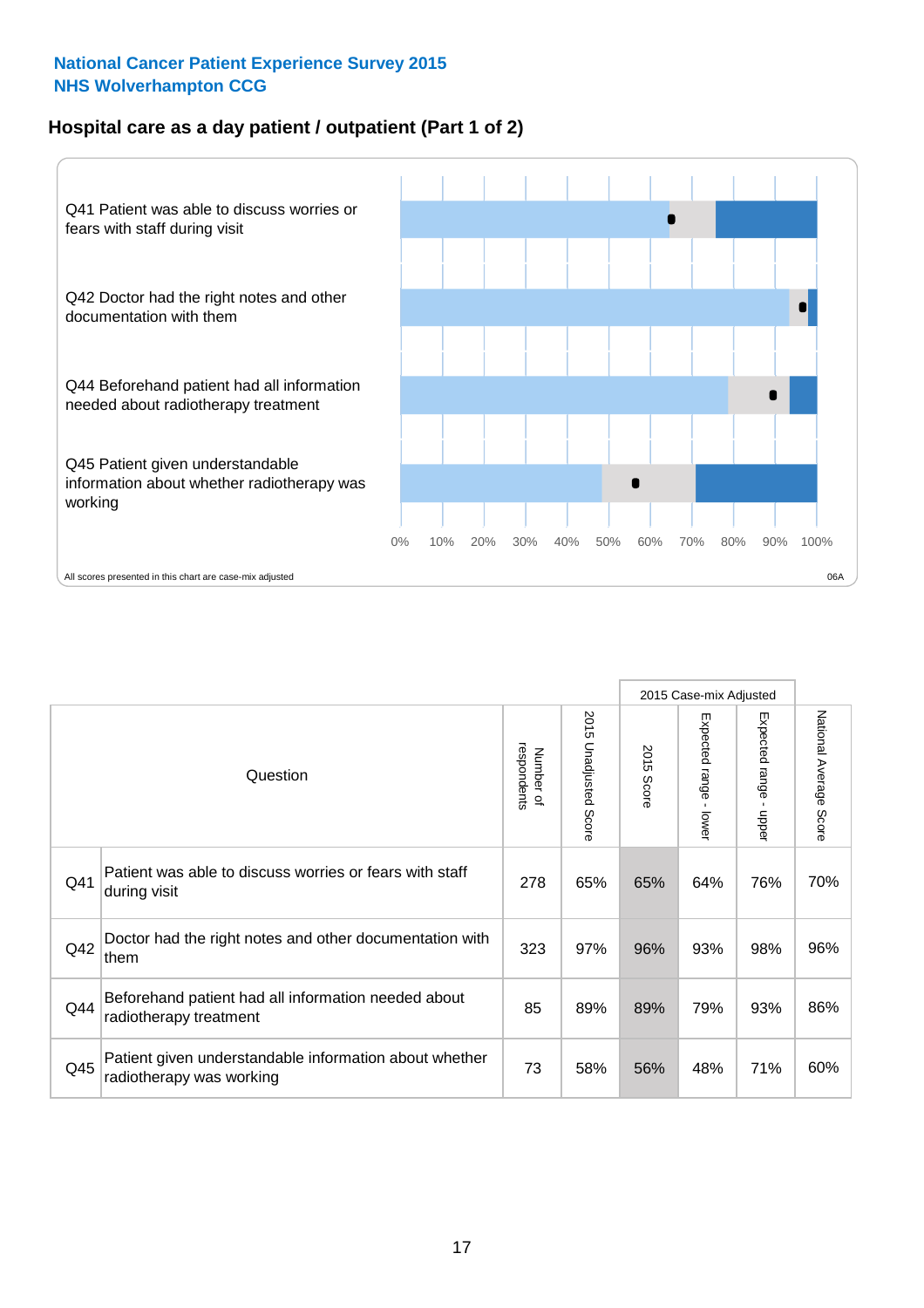#### **Hospital care as a day patient / outpatient (Part 2 of 2)**



|     |                                                                                    |                                       |                             |               | 2015 Case-mix Adjusted      |                         |                           |
|-----|------------------------------------------------------------------------------------|---------------------------------------|-----------------------------|---------------|-----------------------------|-------------------------|---------------------------|
|     | Question                                                                           | respondents<br>Number<br>$\mathbf{Q}$ | 2015<br>Unadjusted<br>Score | 2015<br>Score | Expected<br>Irange<br>lower | Expected range<br>doper | National Average<br>Score |
| Q47 | Beforehand patient had all information needed about<br>chemotherapy treatment      | 189                                   | 85%                         | 85%           | 79%                         | 89%                     | 84%                       |
| Q48 | Patient given understandable information about whether<br>chemotherapy was working | 176                                   | 70%                         | 70%           | 61%                         | 75%                     | 68%                       |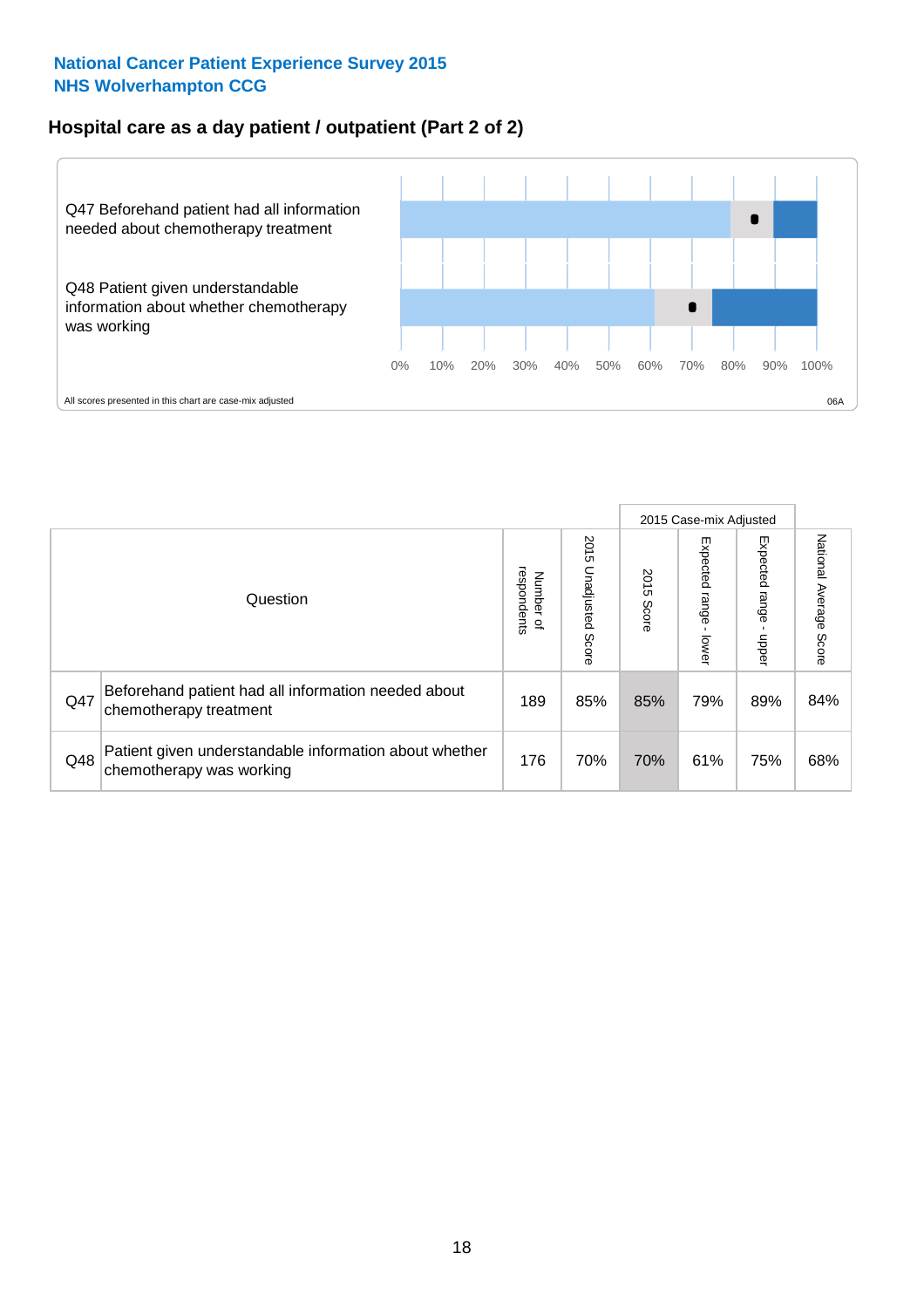#### **Home care and support**



2015 Case-mix Adjusted 2015 Unadjusted Score Expected range - upper National Average Score 2015 Unadjusted Score Expected range - lower National Average Score Expected range - lower Expected range - upper Number of<br>respondents respondents 2015 Score 2015 Score Number of Question Hospital staff gave family or someone close all the  $Q49$  information needed to help with care at home  $315 \begin{array}{|l} 315 & 56\% & 56\% & 52\% & 63\% \end{array}$ Patient definitely given enough support from health or Q50 social services during treatment 178 | 46% 46% 45% 62% 54% Patient definitely given enough support from health or Q51 social services after treatment 103 | 35% 36% 35% 35% 54% 45%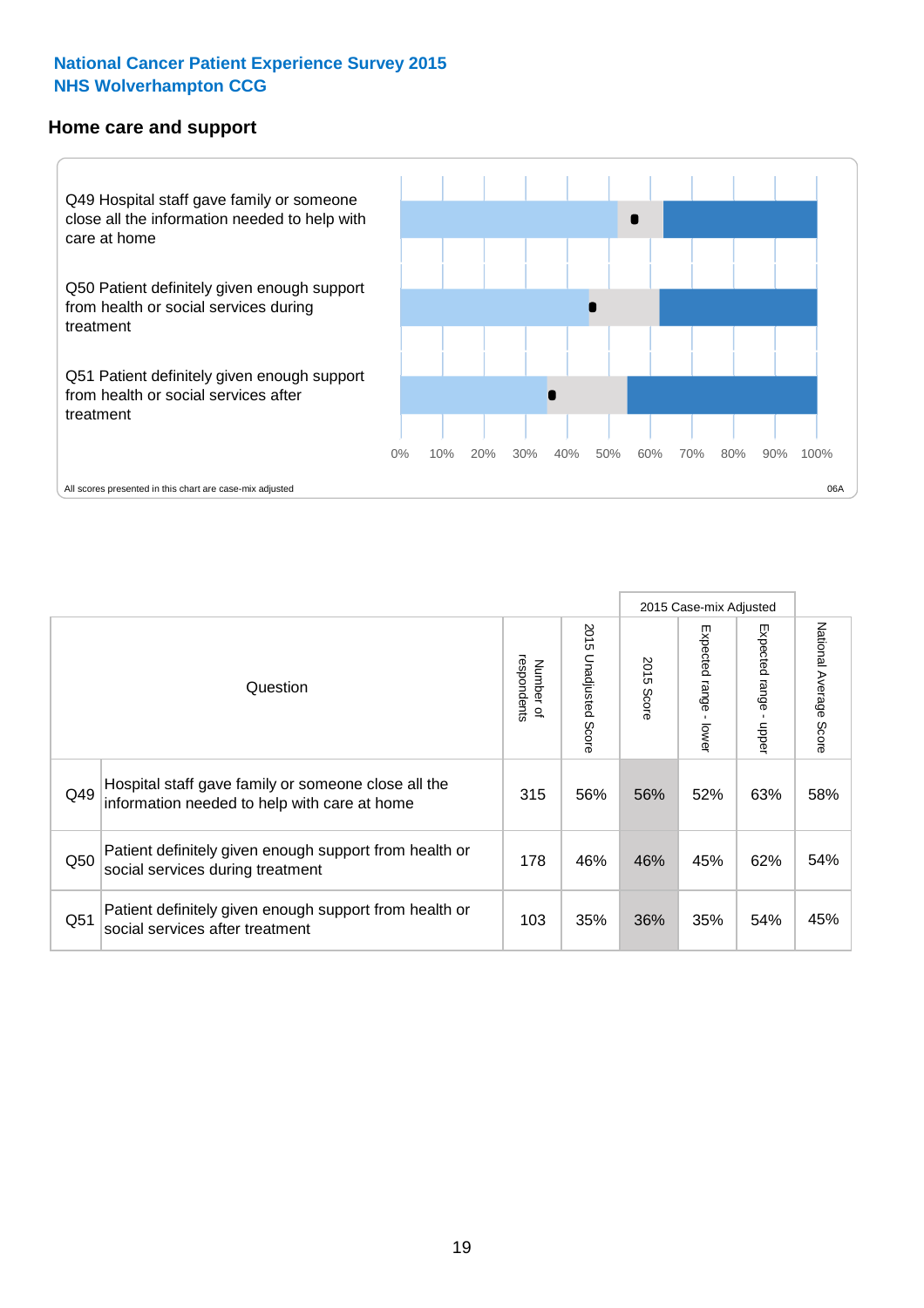#### **Care from your general practice**



|     |                                                                           |                                       |                             |               |                                   | 2015 Case-mix Adjusted     |                           |
|-----|---------------------------------------------------------------------------|---------------------------------------|-----------------------------|---------------|-----------------------------------|----------------------------|---------------------------|
|     | Question                                                                  | respondents<br>Number<br>$\mathbf{Q}$ | 2015<br>Unadjusted<br>Score | 2015<br>Score | Expected<br><b>Lange</b><br>lower | Expected<br>range<br>doper | National Average<br>Score |
| Q52 | GP given enough information about patient's condition<br>and treatment    | 281                                   | 94%                         | 95%           | 93%                               | 98%                        | 95%                       |
| Q53 | Practice staff definitely did everything they could to<br>support patient | 255                                   | 56%                         | 58%           | 57%                               | 68%                        | 63%                       |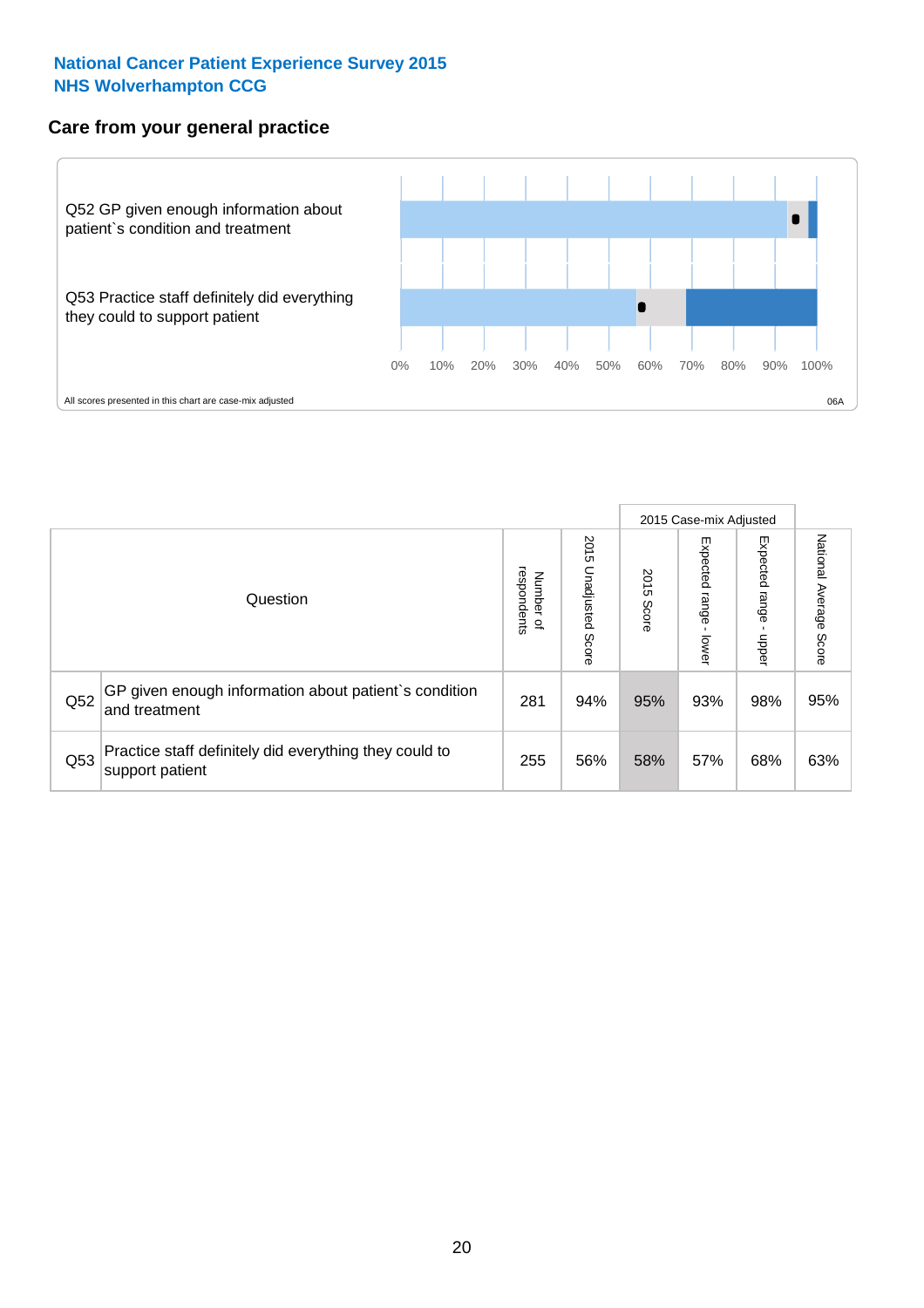#### **Your overall NHS care (Part 1 of 2)**



|     |                                                                    |                          |                          |               | 2015 Case-mix Adjusted                    |                                           |                        |
|-----|--------------------------------------------------------------------|--------------------------|--------------------------|---------------|-------------------------------------------|-------------------------------------------|------------------------|
|     | Question                                                           | respondents<br>Number of | 2015<br>Unadjusted Score | 2015<br>Score | Expected range<br>$\blacksquare$<br>lower | Expected range<br>$\blacksquare$<br>nbber | National Average Score |
| Q54 | Hospital and community staff always worked well together           | 349                      | 62%                      | 61%           | 55%                                       | 66%                                       | 61%                    |
| Q55 | Patient given a care plan                                          | 269                      | 30%                      | 27%           | 27%                                       | 39%                                       | 33%                    |
| Q56 | Overall the administration of the care was very good /<br>good     | 365                      | 89%                      | 89%           | 86%                                       | 92%                                       | 89%                    |
| Q57 | Length of time for attending clinics and appointments was<br>right | 362                      | 54%                      | 54%           | 59%                                       | 73%                                       | 66%                    |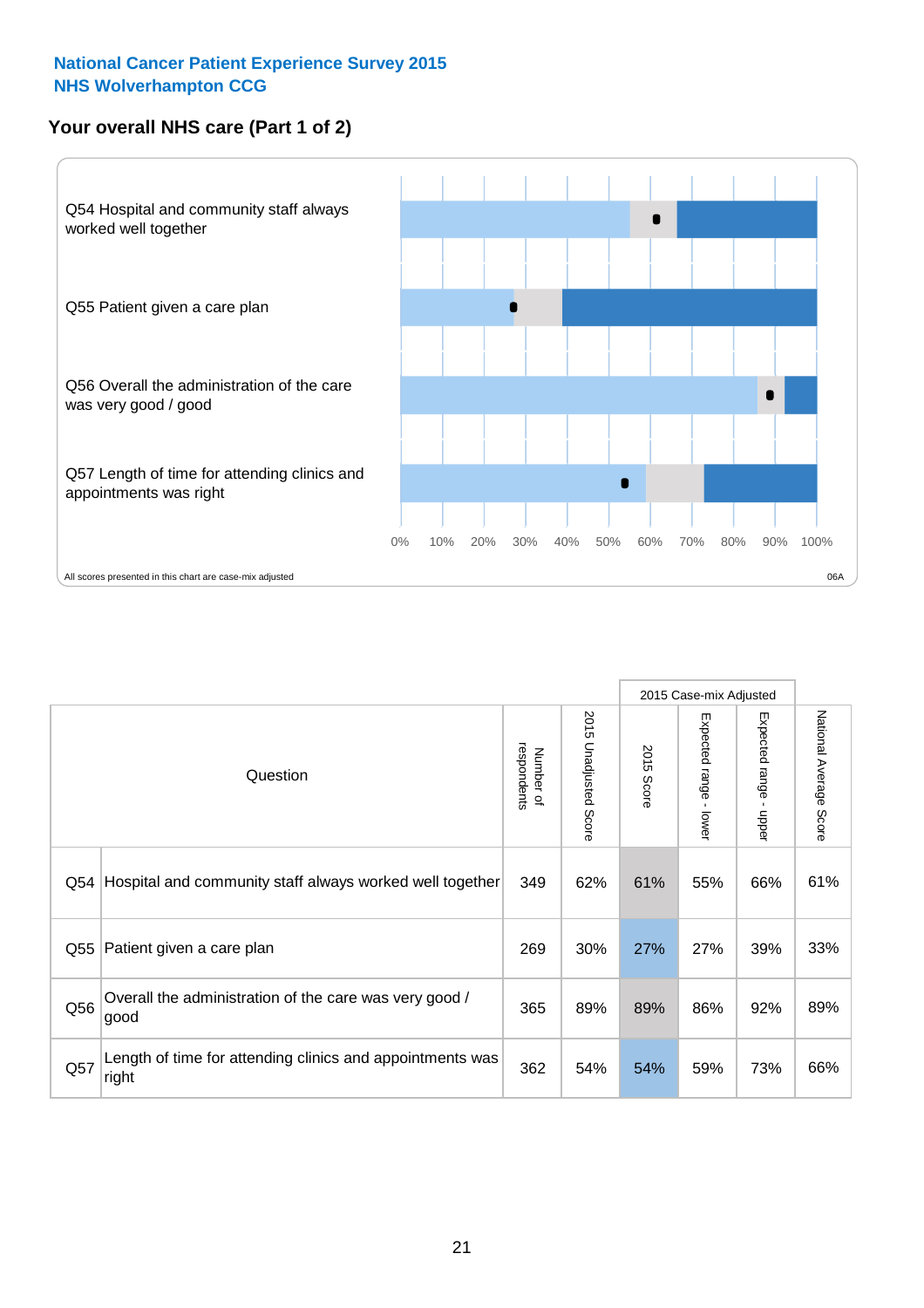#### **Your overall NHS care (Part 2 of 2)**



|     |                                                       |                                   |                             |               |                            | 2015 Case-mix Adjusted     |                        |
|-----|-------------------------------------------------------|-----------------------------------|-----------------------------|---------------|----------------------------|----------------------------|------------------------|
|     | Question                                              | respondents<br>Number<br>$\Omega$ | 2015<br>Unadjusted<br>Score | 2015<br>Score | Expected<br>range<br>lower | Expected<br>range<br>nbber | National Average Score |
| Q58 | Taking part in cancer research discussed with patient | 341                               | 23%                         | 23%           | 21%                        | 36%                        | 28%                    |



|     |                                                                        |                                   |                             |               |                                                           | 2015 Case-mix Adjusted                                |                              |
|-----|------------------------------------------------------------------------|-----------------------------------|-----------------------------|---------------|-----------------------------------------------------------|-------------------------------------------------------|------------------------------|
|     | Question                                                               | respondents<br>Number<br>$\Omega$ | 2015<br>Jnadjusted<br>Score | 2015<br>Score | OWer<br>limit<br>range<br>$\overline{\sigma}$<br>expected | Upper<br>limit<br>range<br>$\overline{a}$<br>expected | National<br>Average<br>Score |
| Q59 | Patient's average rating of care scored from very poor to<br>very good | 356                               | 8.6                         | 8.6           | 8.5                                                       | 8.9                                                   | 8.7                          |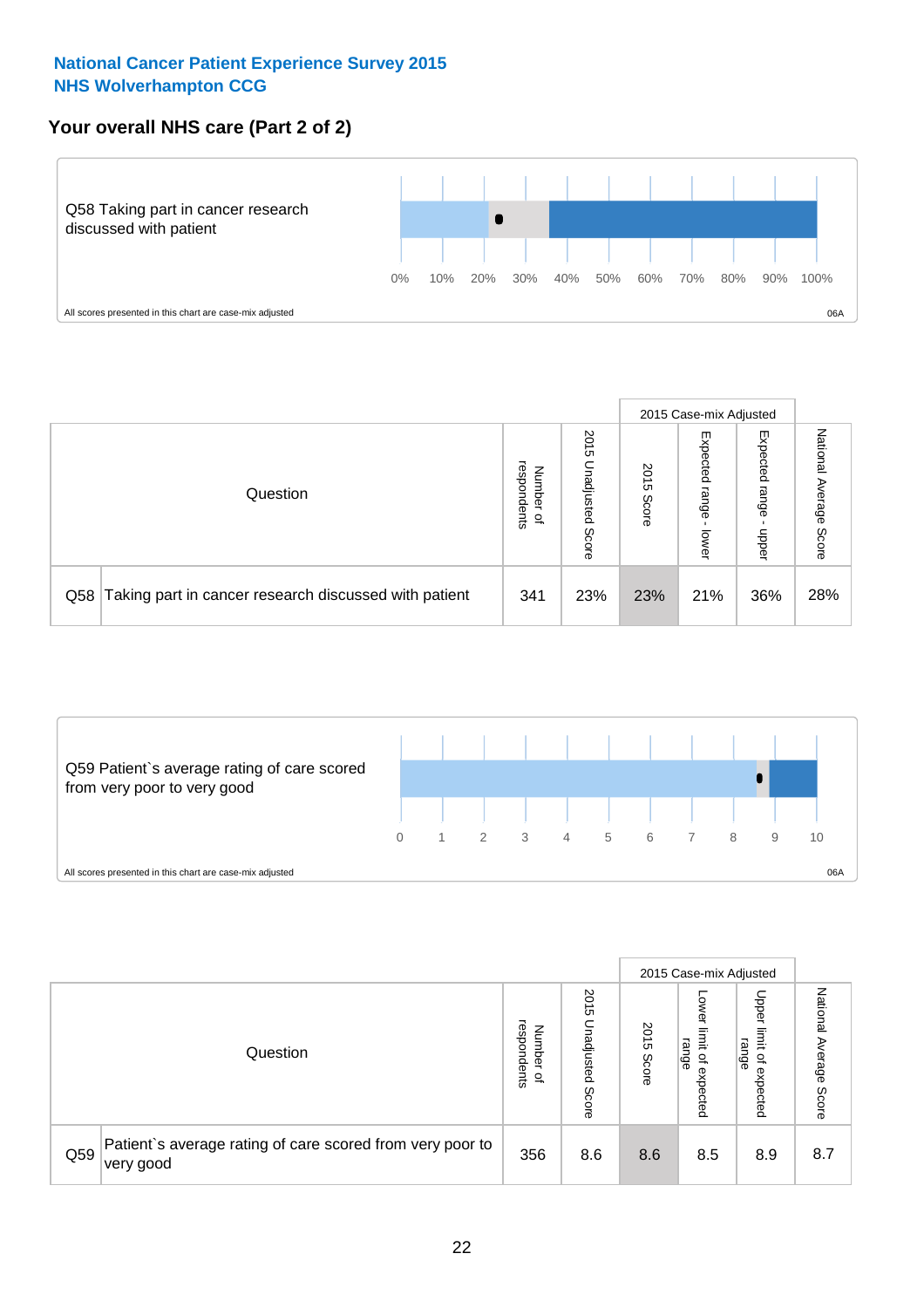### **Comparisons by tumour group for this CCG**

The following tables show the unadjusted CCG and the national percentage scores for each question broken down by tumour group. Where a cell in the table contains an asterisk this indicates that the number of patients in that group was below 21 and too small to display. Where a cell in the table contains "n.a." this indicates that there were no respondents for that tumour group.

### **Seeing your GP**

|                      | Q1. Saw GP once /<br>had to go to hospital | twice before being told | Q2. Patient thought<br>they were seen as<br>soon as necessary |                 |  |
|----------------------|--------------------------------------------|-------------------------|---------------------------------------------------------------|-----------------|--|
| <b>Cancer type</b>   | This CCG <sup>\$</sup>                     | <b>National</b>         | This CCG <sup>\$</sup>                                        | <b>National</b> |  |
| Brain / CNS          | $\star$                                    | 60%                     | $\star$                                                       | 77%             |  |
| <b>Breast</b>        | 93%                                        | 93%                     | 86%                                                           | 88%             |  |
| Colorectal / LGT     | 69%                                        | 72%                     | 82%                                                           | 80%             |  |
| Gynaecological       | $\star$                                    | 75%                     | 77%                                                           | 78%             |  |
| Haematological       | 66%                                        | 64%                     | 86%                                                           | 80%             |  |
| <b>Head and Neck</b> | $\star$                                    | 77%                     | $\star$                                                       | 79%             |  |
| Lung                 | $\star$                                    | 69%                     | $\star$                                                       | 83%             |  |
| Prostate             | 93%                                        | 79%                     | 92%                                                           | 85%             |  |
| Sarcoma              | $\star$                                    | 64%                     | $\star$                                                       | 69%             |  |
| <b>Skin</b>          | $\star$                                    | 91%                     | $\star$                                                       | 87%             |  |
| <b>Upper Gastro</b>  | $\star$                                    | 70%                     | 68%                                                           | 78%             |  |
| Urological           | $\star$                                    | 81%                     | $\star$                                                       | 84%             |  |
| Other                | 65%                                        | 70%                     | 81%                                                           | 78%             |  |
| <b>All Cancers</b>   | 77%                                        | 76%                     | 85%                                                           | 82%             |  |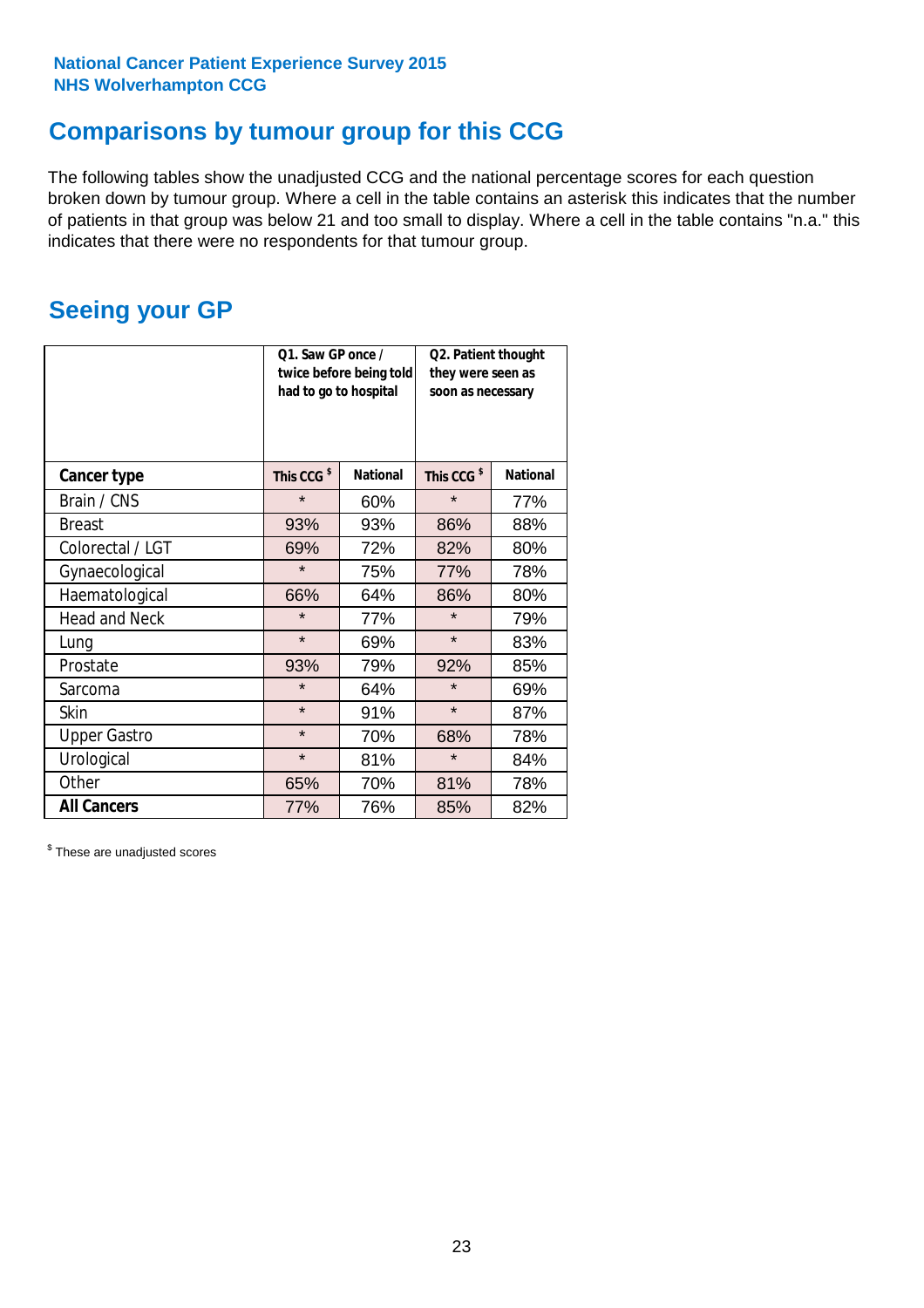### **Diagnostic tests**

|                      | be done was about<br>right | Q6. The length of time<br>waiting for the test to | Q7. Given complete<br>explanation of test<br>results in<br>understandable way |                 |  |  |
|----------------------|----------------------------|---------------------------------------------------|-------------------------------------------------------------------------------|-----------------|--|--|
| <b>Cancer type</b>   | This CCG <sup>\$</sup>     | <b>National</b>                                   | This CCG <sup>\$</sup>                                                        | <b>National</b> |  |  |
| Brain / CNS          | $\star$                    | 87%                                               | $\star$                                                                       | 69%             |  |  |
| <b>Breast</b>        | 89%                        | 90%                                               | 81%                                                                           | 82%             |  |  |
| Colorectal / LGT     | 93%                        | 86%                                               | 82%                                                                           | 81%             |  |  |
| Gynaecological       | 91%                        | 84%                                               | $\star$                                                                       | 76%             |  |  |
| Haematological       | 80%                        | 87%                                               | 71%                                                                           | 76%             |  |  |
| <b>Head and Neck</b> | $\star$                    | 84%                                               | $\star$                                                                       | 77%             |  |  |
| Lung                 | $\star$                    | 87%                                               | $\star$                                                                       | 78%             |  |  |
| Prostate             | 90%                        | 85%                                               | 73%                                                                           | 79%             |  |  |
| Sarcoma              | $\star$                    | 81%                                               | $\star$                                                                       | 77%             |  |  |
| Skin                 | $\star$                    | 89%                                               | $\star$                                                                       | 85%             |  |  |
| <b>Upper Gastro</b>  | 81%                        | 83%                                               | 81%                                                                           | 77%             |  |  |
| Urological           | $\star$                    | 85%                                               | $\star$                                                                       | 78%             |  |  |
| Other                | 82%                        | 85%                                               | 79%                                                                           | 76%             |  |  |
| <b>All Cancers</b>   | 87%                        | 87%                                               | 77%                                                                           | 79%             |  |  |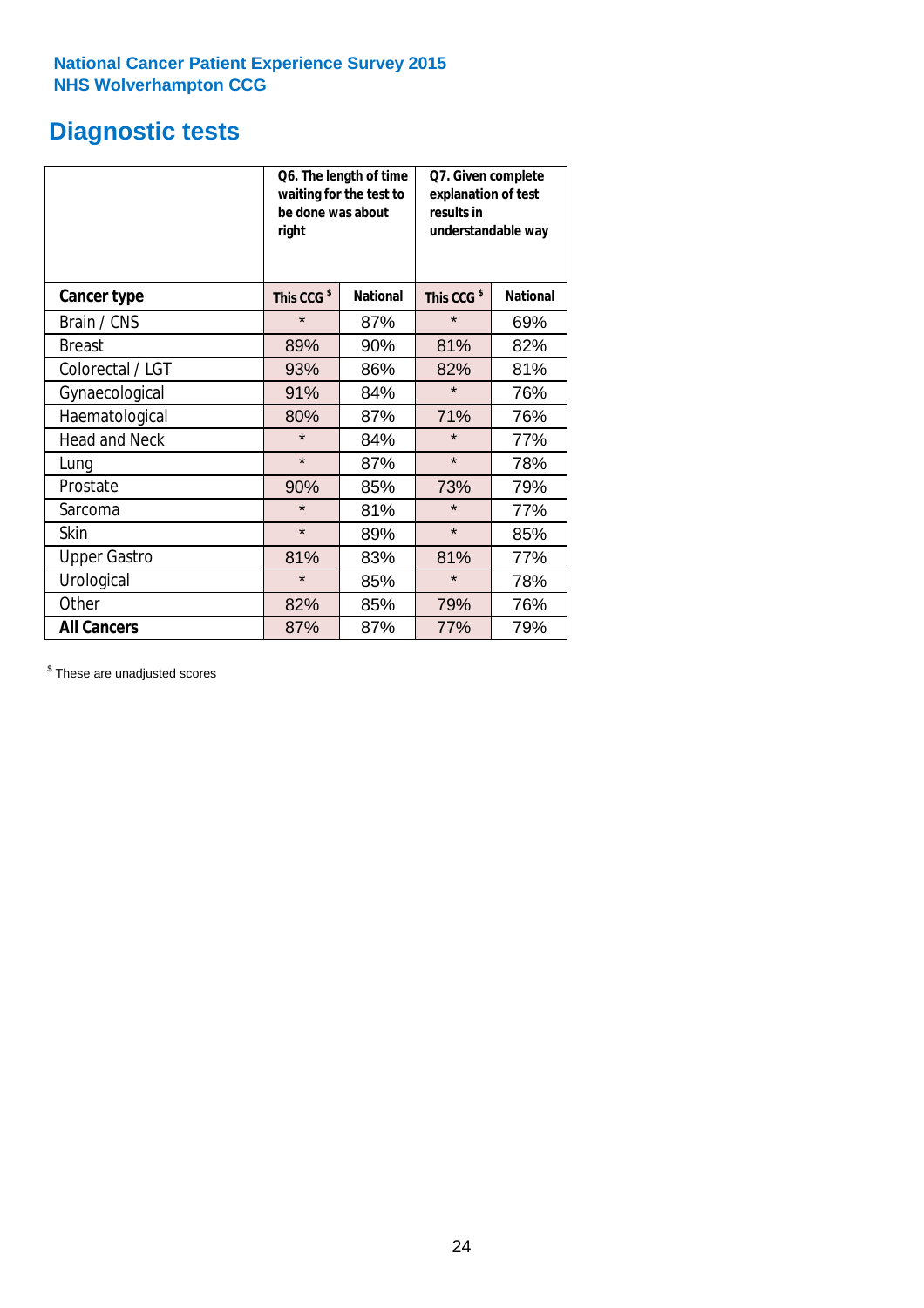### **Finding out what was wrong with you**

|                      | Q8. Patient told they<br>could bring a family<br>member or friend<br>when first told they<br>had cancer |                 | Q9. Patient felt they<br>were told sensitively<br>that they had cancer |                 | Q10. Patient<br>completely understood<br>the explanation of<br>what was wrong |                 | Q11. Patient given<br>easy to understand<br>written information<br>about the type of<br>cancer they had |                 |
|----------------------|---------------------------------------------------------------------------------------------------------|-----------------|------------------------------------------------------------------------|-----------------|-------------------------------------------------------------------------------|-----------------|---------------------------------------------------------------------------------------------------------|-----------------|
| Cancer type          | This CCG <sup>\$</sup>                                                                                  | <b>National</b> | This CCG <sup>\$</sup>                                                 | <b>National</b> | This CCG <sup>\$</sup>                                                        | <b>National</b> | This CCG <sup>\$</sup>                                                                                  | <b>National</b> |
| Brain / CNS          | $\star$                                                                                                 | 85%             | $\star$                                                                | 79%             | $\star$                                                                       | 60%             | $\star$                                                                                                 | 62%             |
| <b>Breast</b>        | 89%                                                                                                     | 83%             | 92%                                                                    | 88%             | 77%                                                                           | 78%             | 70%                                                                                                     | 76%             |
| Colorectal / LGT     | 89%                                                                                                     | 83%             | 90%                                                                    | 85%             | 81%                                                                           | 79%             | 75%                                                                                                     | 71%             |
| Gynaecological       | $\star$                                                                                                 | 75%             | 83%                                                                    | 83%             | 70%                                                                           | 73%             | 62%                                                                                                     | 69%             |
| Haematological       | 81%                                                                                                     | 75%             | 83%                                                                    | 83%             | 59%                                                                           | 60%             | 77%                                                                                                     | 74%             |
| <b>Head and Neck</b> | $\star$                                                                                                 | 73%             | $\star$                                                                | 85%             | $\star$                                                                       | 75%             | $\star$                                                                                                 | 61%             |
| Lung                 | $\star$                                                                                                 | 80%             | $\star$                                                                | 83%             | $\star$                                                                       | 75%             | $\star$                                                                                                 | 66%             |
| Prostate             | 88%                                                                                                     | 80%             | 78%                                                                    | 84%             | 72%                                                                           | 78%             | 82%                                                                                                     | 80%             |
| Sarcoma              | $\star$                                                                                                 | 77%             | $\star$                                                                | 82%             | $\star$                                                                       | 63%             | $\star$                                                                                                 | 61%             |
| Skin                 | $\star$                                                                                                 | 71%             | $\star$                                                                | 90%             | $\star$                                                                       | 83%             | $\star$                                                                                                 | 84%             |
| <b>Upper Gastro</b>  | 90%                                                                                                     | 79%             | 91%                                                                    | 79%             | 83%                                                                           | 72%             | 81%                                                                                                     | 64%             |
| Urological           | $\star$                                                                                                 | 74%             | $\star$                                                                | 82%             | $\star$                                                                       | 76%             | $\star$                                                                                                 | 71%             |
| Other                | 80%                                                                                                     | 77%             | 81%                                                                    | 82%             | 78%                                                                           | 72%             | 69%                                                                                                     | 61%             |
| <b>All Cancers</b>   | 86%                                                                                                     | 79%             | 87%                                                                    | 84%             | 73%                                                                           | 73%             | 74%                                                                                                     | 72%             |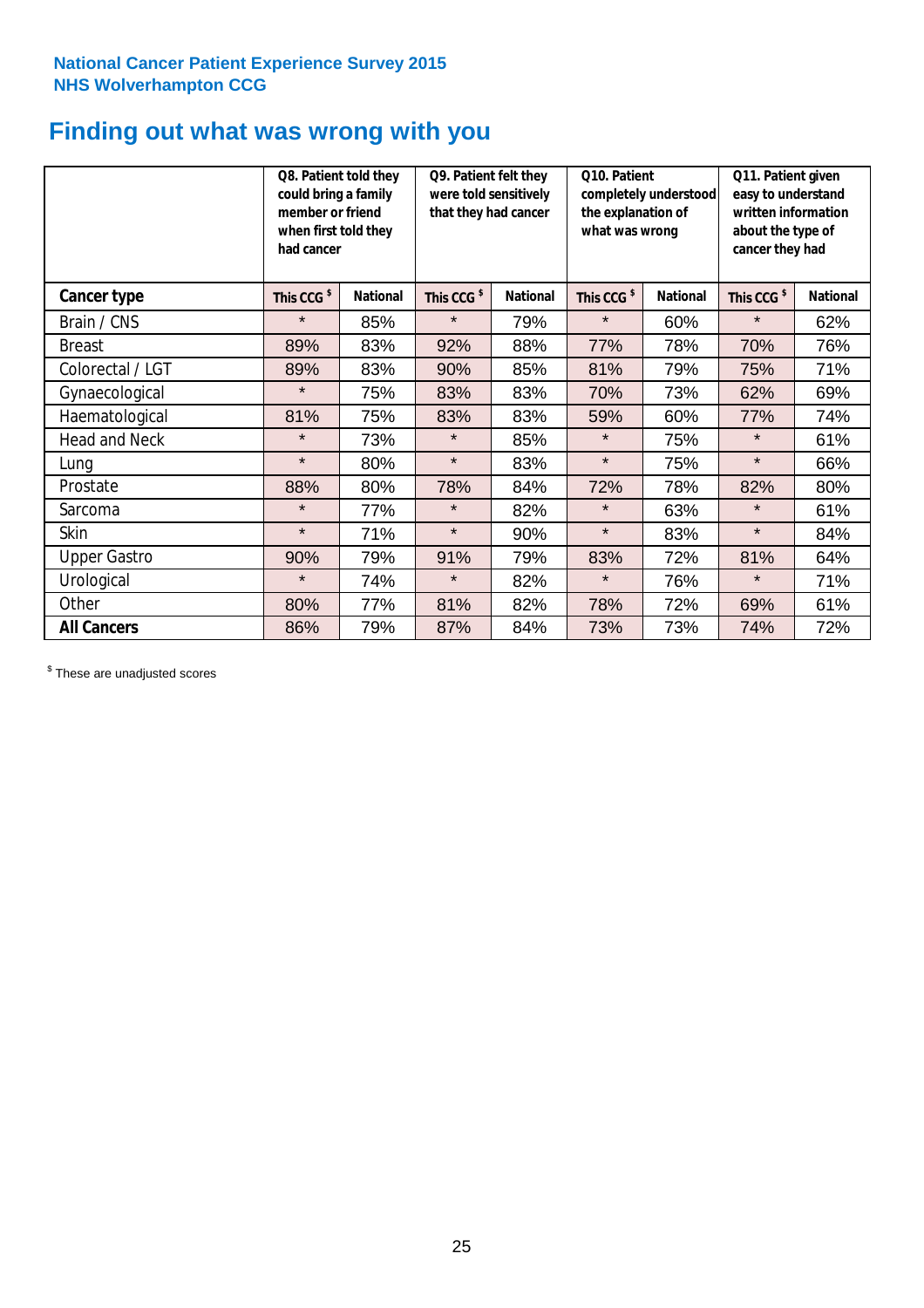### **Deciding the best treatment for you**

|                      | treatment options<br>were completely<br>explained | 012. Patient felt that | O13. Possible side<br>understandable way | effects explained in an | Q14. Patient given<br>practical advice and<br>support in dealing with<br>side effects of<br>treatment |                 |  |
|----------------------|---------------------------------------------------|------------------------|------------------------------------------|-------------------------|-------------------------------------------------------------------------------------------------------|-----------------|--|
| <b>Cancer type</b>   | This CCG <sup>\$</sup>                            | <b>National</b>        | This CCG <sup>\$</sup>                   | <b>National</b>         | This CCG <sup>\$</sup>                                                                                | <b>National</b> |  |
| Brain / CNS          | $\star$                                           | 80%                    | $\star$                                  | 71%                     | $\star$                                                                                               | 62%             |  |
| <b>Breast</b>        | 82%                                               | 84%                    | 71%                                      | 76%                     | 68%                                                                                                   | 69%             |  |
| Colorectal / LGT     | 95%                                               | 85%                    | 76%                                      | 75%                     | 78%                                                                                                   | 68%             |  |
| Gynaecological       | $\star$                                           | 84%                    | 52%                                      | 76%                     | 45%                                                                                                   | 68%             |  |
| Haematological       | 79%                                               | 81%                    | 65%                                      | 69%                     | 59%                                                                                                   | 65%             |  |
| <b>Head and Neck</b> | $\star$                                           | 85%                    | $\star$                                  | 72%                     | $\star$                                                                                               | 67%             |  |
| Lung                 | $\star$                                           | 84%                    | $\star$                                  | 74%                     | $\star$                                                                                               | 69%             |  |
| Prostate             | 67%                                               | 80%                    | 54%                                      | 71%                     | 49%                                                                                                   | 61%             |  |
| Sarcoma              | $\star$                                           | 82%                    | $\star$                                  | 75%                     | $\star$                                                                                               | 66%             |  |
| Skin                 | $\star$                                           | 88%                    | $\star$                                  | 75%                     | $\star$                                                                                               | 74%             |  |
| <b>Upper Gastro</b>  | $\star$                                           | 83%                    | $\star$                                  | 72%                     | 59%                                                                                                   | 66%             |  |
| Urological           | $\star$                                           | 80%                    | $\star$                                  | 69%                     | $\star$                                                                                               | 61%             |  |
| Other                | 74%                                               | 80%                    | 81%                                      | 72%                     | 63%                                                                                                   | 64%             |  |
| <b>All Cancers</b>   | 83%                                               | 83%                    | 71%                                      | 73%                     | 64%                                                                                                   | 66%             |  |

|                      | in the future          | Q15. Patient definitely<br>told about side effects<br>that could affect them | Q16. Patient definitely<br>involved in decisions<br>about care and<br>treatment |                 |  |
|----------------------|------------------------|------------------------------------------------------------------------------|---------------------------------------------------------------------------------|-----------------|--|
| <b>Cancer type</b>   | This CCG <sup>\$</sup> | <b>National</b>                                                              | This CCG <sup>\$</sup>                                                          | <b>National</b> |  |
| Brain / CNS          | $\star$                | 56%                                                                          | $\star$                                                                         | 74%             |  |
| <b>Breast</b>        | 54%                    | 55%                                                                          | 66%                                                                             | 79%             |  |
| Colorectal / LGT     | 49%                    | 56%                                                                          | 71%                                                                             | 79%             |  |
| Gynaecological       | $\star$                | 54%                                                                          | 67%                                                                             | 76%             |  |
| Haematological       | 50%<br>44%             |                                                                              | 67%                                                                             | 77%             |  |
| <b>Head and Neck</b> | $\star$                | 58%                                                                          | $\star$                                                                         | 76%             |  |
| Lung                 | $\star$                | 54%                                                                          | $\star$                                                                         | 78%             |  |
| Prostate             | 62%                    | 63%                                                                          | 71%                                                                             | 79%             |  |
| Sarcoma              | $\star$                | 54%                                                                          | $\star$                                                                         | 77%             |  |
| Skin                 | $\star$                | 66%                                                                          | $\star$                                                                         | 86%             |  |
| <b>Upper Gastro</b>  | $\star$                | 53%                                                                          | 77%                                                                             | 77%             |  |
| Urological           | $\star$                | 52%                                                                          | $\star$                                                                         | 75%             |  |
| Other                | 62%                    | 51%                                                                          | 72%                                                                             | 75%             |  |
| <b>All Cancers</b>   | 53%                    | 54%                                                                          | 70%                                                                             | 78%             |  |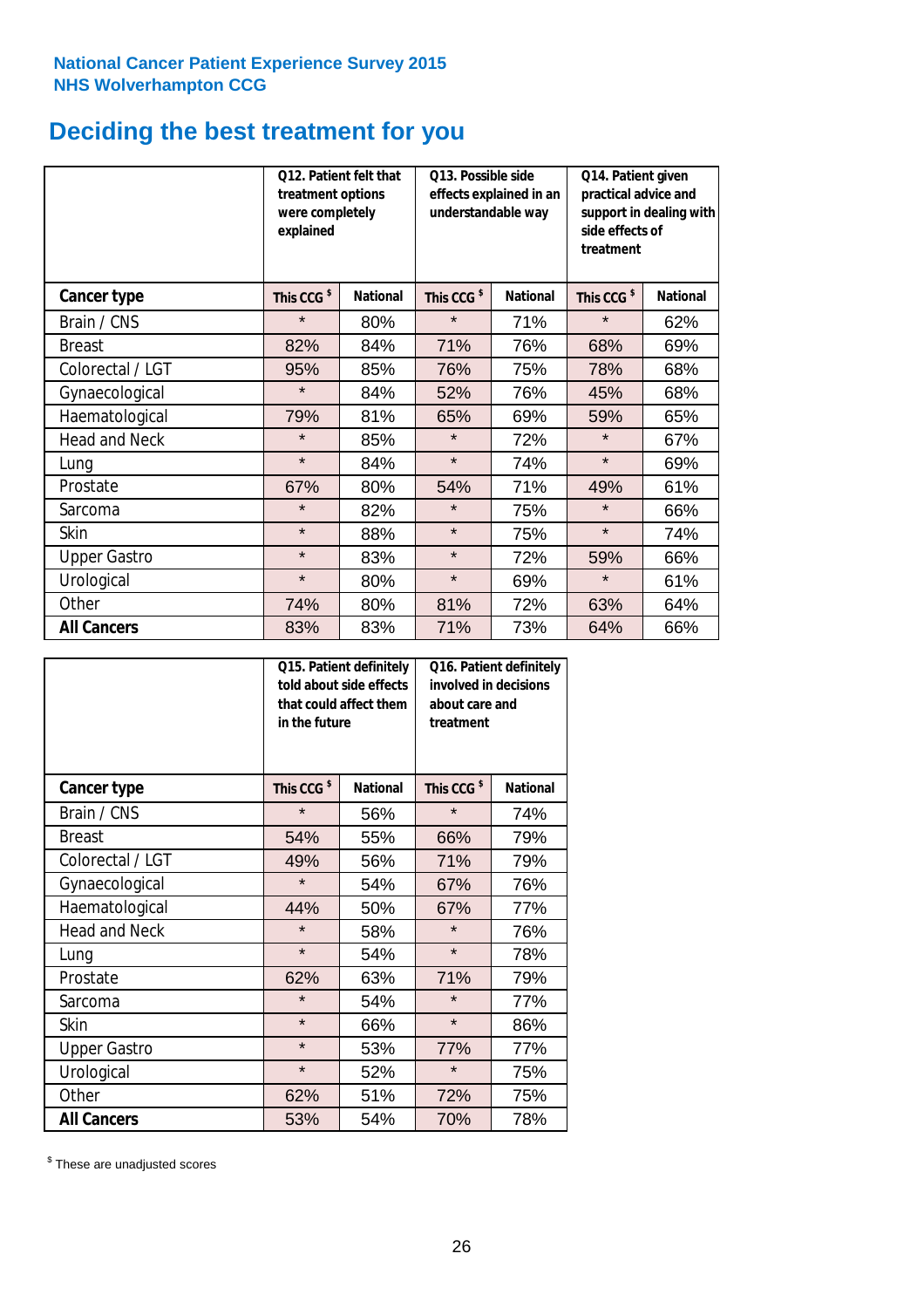## **Clinical Nurse Specialist**

|                      | would support them<br>through their<br>treatment | Q17. Patient given the<br>name of the CNS who | Q18. Patient found it<br>easy to contact their<br><b>CNS</b> |                 | <b>Q19. Get</b><br>understandable<br>answers to important<br>questions all or most<br>of the time |                 |  |
|----------------------|--------------------------------------------------|-----------------------------------------------|--------------------------------------------------------------|-----------------|---------------------------------------------------------------------------------------------------|-----------------|--|
| <b>Cancer type</b>   | This CCG <sup>\$</sup>                           | <b>National</b>                               | This CCG <sup>\$</sup>                                       | <b>National</b> | This CCG <sup>\$</sup>                                                                            | <b>National</b> |  |
| Brain / CNS          | $\star$                                          | 95%                                           | $\star$                                                      | 84%             | $\star$                                                                                           | 85%             |  |
| <b>Breast</b>        | 91%                                              | 94%                                           | 87%                                                          | 85%             | 86%                                                                                               | 88%             |  |
| Colorectal / LGT     | 90%                                              | 91%                                           | 90%                                                          | 88%             | 85%                                                                                               | 90%             |  |
| Gynaecological       | $\star$                                          | 93%                                           | $\star$                                                      | 86%             | $\star$                                                                                           | 87%             |  |
| Haematological       | 93%                                              | 89%                                           | 95%                                                          | 89%             | 90%                                                                                               | 90%             |  |
| <b>Head and Neck</b> | $\star$                                          | 88%                                           | $\star$                                                      | 86%             | $\star$                                                                                           | 88%             |  |
| Lung                 | $\star$                                          | 93%                                           | $\star$                                                      | 89%             | $\star$                                                                                           | 89%             |  |
| Prostate             | 89%                                              | 89%                                           | 92%                                                          | 83%             | 88%                                                                                               | 88%             |  |
| Sarcoma              | $\star$                                          | 87%                                           | $\star$                                                      | 86%             | $\star$                                                                                           | 88%             |  |
| Skin                 | $\star$                                          | 88%                                           | $\star$                                                      | 90%             | $\star$                                                                                           | 92%             |  |
| <b>Upper Gastro</b>  | 82%                                              | 92%                                           | $\star$                                                      | 87%             | $\star$                                                                                           | 88%             |  |
| Urological           | $\star$                                          | 80%                                           | $\star$                                                      | 85%             | $\star$                                                                                           | 88%             |  |
| Other                | 78%                                              | 86%                                           | $\star$                                                      | 86%             | $\star$                                                                                           | 87%             |  |
| <b>All Cancers</b>   | 88%                                              | 90%                                           | 92%                                                          | 87%             | 90%                                                                                               | 88%             |  |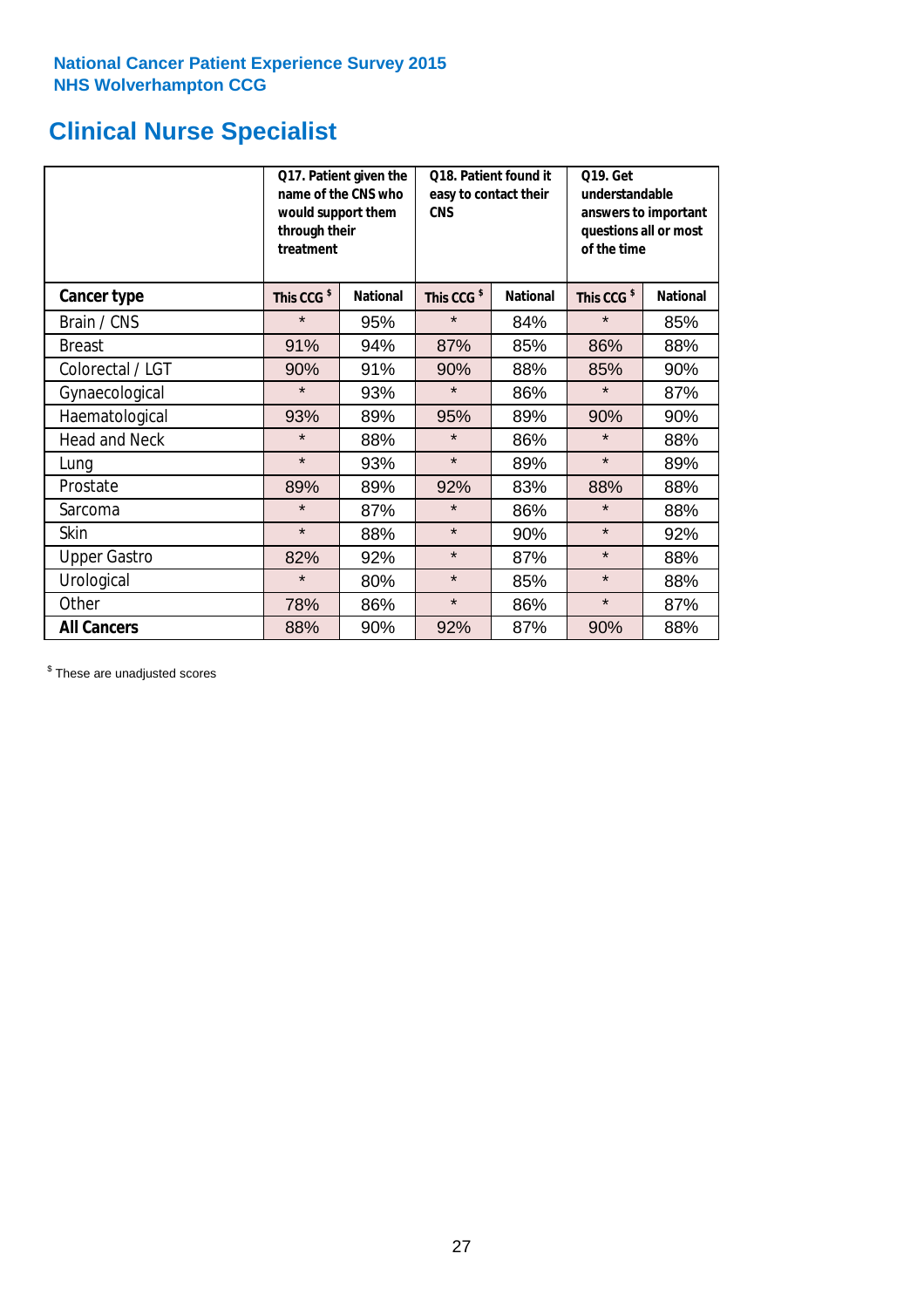### **Support for people with cancer**

|                      |                        | Q20. Hospital staff<br>gave information<br>about support groups |                        | Q21. Hospital staff<br>gave information<br>about impact cancer<br>could have on day to<br>day activities |                        | Q22. Hospital staff<br>gave information on<br>getting financial help |                        | Q23. Hospital staff told<br>patient they could get<br>free prescriptions |  |
|----------------------|------------------------|-----------------------------------------------------------------|------------------------|----------------------------------------------------------------------------------------------------------|------------------------|----------------------------------------------------------------------|------------------------|--------------------------------------------------------------------------|--|
| Cancer type          | This CCG <sup>\$</sup> | <b>National</b>                                                 | This CCG <sup>\$</sup> | <b>National</b>                                                                                          | This CCG <sup>\$</sup> | <b>National</b>                                                      | This CCG <sup>\$</sup> | <b>National</b>                                                          |  |
| Brain / CNS          | $\star$                | 85%                                                             | $\star$                | 80%                                                                                                      | $\star$                | 72%                                                                  | $\star$                | 79%                                                                      |  |
| <b>Breast</b>        | 81%                    | 88%                                                             | 84%                    | 85%                                                                                                      | 62%                    | 60%                                                                  | 88%                    | 80%                                                                      |  |
| Colorectal / LGT     | 90%                    | 82%                                                             | 94%                    | 82%                                                                                                      | 64%                    | 52%                                                                  | 88%                    | 83%                                                                      |  |
| Gynaecological       | $\star$                | 83%                                                             | $\star$                | 81%                                                                                                      | $\star$                | 58%                                                                  | $\star$                | 76%                                                                      |  |
| Haematological       | 82%                    | 82%                                                             | 75%                    | 82%                                                                                                      | 59%                    | 56%                                                                  | 84%                    | 86%                                                                      |  |
| <b>Head and Neck</b> | $\star$                | 83%                                                             | $\star$                | 80%                                                                                                      | $\star$                | 55%                                                                  | $\star$                | 80%                                                                      |  |
| Lung                 | $\star$                | 82%                                                             | $\star$                | 80%                                                                                                      | $\star$                | 68%                                                                  | $\star$                | 85%                                                                      |  |
| Prostate             | 86%                    | 85%                                                             | 77%                    | 81%                                                                                                      | 39%                    | 41%                                                                  | $\star$                | 76%                                                                      |  |
| Sarcoma              | $\star$                | 82%                                                             | $\star$                | 80%                                                                                                      | $\star$                | 57%                                                                  | $\star$                | 75%                                                                      |  |
| Skin                 | $\star$                | 85%                                                             | $\star$                | 85%                                                                                                      | $\star$                | 51%                                                                  | $\star$                | 65%                                                                      |  |
| <b>Upper Gastro</b>  | $\star$                | 82%                                                             | $\star$                | 78%                                                                                                      | $\star$                | 57%                                                                  | $\star$                | 83%                                                                      |  |
| Urological           | $\star$                | 71%                                                             | $\star$                | 70%                                                                                                      | n.a.                   | 33%                                                                  | $\star$                | 69%                                                                      |  |
| Other                | 74%                    | 80%                                                             | $\star$                | 77%                                                                                                      | 67%                    | 53%                                                                  | $\star$                | 79%                                                                      |  |
| <b>All Cancers</b>   | 83%                    | 83%                                                             | 82%                    | 81%                                                                                                      | 61%                    | 55%                                                                  | 82%                    | 80%                                                                      |  |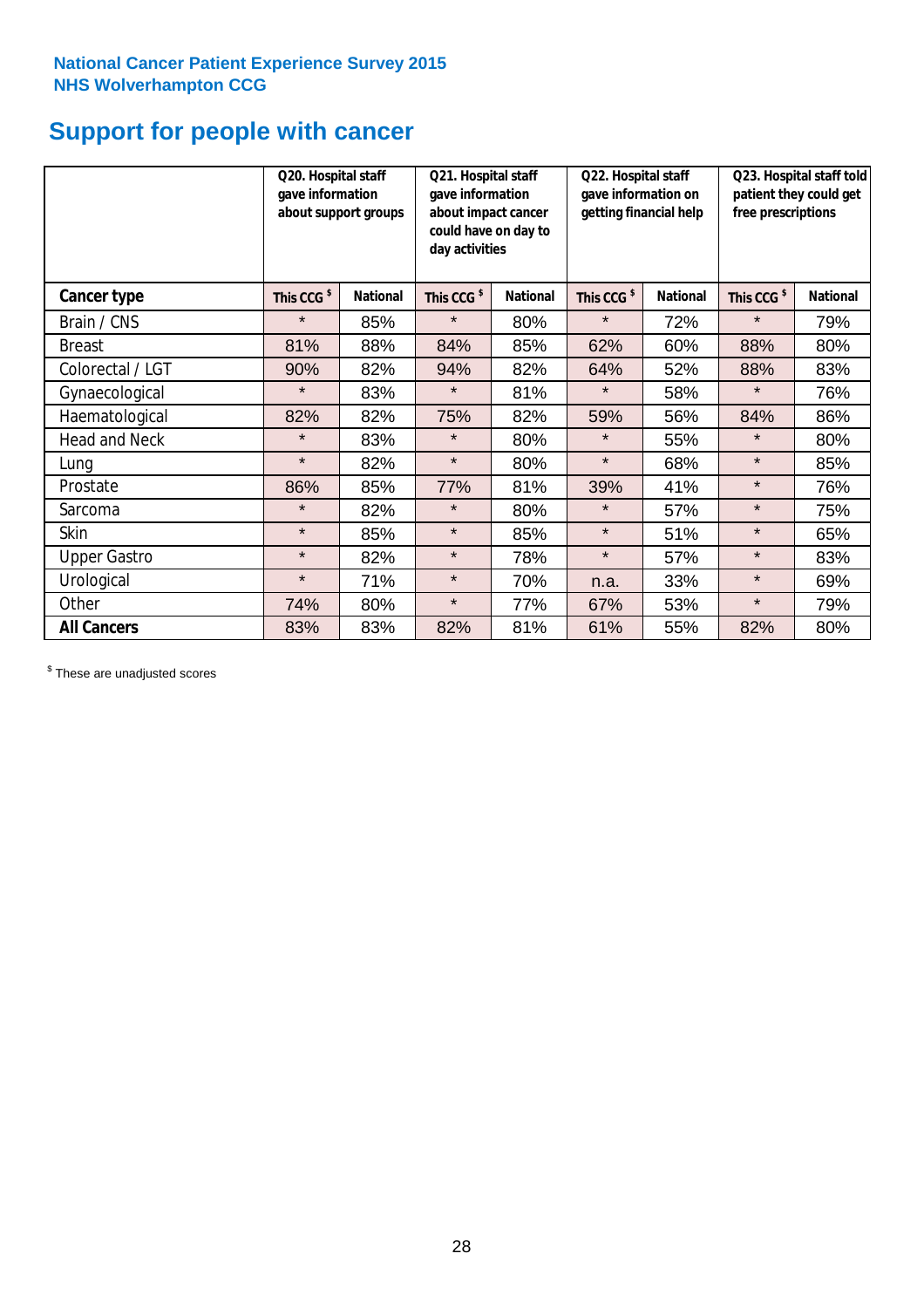## **Operations**

|                      | Q26. Staff explained<br>how operation had<br>gone in<br>understandable way |                 |  |  |
|----------------------|----------------------------------------------------------------------------|-----------------|--|--|
| <b>Cancer type</b>   | This CCG <sup>\$</sup>                                                     | <b>National</b> |  |  |
| Brain / CNS          | $\star$                                                                    | 75%             |  |  |
| <b>Breast</b>        | 76%                                                                        | 77%             |  |  |
| Colorectal / LGT     | 83%                                                                        | 81%             |  |  |
| Gynaecological       | $\star$                                                                    | 79%             |  |  |
| Haematological       | $\star$                                                                    | 75%             |  |  |
| <b>Head and Neck</b> | $\star$                                                                    | 77%             |  |  |
| Lung                 | $\star$                                                                    | 76%             |  |  |
| Prostate             | $\star$                                                                    | 76%             |  |  |
| Sarcoma              | $\star$                                                                    | 80%             |  |  |
| Skin                 | $\star$                                                                    | 84%             |  |  |
| <b>Upper Gastro</b>  | $\star$                                                                    | 81%             |  |  |
| Urological           | $\star$                                                                    | 74%             |  |  |
| Other                | $\star$<br>78%                                                             |                 |  |  |
| <b>All Cancers</b>   | 73%                                                                        | 78%             |  |  |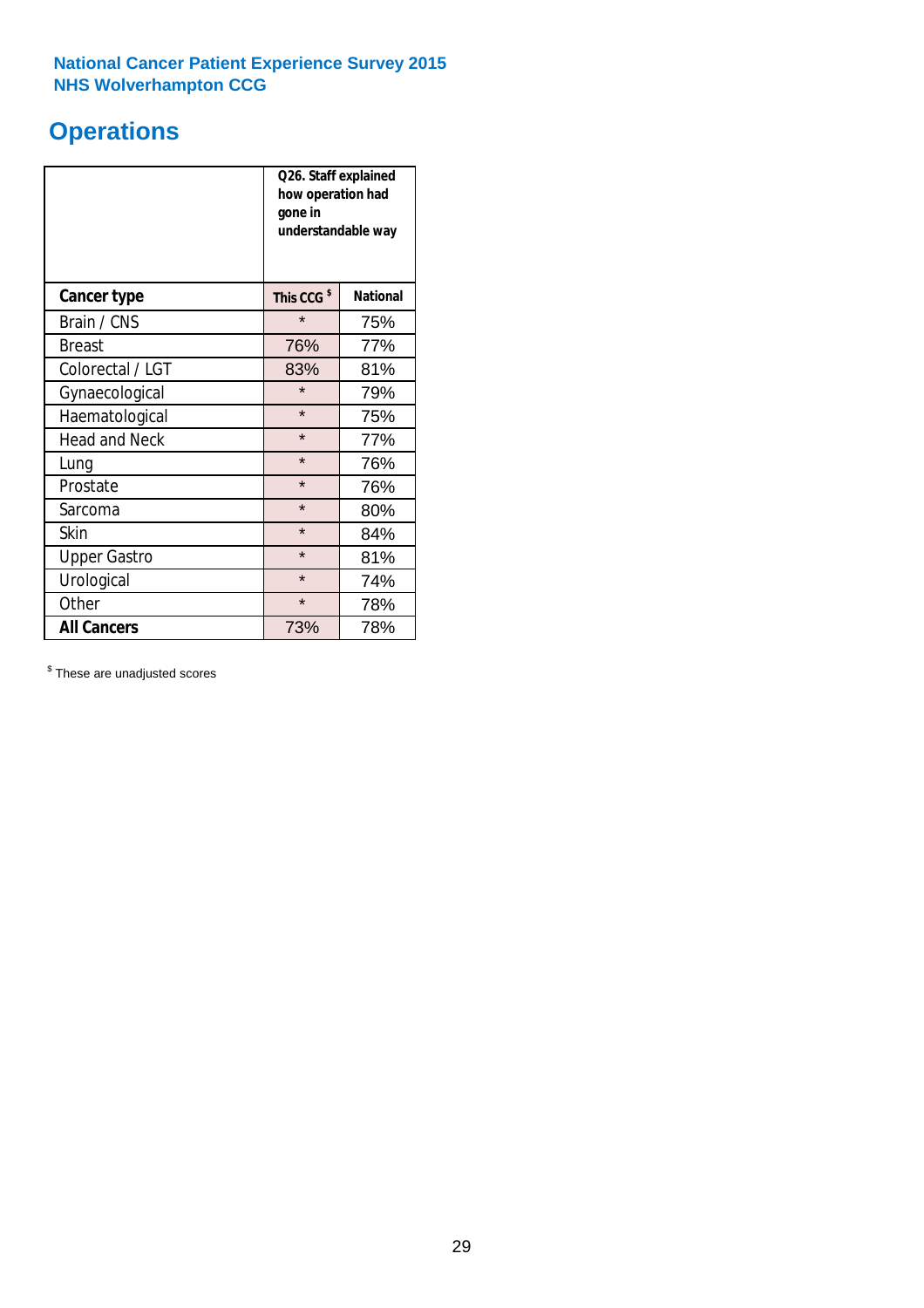### **Hospital care as an inpatient (Part 1 of 2)**

|                      | or nurses did not talk<br>they were not there | Q28. Groups of doctors<br>Q29. Patient had<br>confidence and trust in<br>in front of patient as if<br>all doctors treating<br>them |                        | Q30. Patient's family<br>or someone close<br>definitely had<br>opportunity to talk to<br>doctor |                        | Q31. Patient had<br>confidence and trust in I<br>all ward nurses |                        |                 |
|----------------------|-----------------------------------------------|------------------------------------------------------------------------------------------------------------------------------------|------------------------|-------------------------------------------------------------------------------------------------|------------------------|------------------------------------------------------------------|------------------------|-----------------|
| Cancer type          | This CCG <sup>\$</sup>                        | <b>National</b>                                                                                                                    | This CCG <sup>\$</sup> | <b>National</b>                                                                                 | This CCG <sup>\$</sup> | <b>National</b>                                                  | This CCG <sup>\$</sup> | <b>National</b> |
| Brain / CNS          | $\star$                                       | 68%                                                                                                                                | $\star$                | 78%                                                                                             | $\star$                | 65%                                                              | $\star$                | 67%             |
| <b>Breast</b>        | 78%                                           | 89%                                                                                                                                | 77%                    | 86%                                                                                             | 70%                    | 73%                                                              | 81%                    | 74%             |
| Colorectal / LGT     | 75%                                           | 75%                                                                                                                                | 86%                    | 85%                                                                                             | 82%                    | 72%                                                              | 61%                    | 68%             |
| Gynaecological       | $\star$                                       | 84%                                                                                                                                | $\star$                | 86%                                                                                             | $\star$                | 71%                                                              | $\star$                | 69%             |
| Haematological       | 76%                                           | 80%                                                                                                                                | 77%                    | 81%                                                                                             | $\star$                | 75%                                                              | 41%                    | 73%             |
| <b>Head and Neck</b> | $\star$                                       | 79%                                                                                                                                | $\star$                | 85%                                                                                             | $\star$                | 73%                                                              | $\star$                | 72%             |
| Lung                 | $\star$                                       | 75%                                                                                                                                | $\star$                | 82%                                                                                             | $\star$                | 71%                                                              | $\star$                | 73%             |
| Prostate             | $\star$                                       | 84%                                                                                                                                | $\star$                | 87%                                                                                             | $\star$                | 72%                                                              | $\star$                | 75%             |
| Sarcoma              | $\star$                                       | 82%                                                                                                                                | $\star$                | 85%                                                                                             | $\star$                | 75%                                                              | $\star$                | 70%             |
| Skin                 | $\star$                                       | 85%                                                                                                                                | $\star$                | 90%                                                                                             | $\star$                | 79%                                                              | $\star$                | 84%             |
| <b>Upper Gastro</b>  | $\star$                                       | 75%                                                                                                                                | $\star$                | 83%                                                                                             | $\star$                | 72%                                                              | $\star$                | 70%             |
| Urological           | $\star$                                       | 80%                                                                                                                                | $\star$                | 84%                                                                                             | $\star$                | 67%                                                              | $\star$                | 75%             |
| Other                | $\star$                                       | 79%                                                                                                                                | $\star$                | 79%                                                                                             | $\star$                | 70%                                                              | $\star$                | 69%             |
| <b>All Cancers</b>   | 81%                                           | 81%                                                                                                                                | 84%                    | 84%                                                                                             | 76%                    | 72%                                                              | 75%                    | 72%             |

|                      | on duty                | Q32. Always / nearly<br>Q33. All staff asked<br>always enough nurses<br>patient what name<br>they preferred to be<br>called by |                        |                 | Q34. Always given<br>treatment | enough privacy when<br>discussing condition or | Q35. Patient was able<br>to discuss worries or<br>fears with staff during<br>visit |                 |
|----------------------|------------------------|--------------------------------------------------------------------------------------------------------------------------------|------------------------|-----------------|--------------------------------|------------------------------------------------|------------------------------------------------------------------------------------|-----------------|
| <b>Cancer type</b>   | This CCG <sup>\$</sup> | <b>National</b>                                                                                                                | This CCG <sup>\$</sup> | <b>National</b> | This CCG <sup>\$</sup>         | <b>National</b>                                | This CCG <sup>\$</sup>                                                             | <b>National</b> |
| Brain / CNS          | $\star$                | 64%                                                                                                                            | $\star$                | 69%             | $\star$                        | 80%                                            | $\star$                                                                            | 44%             |
| <b>Breast</b>        | 56%                    | 69%                                                                                                                            | 49%                    | 60%             | 81%                            | 86%                                            | 51%                                                                                | 53%             |
| Colorectal / LGT     | 53%                    | 61%                                                                                                                            | 67%                    | 70%             | 83%                            | 84%                                            | 62%                                                                                | 54%             |
| Gynaecological       | $\star$                | 65%                                                                                                                            | $\star$                | 63%             | $\star$                        | 82%                                            | $\star$                                                                            | 50%             |
| Haematological       | 23%                    | 63%                                                                                                                            | 57%                    | 67%             | 77%                            | 86%                                            | $\star$                                                                            | 55%             |
| <b>Head and Neck</b> | $\star$                | 67%                                                                                                                            | $\star$                | 66%             | $\star$                        | 85%                                            | $\star$                                                                            | 50%             |
| Lung                 | $\star$                | 68%                                                                                                                            | $\star$                | 71%             | $\star$                        | 84%                                            | $\star$                                                                            | 49%             |
| Prostate             | $\star$                | 71%                                                                                                                            | $\star$                | 67%             | $\star$                        | 87%                                            | $\star$                                                                            | 52%             |
| Sarcoma              | $\star$                | 68%                                                                                                                            | $\star$                | 71%             | $\star$                        | 87%                                            | $\star$                                                                            | 52%             |
| Skin                 | $\star$                | 81%                                                                                                                            | $\star$                | 67%             | $\star$                        | 89%                                            | $\star$                                                                            | 61%             |
| <b>Upper Gastro</b>  | $\star$                | 62%                                                                                                                            | $\star$                | 75%             | $\star$                        | 83%                                            | $\star$                                                                            | 53%             |
| Urological           | $\star$                | 68%                                                                                                                            | $\star$                | 71%             | $\star$                        | 84%                                            | $\star$                                                                            | 46%             |
| Other                | $\star$                | 62%                                                                                                                            | $\star$                | 66%             | $\star$                        | 82%                                            | $\star$                                                                            | 48%             |
| <b>All Cancers</b>   | 57%                    | 66%                                                                                                                            | 59%                    | 67%             | 85%                            | 85%                                            | 53%                                                                                | 52%             |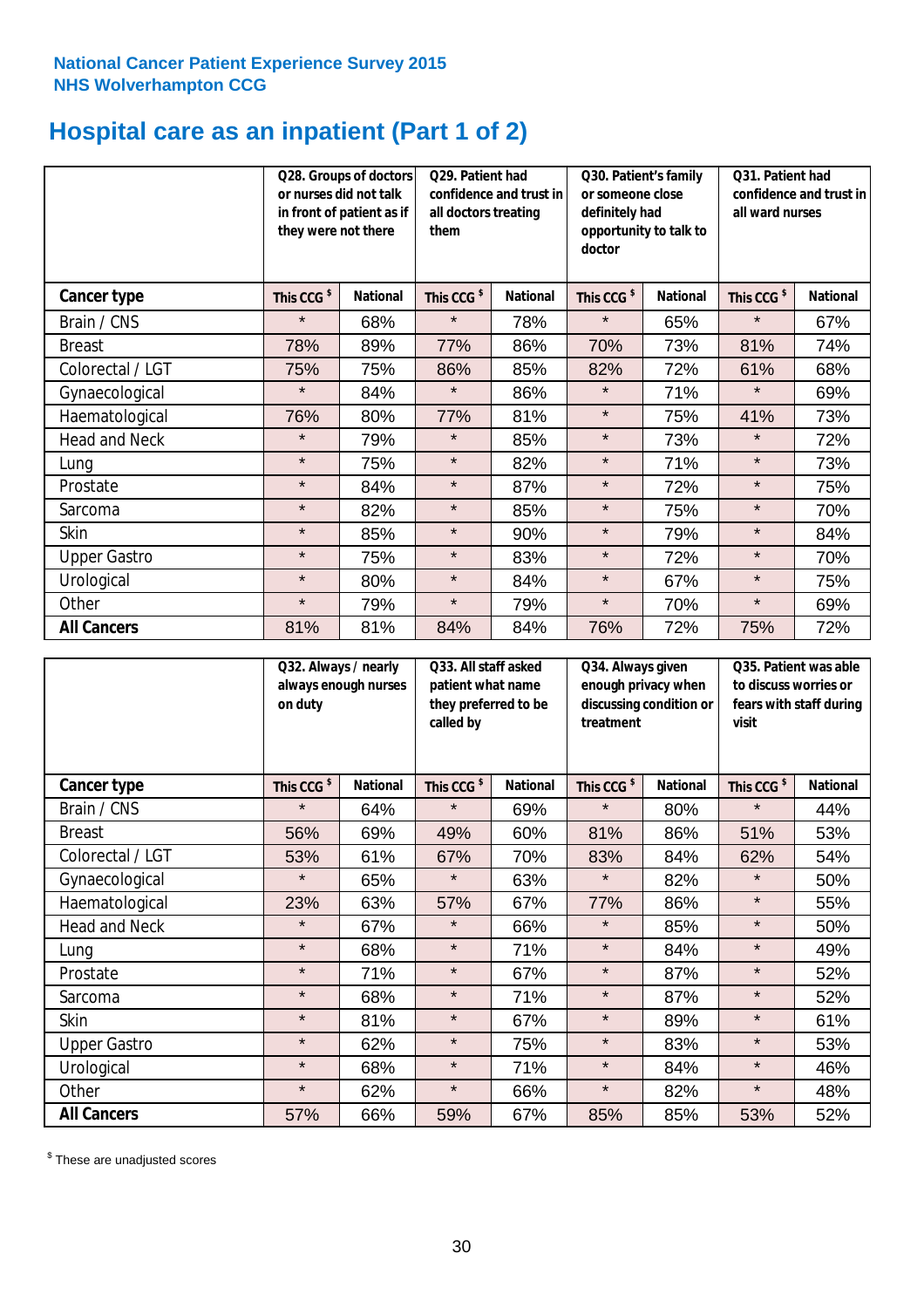### **Hospital care as an inpatient (Part 2 of 2)**

|                      | Q36. Hospital staff<br>definitely did<br>everything to help<br>control pain |                 | Q37. Always treated<br>with respect and<br>dignity by staff |                 | Q38. Given clear<br>written information<br>about what should /<br>should not do post<br>discharge |                 | Q39. Staff told patient<br>who to contact if<br>worried post discharge |                 |
|----------------------|-----------------------------------------------------------------------------|-----------------|-------------------------------------------------------------|-----------------|---------------------------------------------------------------------------------------------------|-----------------|------------------------------------------------------------------------|-----------------|
| Cancer type          | This CCG <sup>\$</sup>                                                      | <b>National</b> | This CCG <sup>\$</sup>                                      | <b>National</b> | This CCG <sup>\$</sup>                                                                            | <b>National</b> | This CCG <sup>\$</sup>                                                 | <b>National</b> |
| Brain / CNS          | $\star$                                                                     | 82%             | $\star$                                                     | 84%             | $\star$                                                                                           | 79%             | $\star$                                                                | 91%             |
| <b>Breast</b>        | 77%                                                                         | 86%             | 87%                                                         | 88%             | 89%                                                                                               | 90%             | 98%                                                                    | 95%             |
| Colorectal / LGT     | 82%                                                                         | 84%             | 89%                                                         | 86%             | 75%                                                                                               | 83%             | 97%                                                                    | 94%             |
| Gynaecological       | $\star$                                                                     | 83%             | $\star$                                                     | 85%             | $\star$                                                                                           | 86%             | $\star$                                                                | 93%             |
| Haematological       | 71%                                                                         | 84%             | 74%                                                         | 89%             | 81%                                                                                               | 79%             | 96%                                                                    | 95%             |
| <b>Head and Neck</b> | $\star$                                                                     | 84%             | $\star$                                                     | 88%             | $\star$                                                                                           | 86%             | $\star$                                                                | 92%             |
| Lung                 | $\star$                                                                     | 83%             | $\star$                                                     | 87%             | $\star$                                                                                           | 81%             | $\star$                                                                | 92%             |
| Prostate             | $\star$                                                                     | 85%             | $\star$                                                     | 91%             | $\star$                                                                                           | 87%             | $\star$                                                                | 94%             |
| Sarcoma              | $\star$                                                                     | 86%             | $\star$                                                     | 91%             | $\star$                                                                                           | 83%             | $\star$                                                                | 94%             |
| Skin                 | $\star$                                                                     | 88%             | $\star$                                                     | 93%             | $\star$                                                                                           | 91%             | $\star$                                                                | 97%             |
| <b>Upper Gastro</b>  | $\star$                                                                     | 83%             | $\star$                                                     | 86%             | $\star$                                                                                           | 79%             | $\star$                                                                | 93%             |
| Urological           | $\star$                                                                     | 80%             | $\star$                                                     | 88%             | $\star$                                                                                           | 83%             | $\star$                                                                | 90%             |
| Other                | $\star$                                                                     | 82%             | $\star$                                                     | 85%             | $\star$                                                                                           | 80%             | $\star$                                                                | 92%             |
| <b>All Cancers</b>   | 81%                                                                         | 84%             | 88%                                                         | 87%             | 86%                                                                                               | 84%             | 95%                                                                    | 94%             |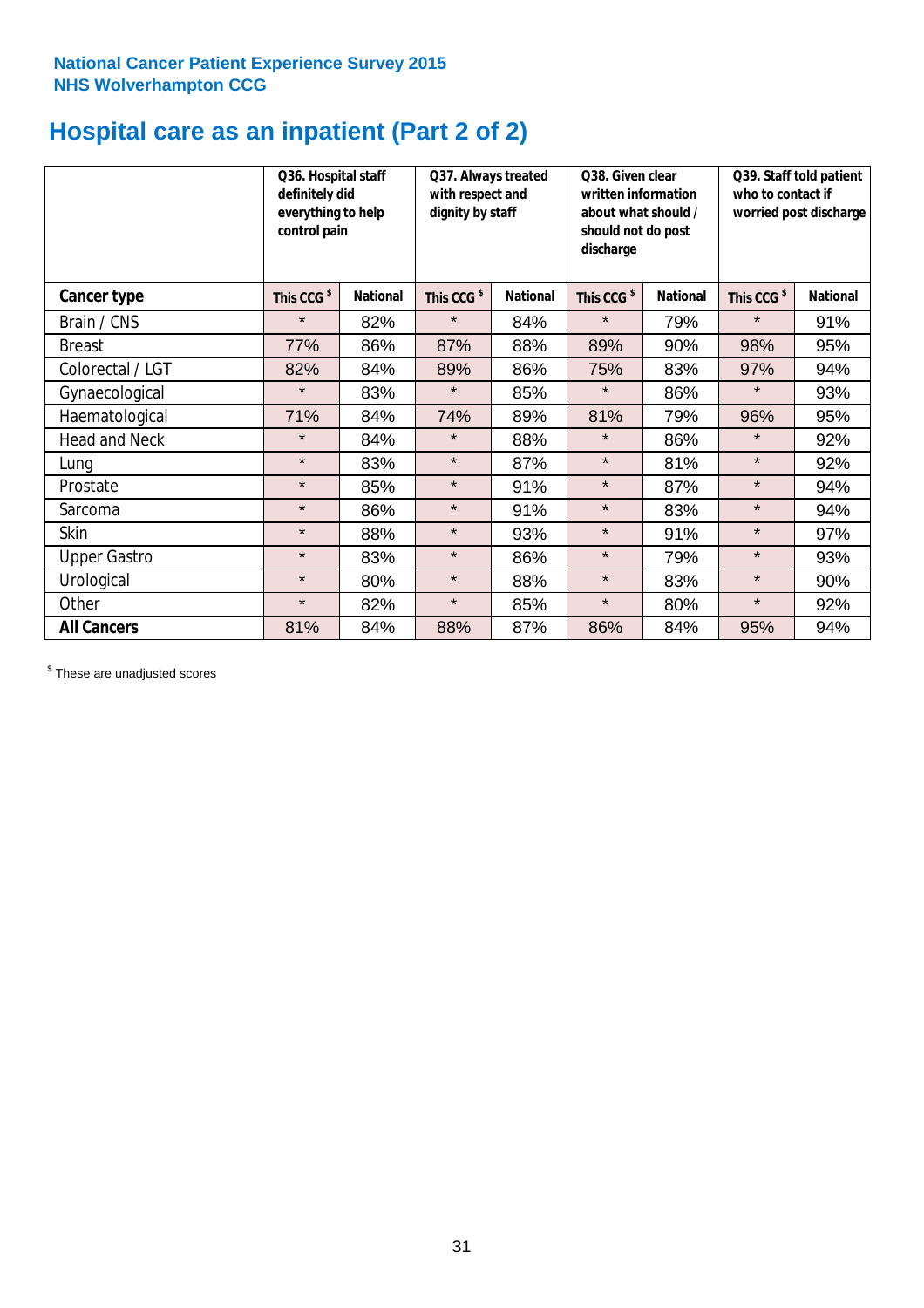## **Hospital care as a day patient / outpatient**

|                      | to discuss worries or<br>visit | Q41. Patient was able<br>fears with staff during | Q42. Doctor had the<br>right notes and other<br>documentation with<br>them |                 | Q44. Beforehand<br>patient had all<br>information needed<br>about radiotherapy<br>treatment |                 | Q45. Patient given<br>understandable<br>information about<br>whether radiotherapy<br>was working |                 |
|----------------------|--------------------------------|--------------------------------------------------|----------------------------------------------------------------------------|-----------------|---------------------------------------------------------------------------------------------|-----------------|--------------------------------------------------------------------------------------------------|-----------------|
| <b>Cancer type</b>   | This CCG <sup>\$</sup>         | <b>National</b>                                  | This CCG <sup>\$</sup>                                                     | <b>National</b> | This CCG <sup>\$</sup>                                                                      | <b>National</b> | This CCG <sup>\$</sup>                                                                           | <b>National</b> |
| Brain / CNS          | $\star$                        | 65%                                              | $\star$                                                                    | 94%             | $\star$                                                                                     | 85%             | $\star$                                                                                          | 52%             |
| <b>Breast</b>        | 55%                            | 70%                                              | 97%                                                                        | 95%             | 95%                                                                                         | 87%             | 61%                                                                                              | 60%             |
| Colorectal / LGT     | 84%                            | 73%                                              | 98%                                                                        | 95%             | $\star$                                                                                     | 85%             | $\star$                                                                                          | 55%             |
| Gynaecological       | $\star$                        | 70%                                              | 100%                                                                       | 96%             | $\star$                                                                                     | 85%             | $\star$                                                                                          | 64%             |
| Haematological       | 70%                            | 74%                                              | 95%                                                                        | 97%             | $\star$                                                                                     | 82%             | $\star$                                                                                          | 64%             |
| <b>Head and Neck</b> | $\star$                        | 69%                                              | $\star$                                                                    | 95%             | $\star$                                                                                     | 86%             | $\star$                                                                                          | 60%             |
| Lung                 | $\star$                        | 69%                                              | $\star$                                                                    | 96%             | $\star$                                                                                     | 86%             | $\star$                                                                                          | 59%             |
| Prostate             | 54%                            | 69%                                              | 96%                                                                        | 95%             | $\star$                                                                                     | 88%             | $\star$                                                                                          | 61%             |
| Sarcoma              | $\star$                        | 68%                                              | $\star$                                                                    | 97%             | $\star$                                                                                     | 88%             | $\star$                                                                                          | 63%             |
| Skin                 | $\star$                        | 73%                                              | $\star$                                                                    | 96%             | n.a.                                                                                        | 81%             | n.a.                                                                                             | 63%             |
| <b>Upper Gastro</b>  | $\star$                        | 68%                                              | $\star$                                                                    | 95%             | $\star$                                                                                     | 85%             | $\star$                                                                                          | 57%             |
| Urological           | $\star$                        | 65%                                              | $\star$                                                                    | 95%             | n.a.                                                                                        | 81%             | n.a.                                                                                             | 53%             |
| Other                | 65%                            | 67%                                              | 93%                                                                        | 95%             | $\star$                                                                                     | 83%             | $\star$                                                                                          | 59%             |
| <b>All Cancers</b>   | 65%                            | 70%                                              | 97%                                                                        | 96%             | 89%                                                                                         | 86%             | 58%                                                                                              | 60%             |

|                      | Q47. Beforehand<br>patient had all<br>information needed<br>about chemotherapy<br>treatment |                 | Q48. Patient given<br>understandable<br>information about<br>whether<br>chemotherapy was<br>working |                 |  |
|----------------------|---------------------------------------------------------------------------------------------|-----------------|-----------------------------------------------------------------------------------------------------|-----------------|--|
| <b>Cancer type</b>   | This CCG <sup>\$</sup>                                                                      | <b>National</b> | This CCG <sup>\$</sup>                                                                              | <b>National</b> |  |
| Brain / CNS          | $\star$                                                                                     | 82%             | $\star$                                                                                             | 57%             |  |
| <b>Breast</b>        | 86%                                                                                         | 83%             | 66%                                                                                                 | 62%             |  |
| Colorectal / LGT     | 89%                                                                                         | 86%             | 82%                                                                                                 | 65%             |  |
| Gynaecological       | $\star$                                                                                     | 86%             | $\star$                                                                                             | 68%             |  |
| Haematological       | 79%                                                                                         | 85%             |                                                                                                     | 75%             |  |
| <b>Head and Neck</b> | $\star$                                                                                     | 80%             | $\star$                                                                                             | 52%             |  |
| Lung                 | $\star$                                                                                     | 85%             | $\star$                                                                                             | 68%             |  |
| Prostate             | $\star$                                                                                     | 83%             | $\star$                                                                                             | 69%             |  |
| Sarcoma              | $\star$                                                                                     | 82%             | $\star$                                                                                             | 70%             |  |
| <b>Skin</b>          | n.a.                                                                                        | 92%             | n.a.                                                                                                | 80%             |  |
| <b>Upper Gastro</b>  | $\star$                                                                                     | 83%             | $\star$                                                                                             | 64%             |  |
| Urological           | $\star$                                                                                     | 83%             |                                                                                                     | 66%             |  |
| Other                | $\star$                                                                                     | 85%             | $\star$                                                                                             | 70%             |  |
| <b>All Cancers</b>   | 85%                                                                                         | 84%             | 70%                                                                                                 | 68%             |  |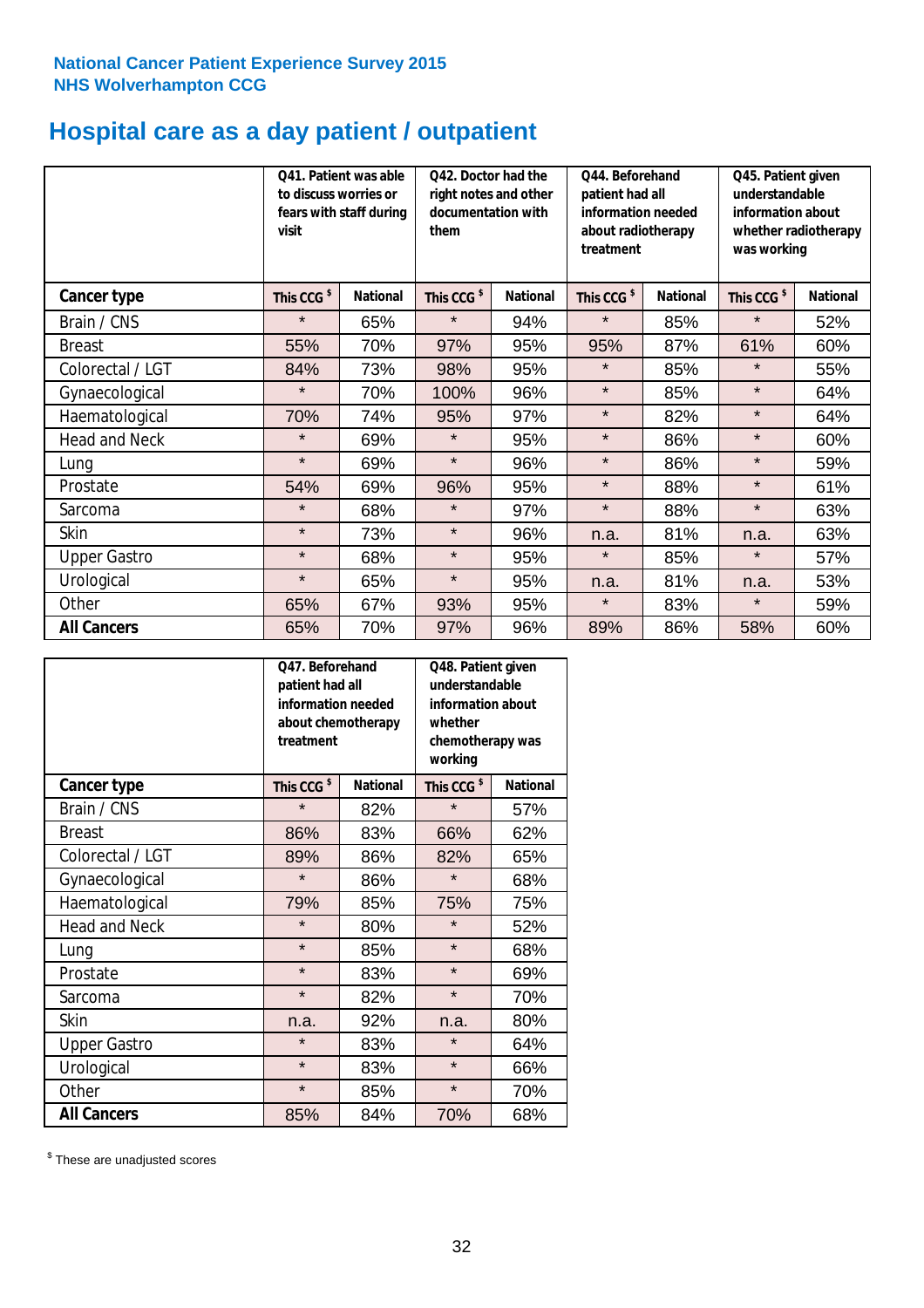### **Home care and support**

|                      | Q49. Hospital staff<br>gave family or | someone close all the<br>information needed to<br>help with care at home | Q50. Patient definitely<br>given enough support<br>from health or social<br>services during<br>treatment |                        | Q51. Patient definitely<br>given enough support<br>from health or social<br>services after<br>treatment |     |
|----------------------|---------------------------------------|--------------------------------------------------------------------------|----------------------------------------------------------------------------------------------------------|------------------------|---------------------------------------------------------------------------------------------------------|-----|
| <b>Cancer type</b>   | This CCG <sup>\$</sup>                | This CCG <sup>\$</sup><br><b>National</b><br><b>National</b>             |                                                                                                          | This CCG <sup>\$</sup> | <b>National</b>                                                                                         |     |
| Brain / CNS          | $\star$                               | 56%                                                                      | $\star$                                                                                                  | 44%                    | n.a.                                                                                                    | 44% |
| <b>Breast</b>        | 56%                                   | 57%                                                                      | 38%                                                                                                      | 54%                    | 14%                                                                                                     | 40% |
| Colorectal / LGT     | 63%                                   | 60%                                                                      | 52%                                                                                                      | 62%                    | $\star$                                                                                                 | 52% |
| Gynaecological       | $\star$                               | 56%                                                                      | $\star$                                                                                                  | 52%                    | $\star$                                                                                                 | 42% |
| Haematological       | 53%                                   | 60%                                                                      | 47%                                                                                                      | 52%                    | 35%                                                                                                     | 43% |
| <b>Head and Neck</b> | $\star$                               | 59%                                                                      | $\star$                                                                                                  | 53%                    | $\star$                                                                                                 | 50% |
| Lung                 | $\star$                               | 57%                                                                      | $\star$                                                                                                  | 52%                    | $\star$                                                                                                 | 42% |
| Prostate             | 48%                                   | 55%                                                                      | $\star$                                                                                                  | 47%                    | $\star$                                                                                                 | 43% |
| Sarcoma              | $\star$                               | 59%                                                                      | $\star$                                                                                                  | 58%                    | $\star$                                                                                                 | 53% |
| Skin                 | $\star$                               | 67%                                                                      | $\star$                                                                                                  | 58%                    | $\star$                                                                                                 | 61% |
| <b>Upper Gastro</b>  | $\star$                               | 59%                                                                      | $\star$                                                                                                  | 54%                    | $\star$                                                                                                 | 45% |
| Urological           | $\star$                               | 55%                                                                      | $\star$                                                                                                  | 47%                    | $\star$                                                                                                 | 44% |
| Other                | 46%                                   | 54%                                                                      | $\star$                                                                                                  | 55%                    | $\star$                                                                                                 | 48% |
| <b>All Cancers</b>   | 56%                                   | 58%                                                                      | 46%                                                                                                      | 54%                    | 35%                                                                                                     | 45% |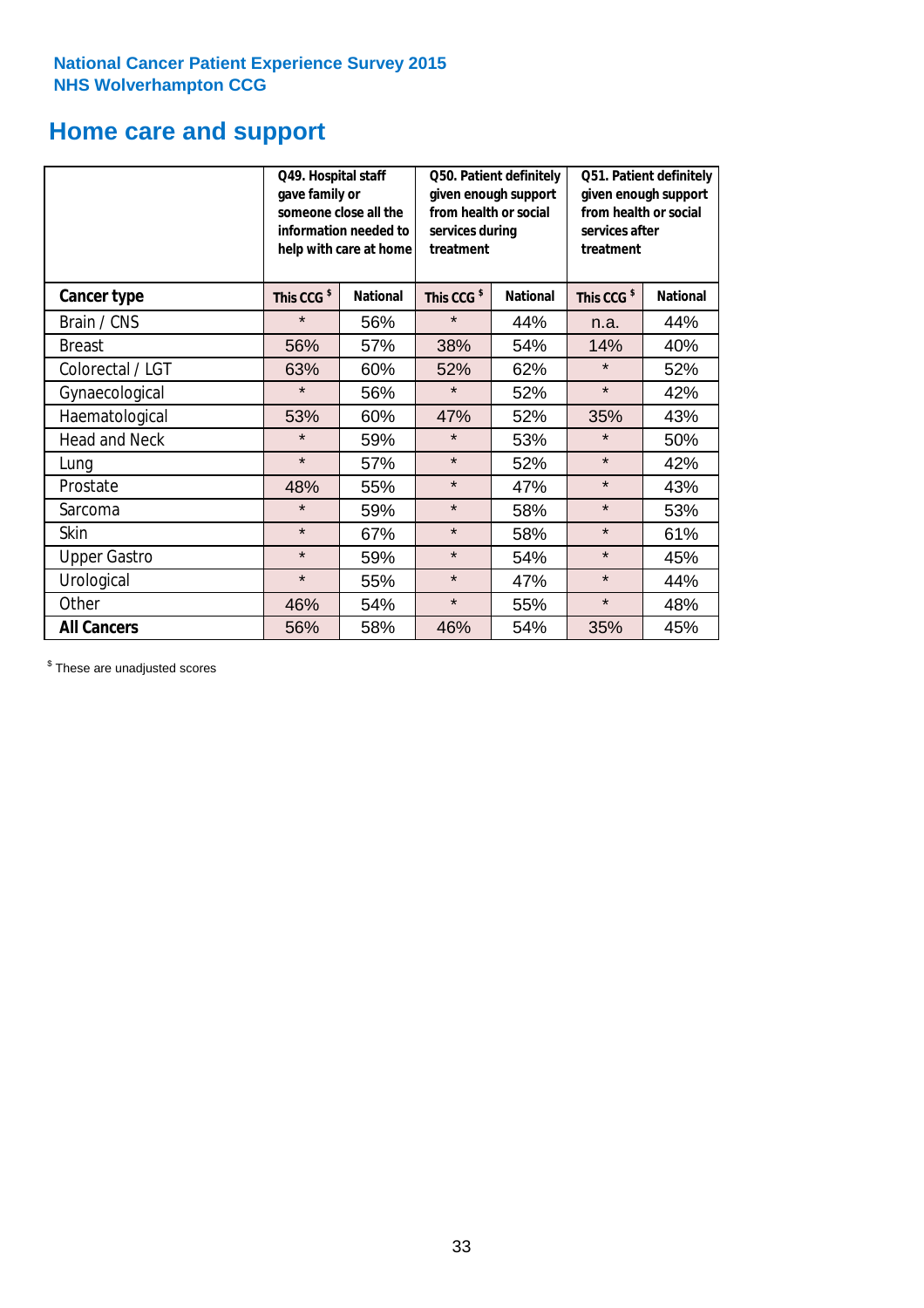### **Care from your general practice**

|                      | information about<br>treatment | Q52. GP given enough<br>patient's condition and | O53. Practice staff<br>definitely did<br>everything they could<br>to support patient |                 |  |
|----------------------|--------------------------------|-------------------------------------------------|--------------------------------------------------------------------------------------|-----------------|--|
| <b>Cancer type</b>   | This CCG <sup>\$</sup>         | <b>National</b>                                 | This CCG <sup>\$</sup>                                                               | <b>National</b> |  |
| Brain / CNS          | $\star$                        | 94%                                             | $\star$                                                                              | 59%             |  |
| <b>Breast</b>        | 98%                            | 96%                                             | 47%                                                                                  | 63%             |  |
| Colorectal / LGT     | 94%                            | 95%                                             | 60%                                                                                  | 63%             |  |
| Gynaecological       | $\star$                        | 95%                                             | $\star$                                                                              | 59%             |  |
| Haematological       | 89%                            | 96%                                             | 49%                                                                                  | 61%             |  |
| <b>Head and Neck</b> | $\star$                        | 93%                                             | $\star$                                                                              | 60%             |  |
| Lung                 | $\star$                        | 95%                                             | $\star$                                                                              | 62%             |  |
| Prostate             | 89%                            | 95%                                             | 61%                                                                                  | 67%             |  |
| Sarcoma              | $\star$                        | 97%                                             | $\star$                                                                              | 65%             |  |
| Skin                 | $\star$                        | 97%                                             | $\star$                                                                              | 71%             |  |
| <b>Upper Gastro</b>  | $\star$                        | 94%                                             | $\star$                                                                              | 62%             |  |
| Urological           | $\star$                        | 95%                                             | $\star$                                                                              | 64%             |  |
| Other                | 100%                           | 95%                                             | $\star$                                                                              | 61%             |  |
| <b>All Cancers</b>   | 94%                            | 95%                                             | 56%                                                                                  | 63%             |  |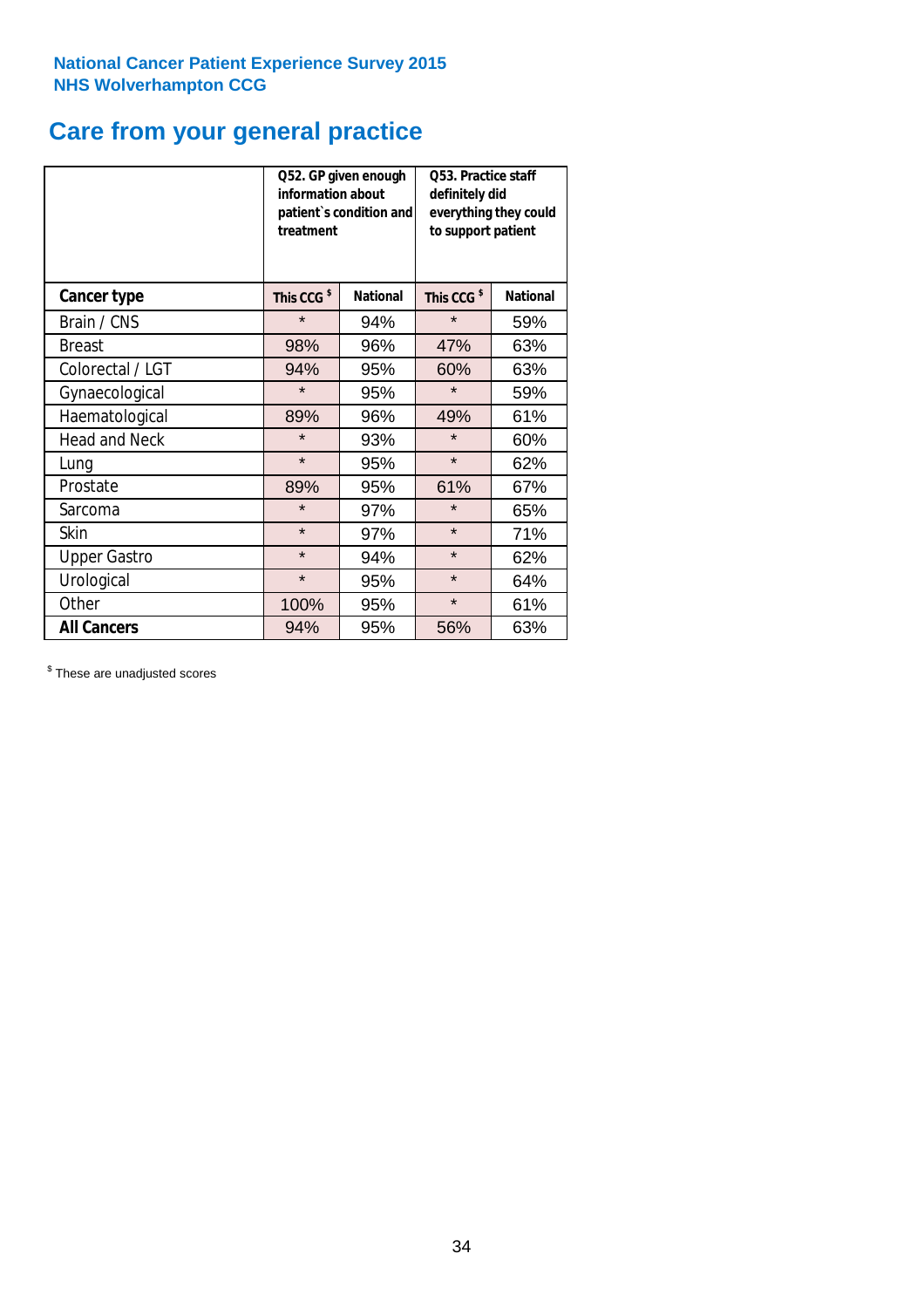### **Your overall NHS care**

|                      | Q54. Hospital and<br>community staff<br>always worked well<br>together |                 | Q55. Patient given a<br>care plan |                 | Q56. Overall the<br>administration of the<br>care was very good /<br>qood |                 | Q57. Length of time for<br>attending clinics and<br>appointments was<br>right |                 |
|----------------------|------------------------------------------------------------------------|-----------------|-----------------------------------|-----------------|---------------------------------------------------------------------------|-----------------|-------------------------------------------------------------------------------|-----------------|
| Cancer type          | This CCG <sup>\$</sup>                                                 | <b>National</b> | This CCG <sup>\$</sup>            | <b>National</b> | This CCG <sup>\$</sup>                                                    | <b>National</b> | This CCG <sup>\$</sup>                                                        | <b>National</b> |
| Brain / CNS          | $\star$                                                                | 45%             | $\star$                           | 29%             | $\star$                                                                   | 84%             | $\star$                                                                       | 60%             |
| <b>Breast</b>        | 54%                                                                    | 60%             | 23%                               | 35%             | 88%                                                                       | 90%             | 49%                                                                           | 64%             |
| Colorectal / LGT     | 59%                                                                    | 60%             | 33%                               | 36%             | 88%                                                                       | 88%             | 55%                                                                           | 68%             |
| Gynaecological       | 64%                                                                    | 58%             | $\star$                           | 29%             | 91%                                                                       | 89%             | 43%                                                                           | 66%             |
| Haematological       | 67%                                                                    | 63%             | 35%                               | 33%             | 90%                                                                       | 92%             | 56%                                                                           | 62%             |
| <b>Head and Neck</b> | $\star$                                                                | 58%             | $\star$                           | 34%             | $\star$                                                                   | 89%             | $\star$                                                                       | 65%             |
| Lung                 | $\star$                                                                | 63%             | $\star$                           | 32%             | $\star$                                                                   | 89%             | $\star$                                                                       | 70%             |
| Prostate             | 56%                                                                    | 63%             | 41%                               | 36%             | 83%                                                                       | 87%             | 46%                                                                           | 71%             |
| Sarcoma              | $\star$                                                                | 60%             | $\star$                           | 31%             | $\star$                                                                   | 90%             | $\star$                                                                       | 63%             |
| Skin                 | $\star$                                                                | 69%             | $\star$                           | 39%             | $\star$                                                                   | 89%             | $\star$                                                                       | 73%             |
| <b>Upper Gastro</b>  | 65%                                                                    | 58%             | $\star$                           | 36%             | 86%                                                                       | 88%             | 59%                                                                           | 66%             |
| Urological           | $\star$                                                                | 62%             | $\star$                           | 26%             | $\star$                                                                   | 84%             | $\star$                                                                       | 73%             |
| Other                | 57%                                                                    | 56%             | 26%                               | 29%             | 91%                                                                       | 87%             | 47%                                                                           | 61%             |
| <b>All Cancers</b>   | 62%                                                                    | 61%             | 30%                               | 33%             | 89%                                                                       | 89%             | 54%                                                                           | 66%             |

|                      | Q58. Taking part in<br>cancer research | discussed with patient | Q59. Patient's average<br>rating of care scored<br>from very poor to very<br>good |                 |  |
|----------------------|----------------------------------------|------------------------|-----------------------------------------------------------------------------------|-----------------|--|
| <b>Cancer type</b>   | This CCG <sup>\$</sup>                 | <b>National</b>        | This CCG <sup>\$</sup>                                                            | <b>National</b> |  |
| Brain / CNS          | $\star$                                | 32%                    | $\star$                                                                           | 8.5             |  |
| <b>Breast</b>        | 22%                                    | 28%                    | 8.5                                                                               | 8.8             |  |
| Colorectal / LGT     | 10%                                    | 22%                    | 8.5                                                                               | 8.7             |  |
| Gynaecological       | 13%                                    | 27%                    | 7.9                                                                               | 8.7             |  |
| Haematological       | 28%                                    | 36%                    | 8.6                                                                               | 8.8             |  |
| <b>Head and Neck</b> | $\star$                                | 21%                    | $\star$                                                                           | 8.6             |  |
| Lung                 | $\star$                                | 34%                    | $\star$                                                                           | 8.6             |  |
| Prostate             | 34%                                    | 35%                    | 8.5                                                                               | 8.6             |  |
| Sarcoma              | $\star$                                | 29%                    | $\star$                                                                           | 8.7             |  |
| Skin                 | $\star$                                | 17%                    | $\star$                                                                           | 8.9             |  |
| <b>Upper Gastro</b>  | $\star$                                | 30%                    | 8.8                                                                               | 8.6             |  |
| Urological           | $\star$                                | 14%                    | $\star$                                                                           | 8.5             |  |
| Other                | 33%                                    | 31%                    | 8.6                                                                               | 8.6             |  |
| <b>All Cancers</b>   | 23%                                    | 28%                    | 8.6                                                                               | 8.7             |  |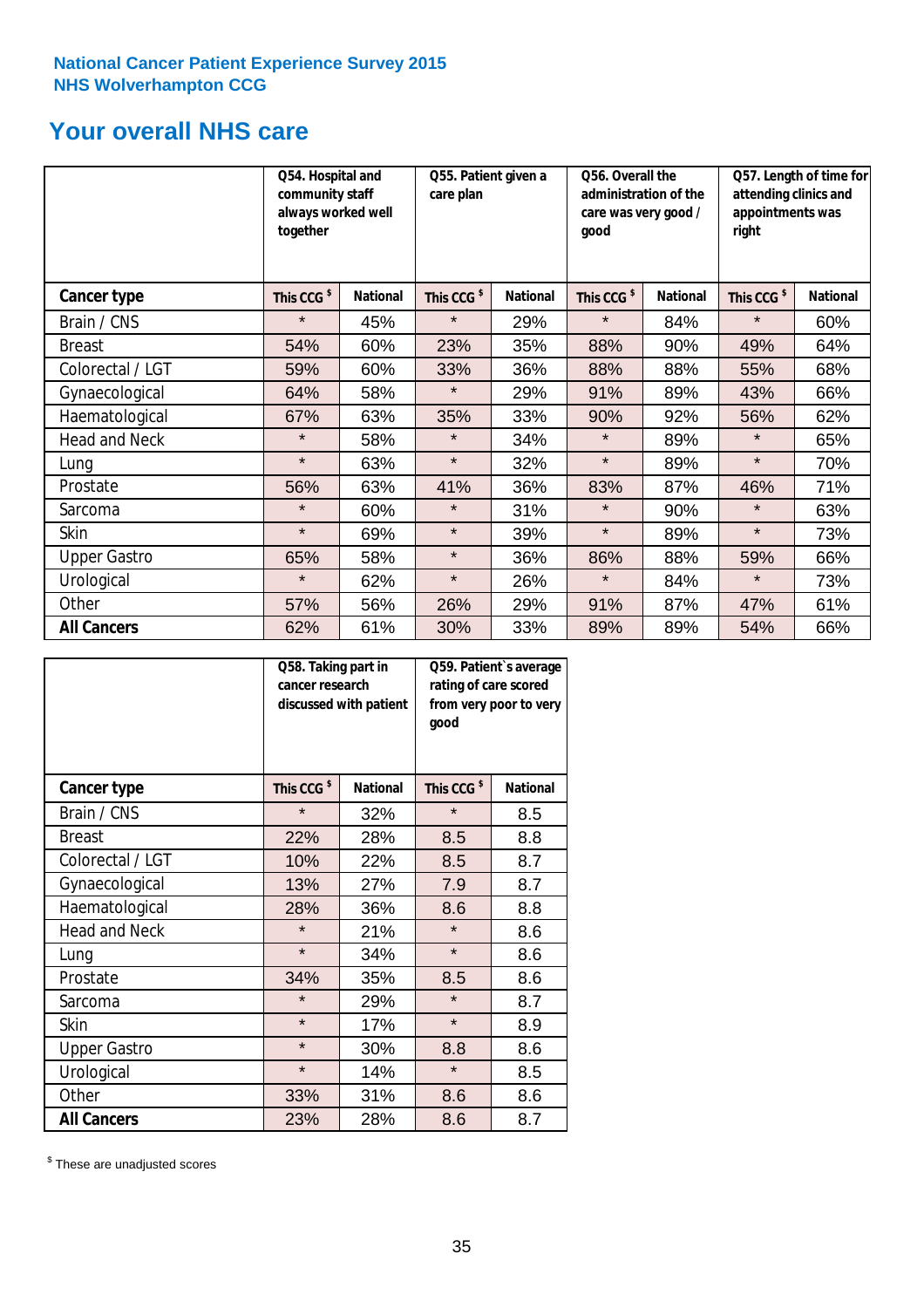### **Annex**

### **Methodology**

The sample for the survey included all adult (aged 16 and over) NHS patients, with a confirmed primary diagnosis of cancer, discharged from an NHS Trust after an inpatient episode or day case attendance for cancer related treatment in the months of April, May and June 2015.

The patients included in the sample had relevant cancer ICD10 codes (C00-99 excluding C44 and C84, and D05) in the first diagnosis field of their patient records, applied to their patient files by the relevant NHS Trust, and were alive at the point at which fieldwork commenced. Deceased checks were undertaken on up to three occasions during fieldwork, to ensure that questionnaires were not sent to patients who had died since their treatment.

Trust samples were checked rigorously for duplicates and patient lists were also de-duplicated nationally to ensure that patients did not receive multiple copies of questionnaires.

The fieldwork for the survey was undertaken between October 2015 and March 2016.

For the first time, the survey used a mixed mode methodology. Questionnaires were sent by post with two reminders where necesssary, but also included an option to complete online. A Freephone helpline was available for respondents to ask questions about the survey, to enable them to complete their questionnaires over the phone, and to provide access to a translation and interpreting facility for those whose first language was not English.

The Health Research Authority supported the survey by granting Section 251 approval.

#### **Further information**

Further information on survey methodology, as well as all of the national and local reports and data, is available at www.ncpes.co.uk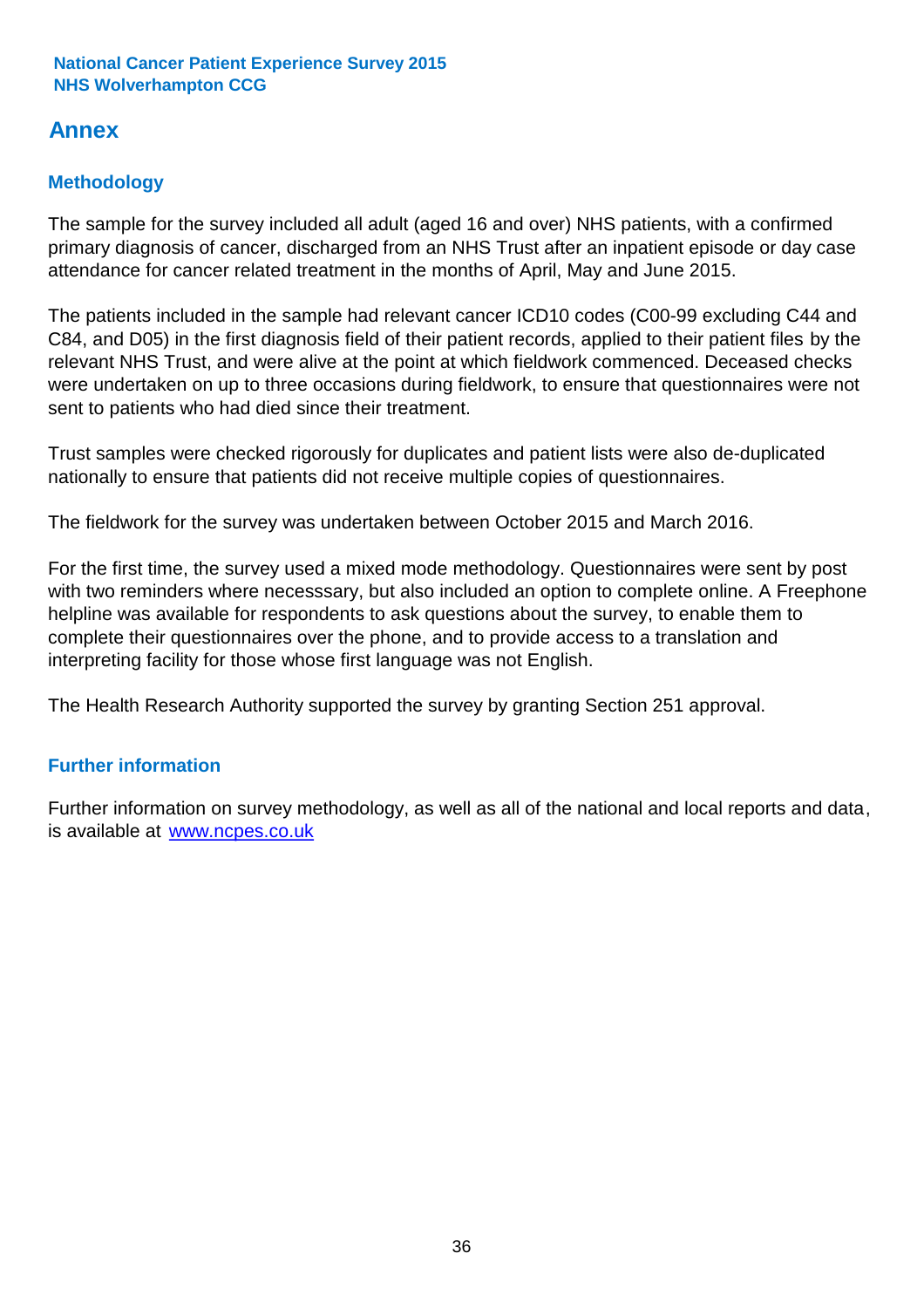#### **Redevelopment of the 2015 survey**

A number of significant changes have been made to the National Cancer Patient Experience Survey in 2015:

- the length of the questionnaire has been reduced
- response options have been reviewed and changed to make them consistent throughout the survey
- some of the questions and / or answer options have been changed so that they are now in line with questions in other patient surveys (e.g. the Care Quality Commission national patient surveys), to improve comparability between them
- the topic areas within the questionnaire have been redesigned to capture the whole patient journey.

There are 50 questions in the questionnaire that relate directly to patient experience. Of these, 14 remain unchanged from previous years; and a further 21 have been slightly amended. We draw caution in directly comparing data from the 2015 survey to the findings of the previous CPES surveys, even for identical questions. Changes in the structure of the survey instrument (questionnaire) and also the administration of the survey (calendar period and length of time from sampling to field work start and completion) may influence nationwide averages, although these features will not greatly impact on relative comparisons (e.g. between patient groups or hospitals).

The other 15 questions are either new or substantially changed from previous years.

It is expected that there will be few, if any changes, to the questionnaire going forward so we will be able to compare the results year on year. Where changes are necessary they are expected to be for methodological reasons or to improve question reliability.

Another significant change in 2015 is that an online version of the questionnaire has been developed. The online version was developed to make the questionnaire more accessible for respondents. This may have an impact on the demographic characteristics of the respondents. This may be an improvement if previously underrepresented groups have responded. However, changes to the demographics of respondents may have implications on the overall results - and again, leads us to draw caution in directly comparing results with previous years.

#### **Official Statistics**

The 2015 survey data has been published for the first time as Official Statistics. The 2015 survey data has been produced and published in line with the Code of Practice for Official Statistics.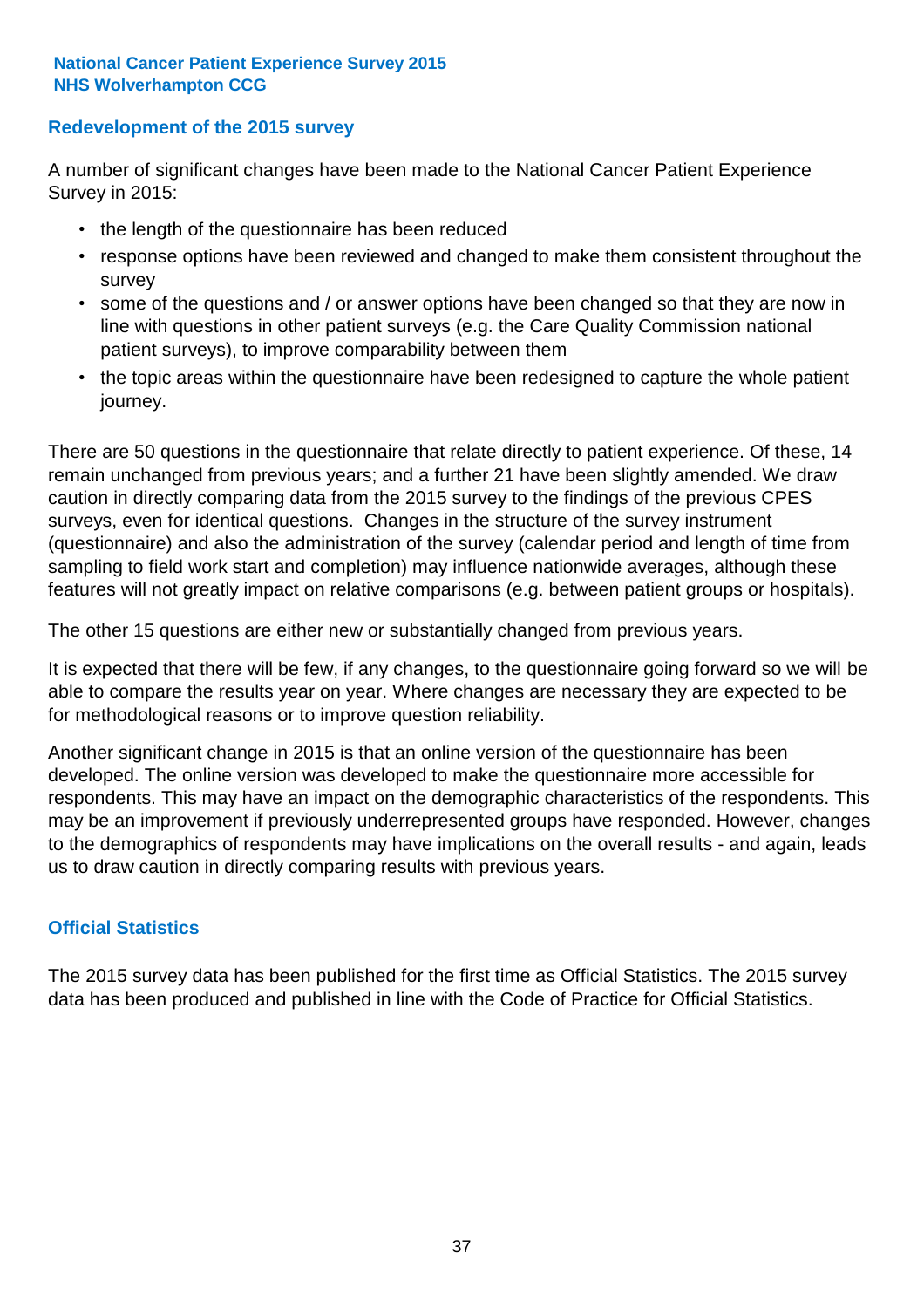#### **Scoring methodologies**

49 of the 50 questions relating directly to patient experience have been summarised as the score of the percentage of patients who reported a positive experience. For example:

- question 6 asks: "Overall, how did you feel about the length of time you had to wait for your test to be done?". Responses have been recorded as positive only for those patients who selected the first option ("It was about right")
- question 11 asks: "When you were told you had cancer, were you given written information about the type of cancer you had?". Responses have been recorded as positive only for those patients who selected the first option ("Yes, and it was easy to understand").

Where options do not provide any information on positive/negative patient experience (e.g. "Don't know / can't remember"), they are excluded from the score.

The other question (question 59) asks respondents to rate their overall care on a scale of 0 to 10. Scores have been given as an average on this scale.

A copy of the 2015 questionnaire, marked up with all of these scoring conventions, is available at www.ncpes.co.uk

Further details on the scoring methodology can be found in the technical document for the survey, available at <u>www.ncpes.co.uk</u>

#### **Case-mix adjustment**

For the first time in 2015, case-mix adjusted findings are being presented alongside unadjusted results for CCGs. Case-mix adjustment allows us to account for the impact that differing patient populations might have on results. By using the case-mix adjusted estimates we can obtain a greater understanding of how a CCG is performing given their patient population.

The factors taken into account in this case-mix adjustment are gender, age, ethnic group, deprivation, and tumour group.

For further details on case-mix adjustment, please refer to the technical document for the survey, available at www.ncpes.co.uk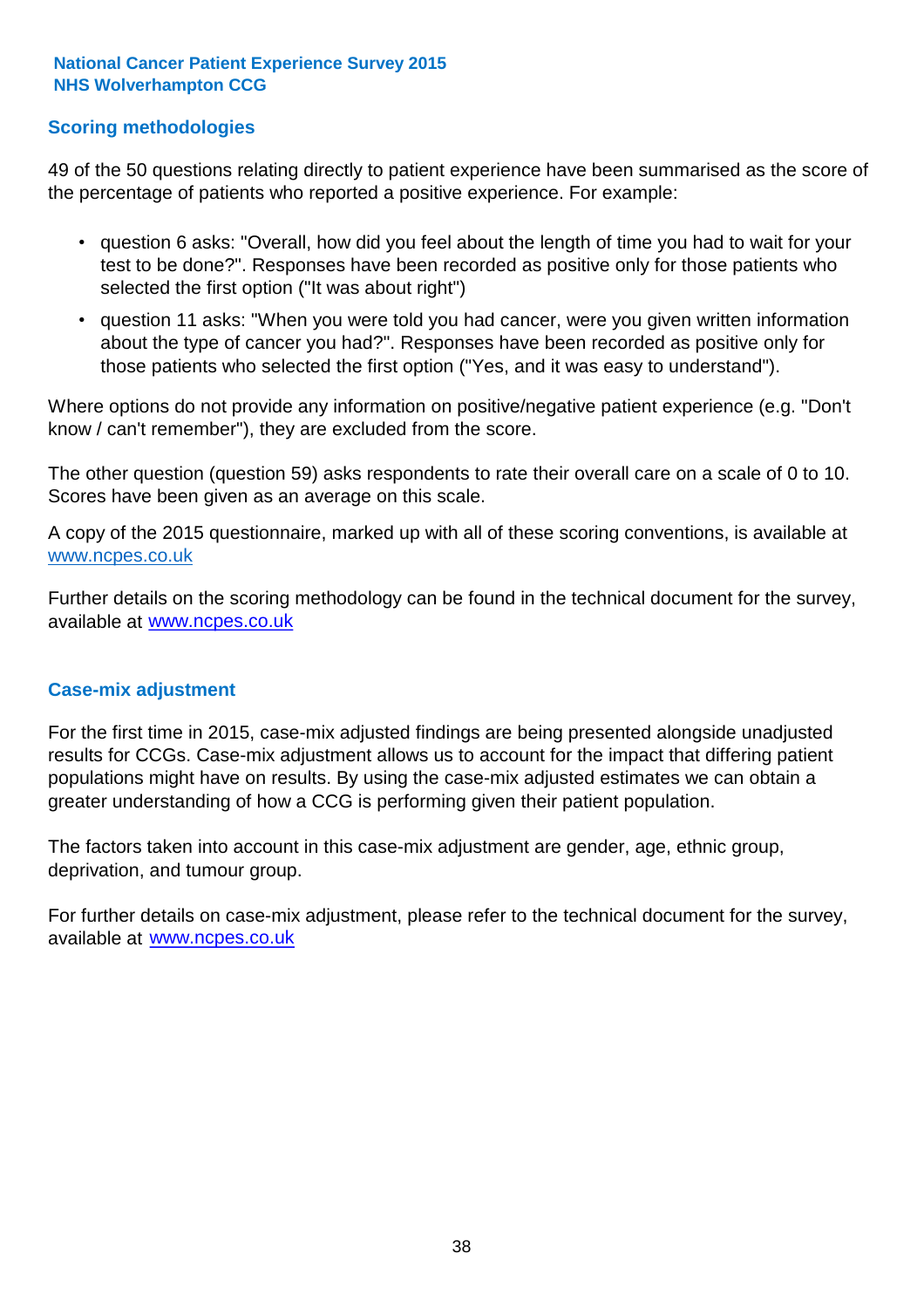#### **Response Rates**

|                 | Sample<br><b>Size</b> | <b>Excluded</b> | Adjusted<br><b>Sample</b> | <b>Not</b><br>Returned   Refused | Blank | Completed | Response<br>Rate |
|-----------------|-----------------------|-----------------|---------------------------|----------------------------------|-------|-----------|------------------|
| <b>National</b> | 116,991               | 8.719           | 108,272                   | 33,168                           | 3.918 | 71,186    | 66%              |
| 06A             | 669                   | 57              | 612                       | 220                              | 20    | 372       | 61%              |

#### **Respondents by tumour group**

The tables below show the numbers of patients from each tumour group and the age and gender distribution of these patients.

| <b>Tumour Group</b>  | Number of<br>respondents* |
|----------------------|---------------------------|
| Brain / CNS          | 3                         |
| <b>Breast</b>        | 75                        |
| Gynaecological       | 25                        |
| Colorectal / LGT     | 52                        |
| Lung                 | 23                        |
| <b>Skin</b>          | 8                         |
| Haematological       | 75                        |
| <b>Upper Gastro</b>  | 28                        |
| Other                | 15                        |
| Urological           | 8                         |
| Prostate             | 36                        |
| Sarcoma              | 7                         |
| <b>Head and Neck</b> | 17                        |

*\* These figures may not match the numerator for all questions in the 'Comparisons by tumour group' section of this report, because not all questions were answered by all respondents.*

#### **Respondents by age and gender**

The questionnaire asked respondents to give their year of birth. This information has been amalgamated into 8 age bands. The age and gender distribution for the CCG was as follows:

|             | 16-24 | 25-34 | 35-44 | 45-54 | 55-64 | 65-74 | 75-84 | $85+$ | <b>Total</b> |
|-------------|-------|-------|-------|-------|-------|-------|-------|-------|--------------|
| <b>Male</b> |       |       |       | 13    | 32    | 50    | 36    |       | 147          |
| Female      |       |       | 9     | 28    | 41    | 84    | 49    |       | 225          |
| Total       | ⌒     |       | 10    | 41    | 73    | 134   | 85    | 22    | 372          |